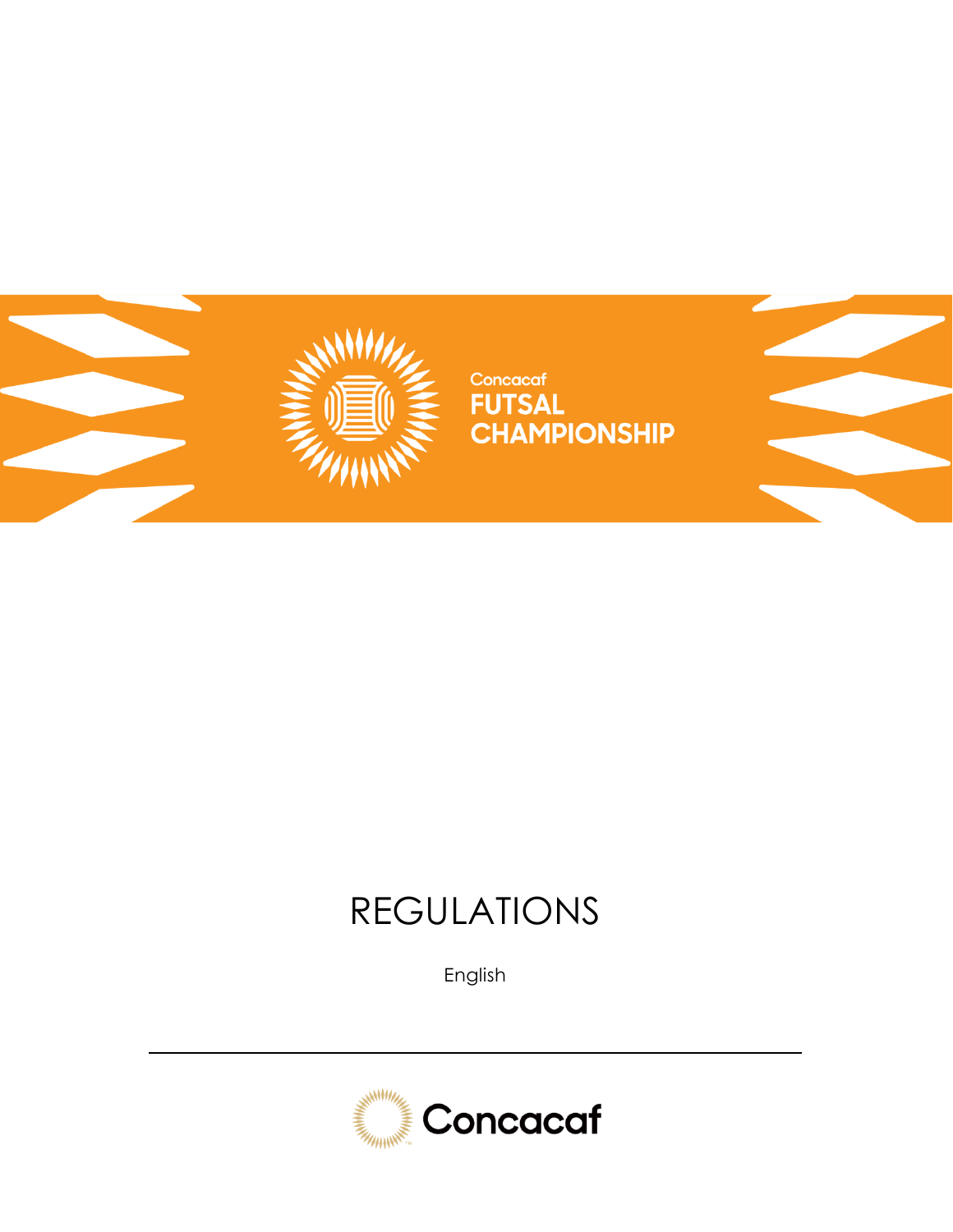

#### **ORGANIZERS**

#### **1. CONFEDERATION OF NORTH, CENTRAL AMERICA AND CARIBBEAN ASSOCIATION FOOTBALL (CONCACAF)**

| President:         | Victor Montagliani   |
|--------------------|----------------------|
| General Secretary: | Philippe Moggio      |
| Address:           | 161 NW 6th Street,   |
|                    | Suite 1100 Miami     |
|                    | <b>Florida 33136</b> |
|                    | <b>USA</b>           |
| Telephone:         | +1 305 704 3232      |
| Telefax:           | +1 305 397 8813      |
| Internet:          | www.Concacaf.com     |
|                    |                      |

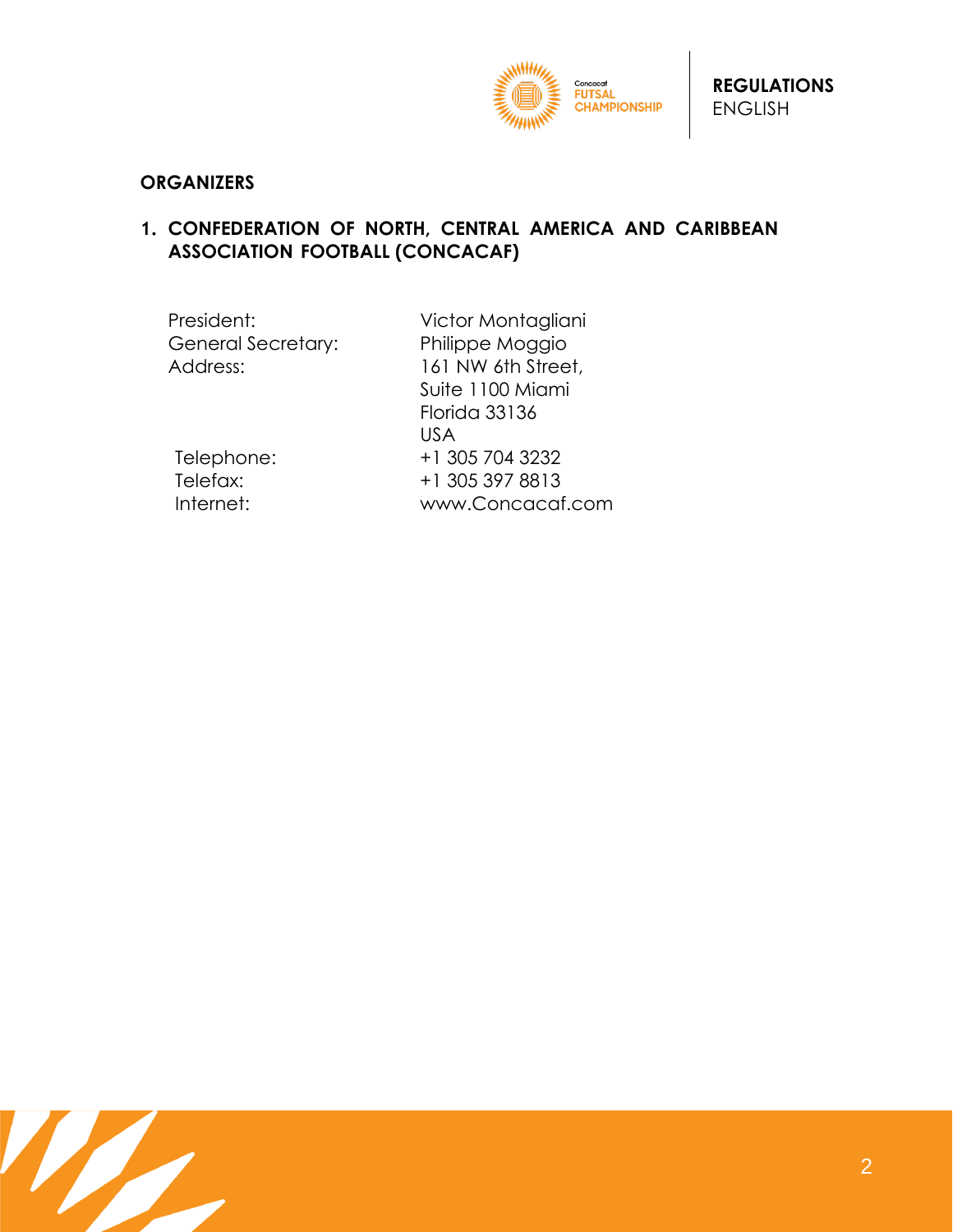

# **Contents**

W

| $\mathbf{1}$ . |                                                                   |
|----------------|-------------------------------------------------------------------|
| 2.             |                                                                   |
| 3.             |                                                                   |
| 4.             |                                                                   |
| 5.             |                                                                   |
| 6.             |                                                                   |
|                |                                                                   |
| 7.             | WITHDRAWAL, UNPLAYED MATCHES AND ABANDONED MATCHES  15            |
| 8.             |                                                                   |
| 9.             |                                                                   |
| 10.            |                                                                   |
| 11.            |                                                                   |
| 12.            | FORMAT AND STRUCTURE OF THE COMPETITION  21                       |
| 13.            | VENUES, KICK-OFF TIMES AND TRAINING SESSIONS  24                  |
| 14.            | VENUES, DATES, ARRIVALS AT THE VENUES AND OFFICIAL TEAM HOTELS 25 |
| 15.            |                                                                   |
| 16.            |                                                                   |
| 17.            |                                                                   |
| 18.            |                                                                   |
| 19.            |                                                                   |

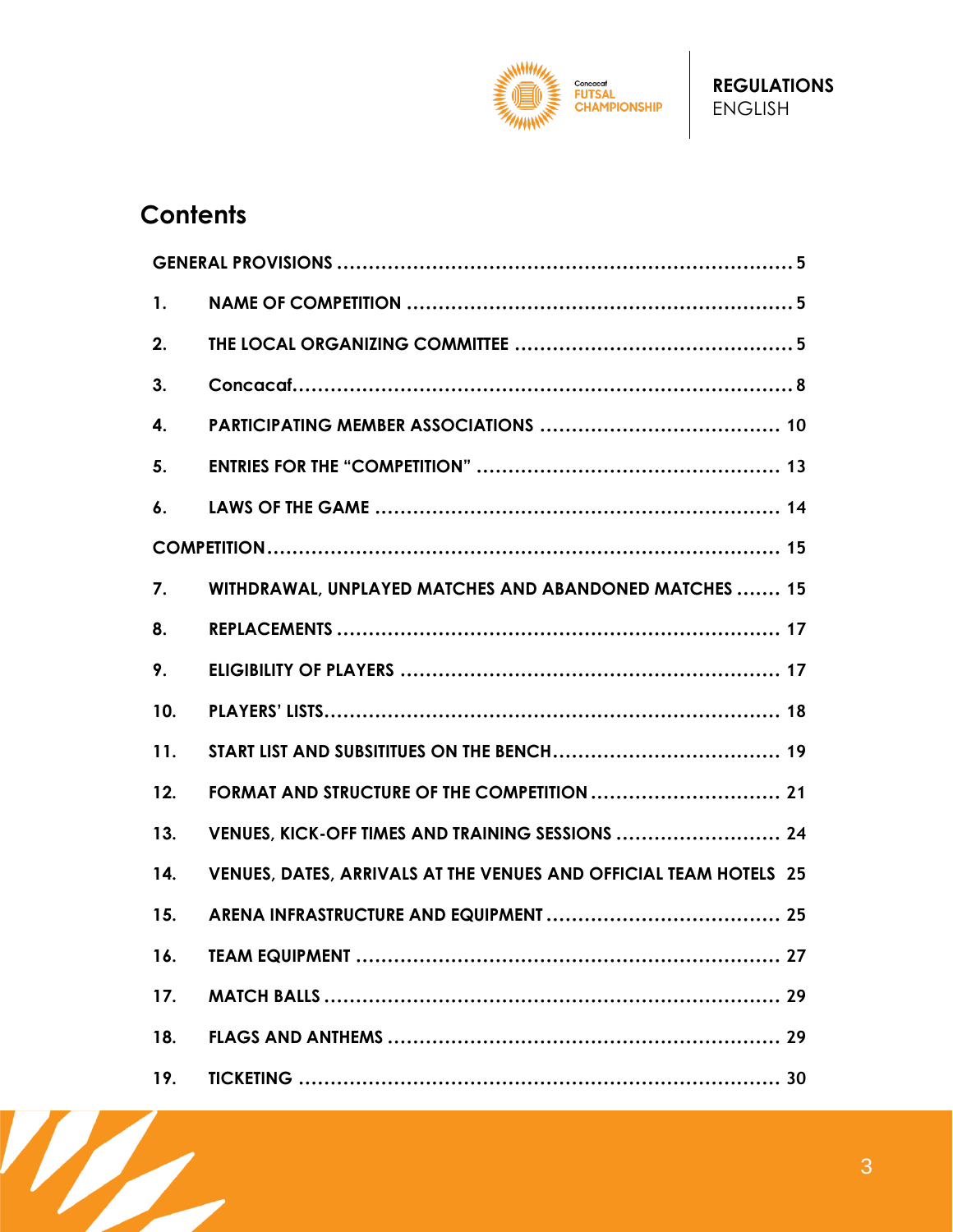

| 20. |  |
|-----|--|
| 21. |  |
|     |  |
| 22. |  |
| 23. |  |
| 24. |  |
| 25. |  |
| 26. |  |
| 27. |  |
| 28. |  |
|     |  |
| 29. |  |
| 30. |  |
| 31. |  |
| 32. |  |
| 33. |  |
| 34. |  |
| 35. |  |

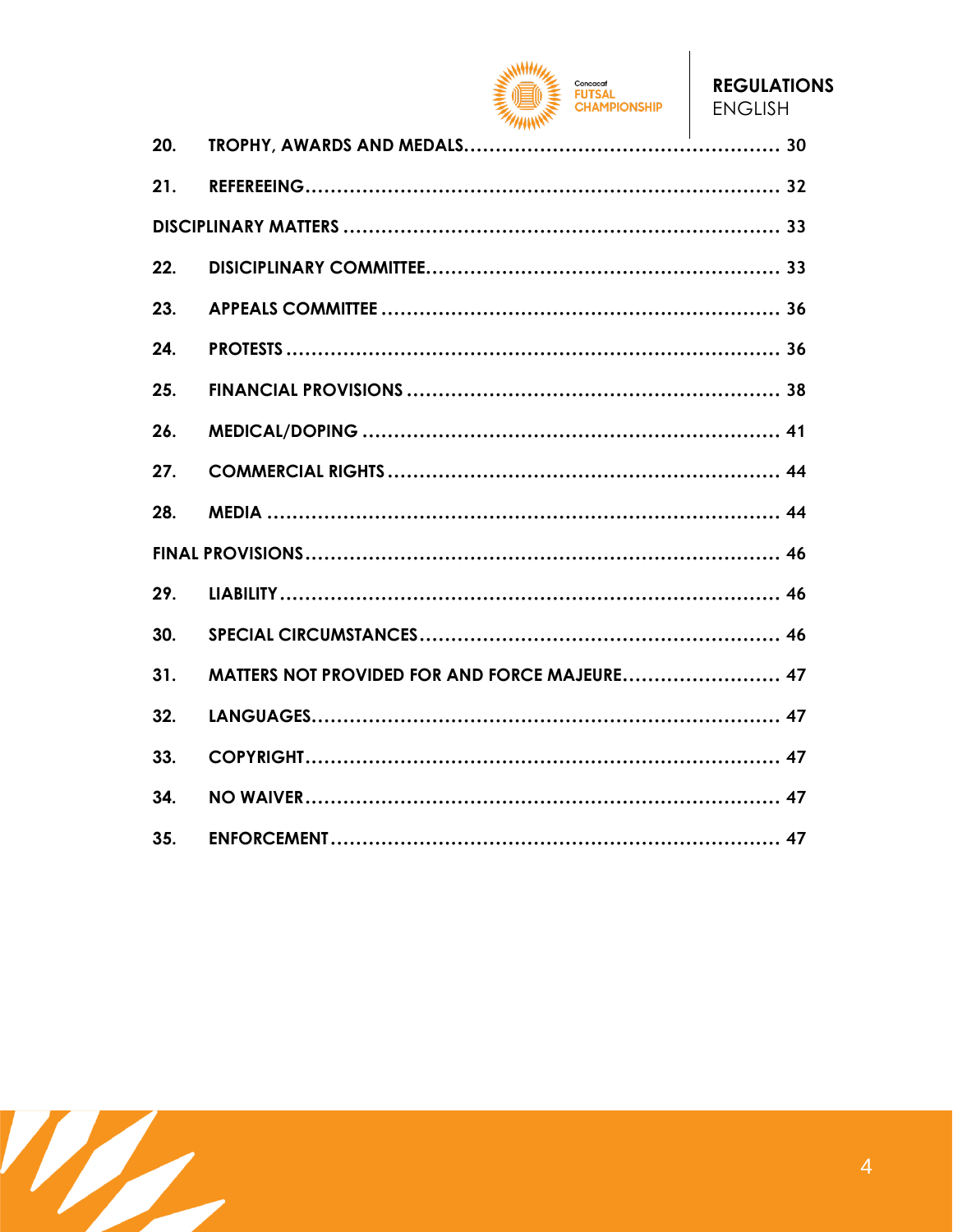

#### <span id="page-4-0"></span>**GENERAL PROVISIONS**

#### <span id="page-4-1"></span>**1. NAME OF COMPETITION**

- 1.1 The Concacaf Futsal Championship ("The Competition"), is an official Concacaf National team' competition. The Competition shall be played in 2020 and shall take place in the dates and venue the Concacaf Council determines. All Member Associations affiliated to Concacaf are invited to participate.
- 1.2 The Competition consists of three (3) stages:
	- 1.2.1 Qualifiers;
	- 1.2.2 Group Stage;
	- 1.2.3 Knockout Stage;
	- 1.2.4 When referring to all stages hereinafter: The Competition.

## <span id="page-4-2"></span>**2. THE LOCAL ORGANIZING COMMITTEE**

- 2.1 The Local Organizing Committee (hereinafter: LOC) shall work with Concacaf to organize, promote, host and stage the matches in The Competition as well as the security for the duration thereof. Including and not limited to providing a final accounting for the tournament, including payment of the percentages due to Concacaf within thirty (30) days of the final match of the tournament.
- 2.2 The LOC shall be subject to the supervision and control by Concacaf, which has the final word on all matters relevant to The Competition. The decisions of Concacaf are final and binding and not subject to appeal.
- 2.3 Working relations between the LOC and Concacaf are regulated by the Host Responsibilities Agreement (HRA), the

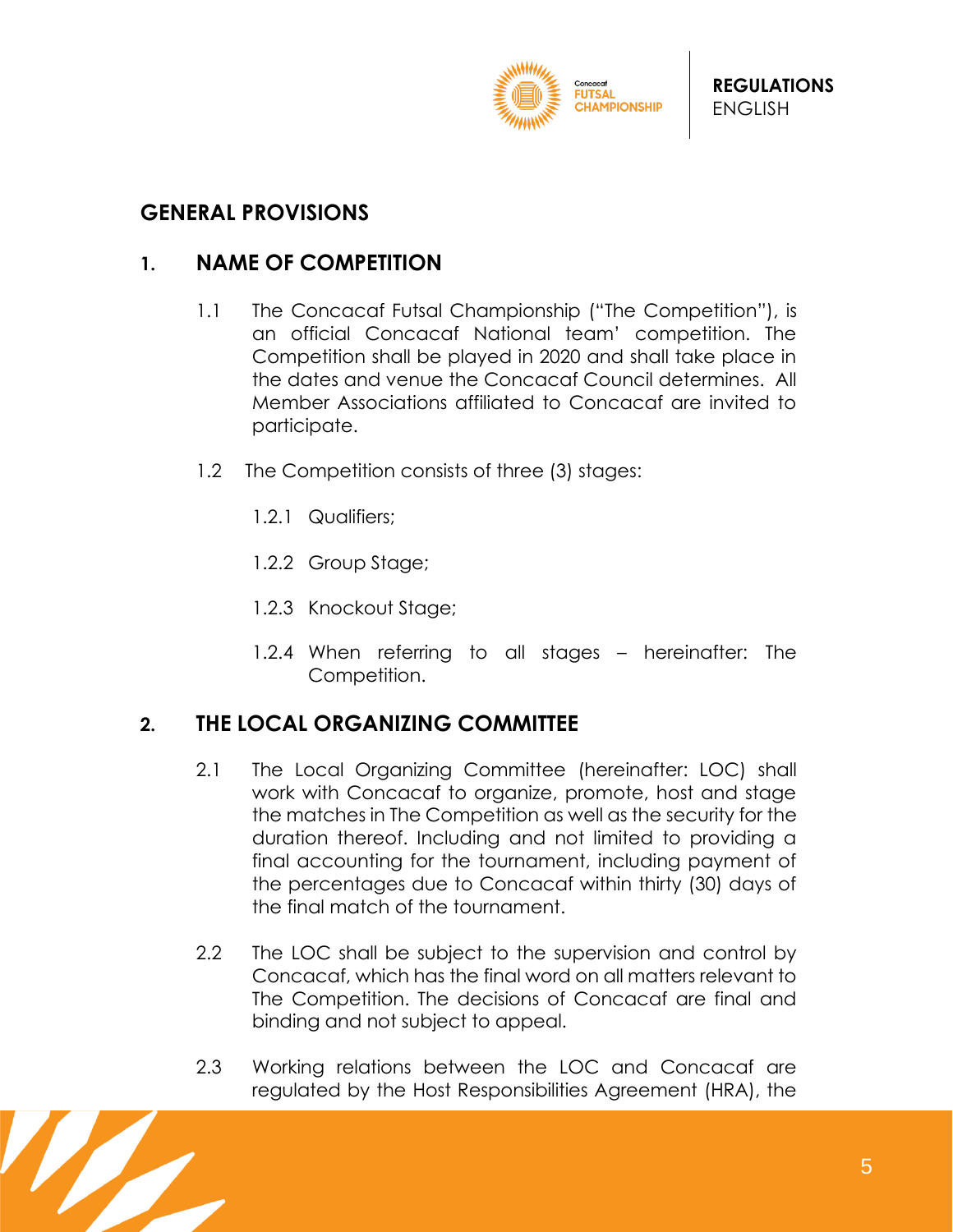

Team Participation Agreement (TPA) and the Concacaf Futsal Championship Regulations ("The Regulations"). The Regulations and all directives, decisions, guidelines and circulars issued by Concacaf shall be binding for all parties participating and involved in the preparation, organization and hosting of The Competition.

- 2.4 Any rights that are not conceded by these regulations to any participating Member Association or any other party previously in writing or by circular shall exclusively belong to Concacaf.
- 2.5 The responsibilities of the LOC shall include but not be limited to:
	- 2.5.1 Guaranteeing, planning and implementing law and order as well as safety and security in the arenas and other relevant locations in conjunction with the local authorities. The FIFA and/or Concacaf Stadium Safety and Security Regulations shall apply as the minimum standards and guidelines to be used during The Competition;
	- 2.5.2 Ensuring the presence of a sufficient number of ground staff and security stewards to guarantee safety of teams, Match Officials and spectators;
	- 2.5.3 Securing insurance policies in consultation with Concacaf to cover all risks relating to the organization of all matches, in particular, adequate and broad liability insurance in respect to the arenas, members of the LOC, employees, volunteers and any other persons involved in the organization of The Competition with the exception of each of the Visiting Team's Delegation Members;
	- 2.5.4 Securing liability insurance against possible spectator accidents or deaths
- 2.6 The LOC shall discharge Concacaf from all responsibility and relinquish any claim against Concacaf and the members of

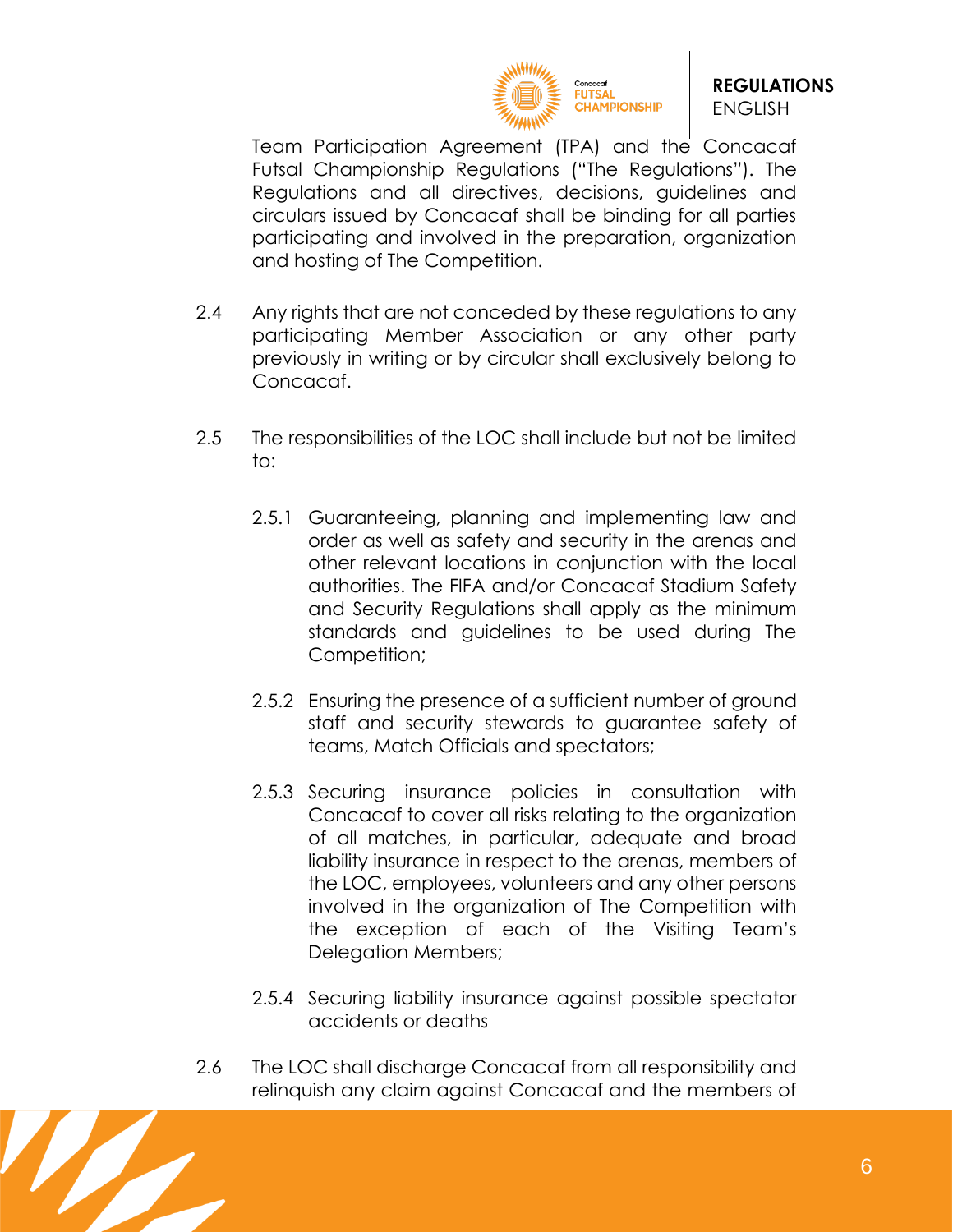

its delegation for any damages resulting from any act or omission relating to the organization and course of The Competition.

- 2.7 Arenas and Training Facilities Ensuring that both, the arenas and training pitches are in a condition suitable for a Concacaf Championship, based on discussions during site inspection, including but not limited to all of the equipment for the pitch, i.e. playing surface, nets, and goals, benches (if required) for the teams and third referee which should be of a professional standard.
- 2.8 Media Appoint an individual who shall be responsible for media relations and advise Concacaf's Communications Department thirty (30) days in advance of the event, the name of the person together with his/her contact numbers (phone/cellular, phone/fax, e-mail address); BEFORE, DURING and AFTER the event, the person appointed will:
	- 2.8.1 Ensure that the media facilities are in the best possible condition;
	- 2.8.2 Assist the media in their general inquiries;
	- 2.8.3 Ensure that the team sheets with correct player name/number/position, etc. are available to the media in timely manner, prior to kick-off;
	- 2.8.4 Distribute to the media copies of the Media Guide or any other materials that will be supplied by Concacaf;
	- 2.8.5 Arrange for the installation of one dedicated phone line for Concacaf use only for charge calls;
	- 2.8.6 Arrange for the installation of the phone lines for the radio broadcasters and the designation of radio booths for each right holder;
	- 2.8.7 Assure that the arenas have wireless internet for the media throughout the arena;
	- 2.8.8 Arrange and provide the meals for the media and photographers as approved by Concacaf.
- 2.9 Team Hospitality
	- 2.9.1 Local Transportation First class bus with air conditioning for the official delegation (20 persons) and luggage for service to and from:

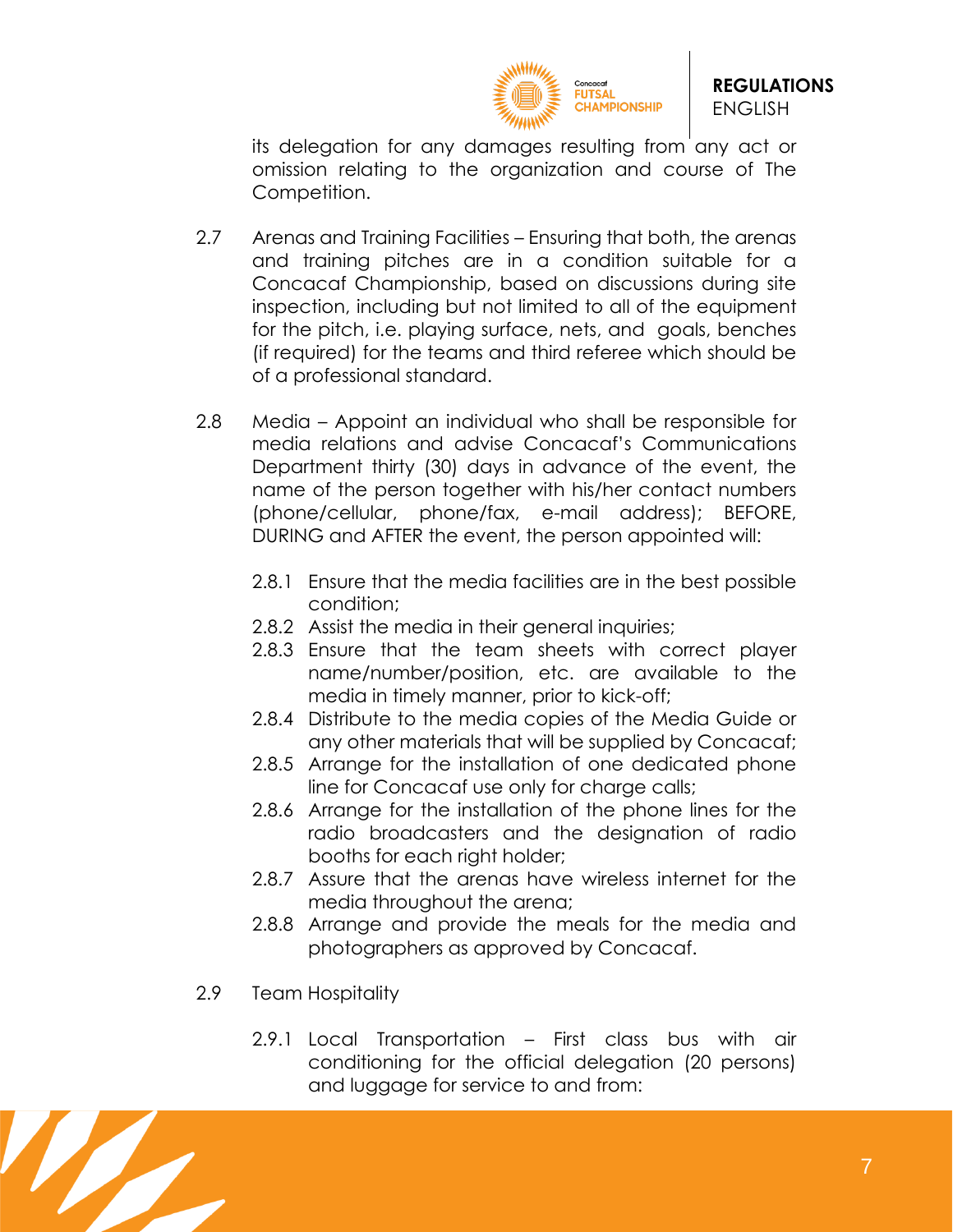

- 2.9.1.1. Airport;
- 2.9.1.2. Training sites;
- 2.9.1.3. Matches.
- 2.9.2 Accommodations (room and board, etc.) First class accommodations, pursuant to Concacaf's approval;
	- 2.9.2.1. Rooms for the official delegation. Also, provide tournament room rates in case extra members of the Member Association accompany their team;
	- 2.9.2.2. Meals for the official delegation. Also, provide rates per meal or daily cost in case of extra members of the Member Association accompany their team or teams exceed tournament budgets; 1 equipment/medical room per delegation and one meeting/meal room.
	- 2.9.2.3. Laundry Make facilities available or recommend facilities for the teams to do their laundry. Advise teams of cost prior to the tournament.
- 2.10 Visas for visiting teams will request handling from the Government agency responsible for visas to expedite request for teams and delegates as much as possible.
- 2.11 The LOC shall ensure that any decision taken by Concacaf or judicial bodies relating to its duties and responsibilities are enforced immediately.

#### <span id="page-7-0"></span>**3. Concacaf**

- 3.1 The responsibilities of Concacaf include but are not limited to:
	- 3.1.1 Supervising general preparations and deciding on the structure and format of The Competition;
	- 3.1.2 Setting the dates and approving the venues of the

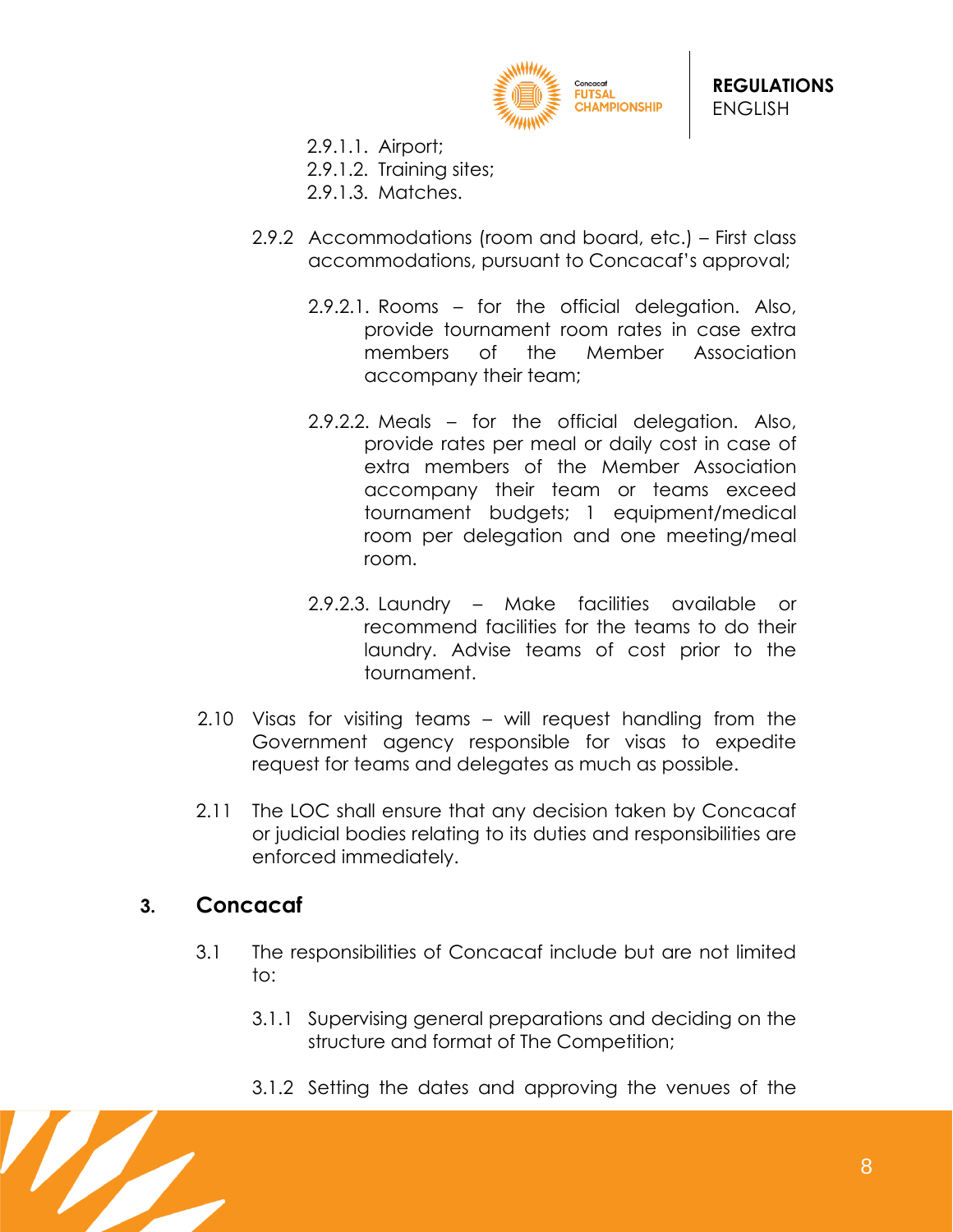

matches during The Competition.

- 3.1.3 Determining the match schedule and kick-off times for The Competition;
- 3.1.4 Choosing the official match ball for The Competition.
	- 3.1.4.1.Only balls abiding by the FIFA Quality Mark standard (FIFA Quality, FIFA Quality Pro, International Match Standard) will be approved;
- 3.1.5 Approving the choice of the WADA-accredited laboratory that will carry out the doping analyses as proposed by the FIFA Anti-Doping Unit;
- 3.1.6 Appointing Venue Coordinators, Match Coordinators, Match Commissioners, Referees, Referee Assessors, Disciplinary Committee Members and any other delegates (hereinafter: Match Officials) for The Competition;
- 3.1.7 Daily per-diem and international traveling expenses for the Concacaf Match Officials;
- 3.1.8 Replacing Associations (as seen fit by Concacaf) that have withdrawn from The Competition;
- 3.1.9 Assessing protests and taking appropriate steps to verify their admissibility, with the exception of protests concerning the eligibility of players, which are dealt with by the Concacaf Disciplinary Committee;
- 3.1.10 Collecting of team information (i.e., team lists, rooming lists, menus, travel itineraries, visa information, uniform colors, etc.)
- 3.1.11 Deciding cases of participating Member Associations failing to adhere to the time limits and/or the formal requirements for submitting the necessary documents;
- 3.1.12 Dealing with cases of abandoned matches (as per the Futsal Laws of the Game) in accordance with these Regulations;

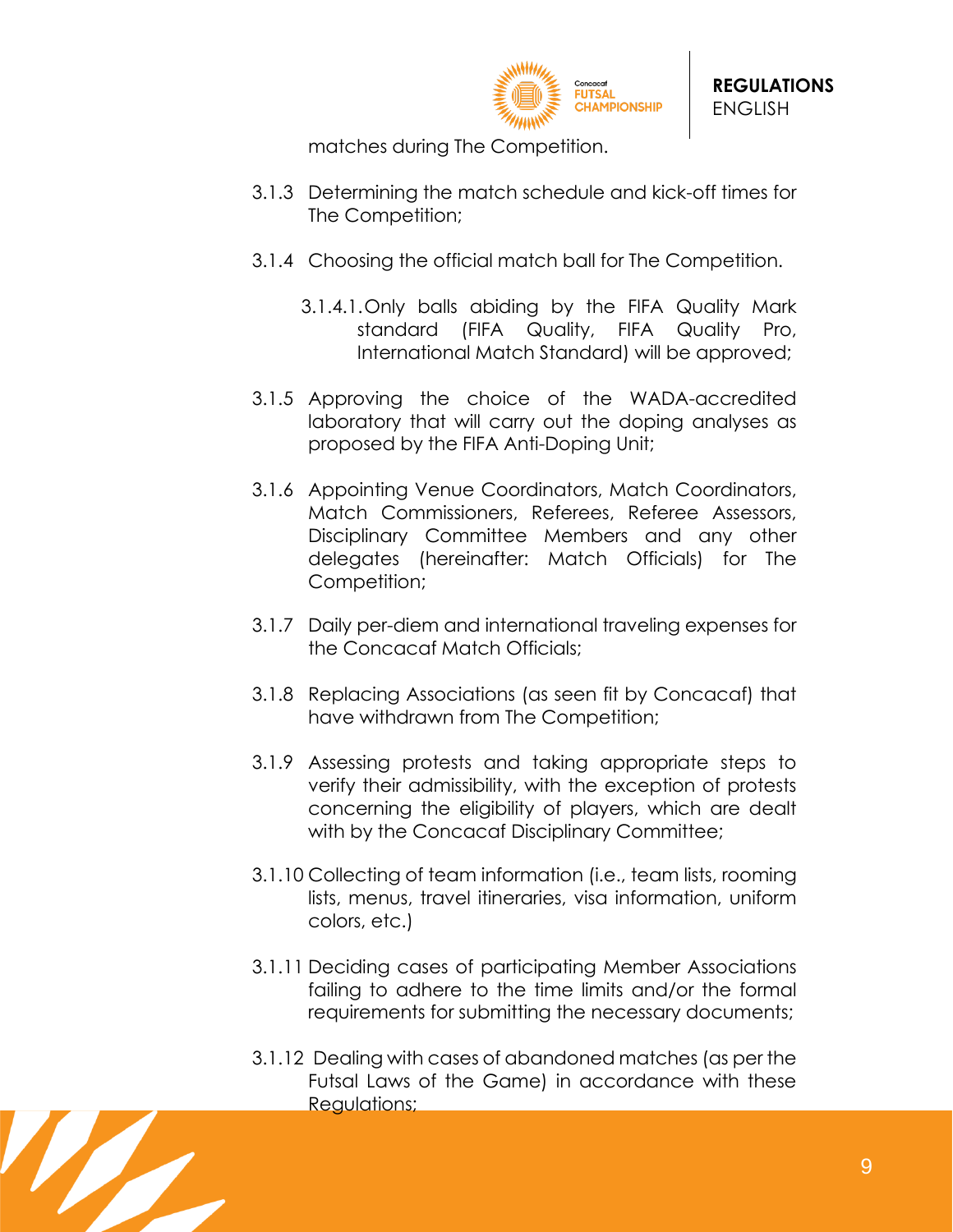

- 3.1.13 Deciding on the rescheduling of matches due to extraordinary circumstances or force majeure;
- 3.1.14 Disciplinary measures and communication of actions taken;
- 3.1.15 Daily assignment of officials for the matches;
- 3.1.16 Providing practice balls to the teams upon arrival and match balls to the venue;
- 3.1.17 Work with the Local Organizing Committee to produce a stage to be used for the post-final match award presentation;
- 3.1.18 Provide the trophy, medals and awards;
- 3.1.19 Dealing with any other aspect of The Competition that is not the responsibility of any other body under the terms of these Regulations.
- 3.2 The decisions taken by Concacaf are final and binding and not subject to appeal.

## <span id="page-9-0"></span>**4. PARTICIPATING MEMBER ASSOCIATIONS**

- 4.1 Each Participating Member Association (hereinafter: PMA) shall be responsible throughout The Competition for:
	- 4.1.1 The conduct of all players, coaches, managers, officials, media officers, representatives and guests of its delegation (hereinafter: Team Delegation Members), and of any person carrying out duties on its behalf throughout The Competition;
	- 4.1.2 Ensuring the provision of adequate insurance to cover its Team Delegation Members and any other persons carrying out duties on its behalf against all risks, including but not limited to health, injury, accident, disease and travel in consideration of the relevant rules or regulations;

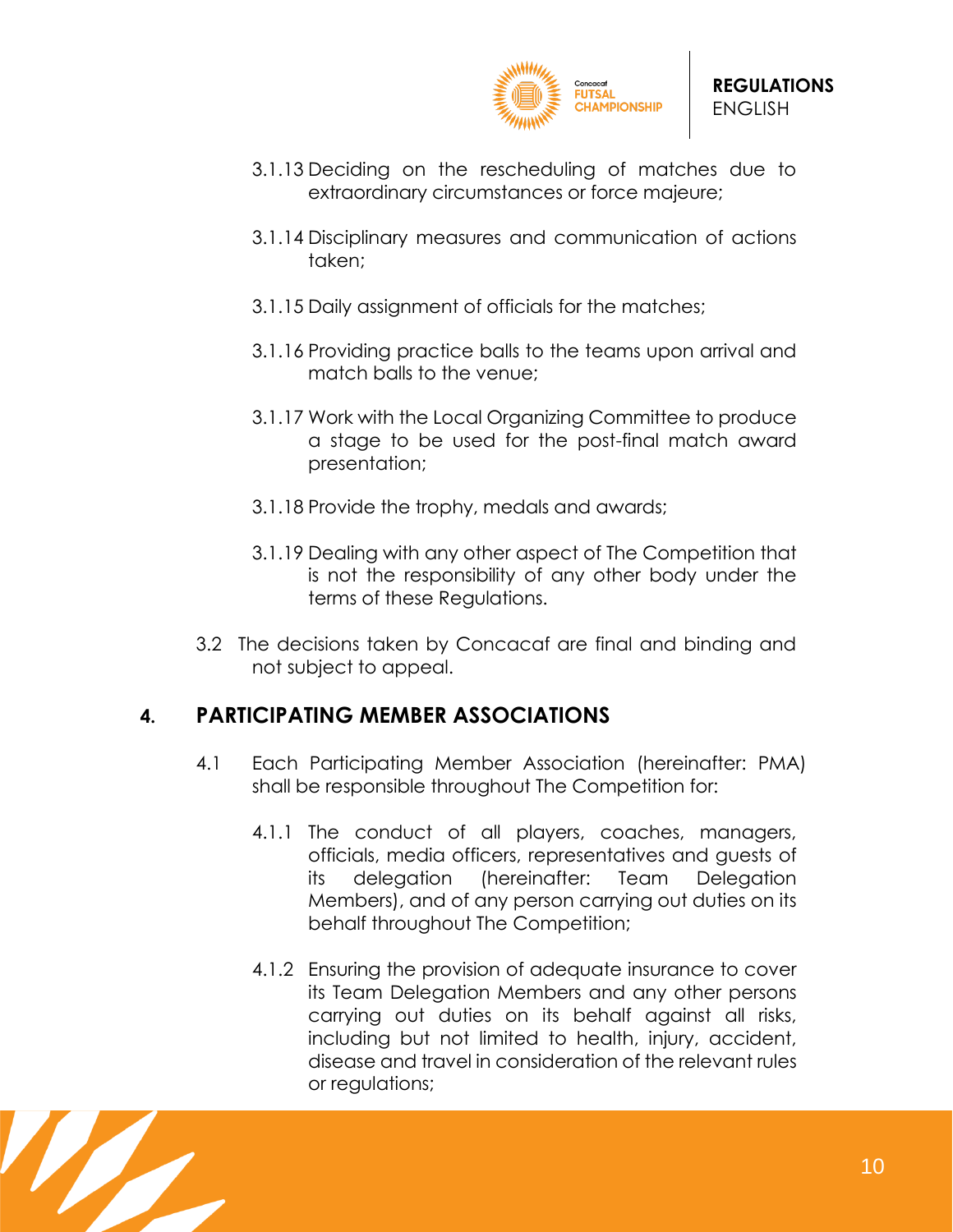

- 4.1.3 Covering all travel related expenses incurred by its Team Delegation Members to and from the host country, any cost in obtaining visas for their delegation and all tips for services rendered as appropriate at the hotels, airports, taxis, etc.
- 4.1.4 Covering the extended stay of any member from their delegation. Each PMA shall also be responsible to cover the costs of any additional member of their delegation above the number approved by Concacaf.
- 4.1.5 Applying in a timely manner for any required visas to the consulate or embassy of the Host Countries where their matches will be played and covering any costs associated with these visas; for this process, the assistance of the LOC is to be sought out as early as possible;
- 4.1.6 Attending media conferences and other official media activities organized by Concacaf and/or by the LOC in accordance with the applicable regulations;
- 4.1.7 Ensuring that every member of its delegation or, where applicable, a duly appointed representative, completes the Concacaf Team Participation Agreement and signs the required documents;
- 4.1.8 Ensuring that every member of its delegation complies with all applicable regulations (including The Regulations), directives, guidelines and circulars, decisions made by Concacaf and its Council, Referees Committee, Disciplinary Committee, Ethics Committee and Appeal Committee;
- 4.1.9 Providing Concacaf with all the information and/or documentation requested within the stipulated deadlines. Member Associations that fail to provide Concacaf with all requested information and/or documentation within the stipulated deadlines shall be imposed a fine of USD 3,000, except in unforeseen circumstances and cases of force majeure as determined by the Concacaf General Secretariat. The

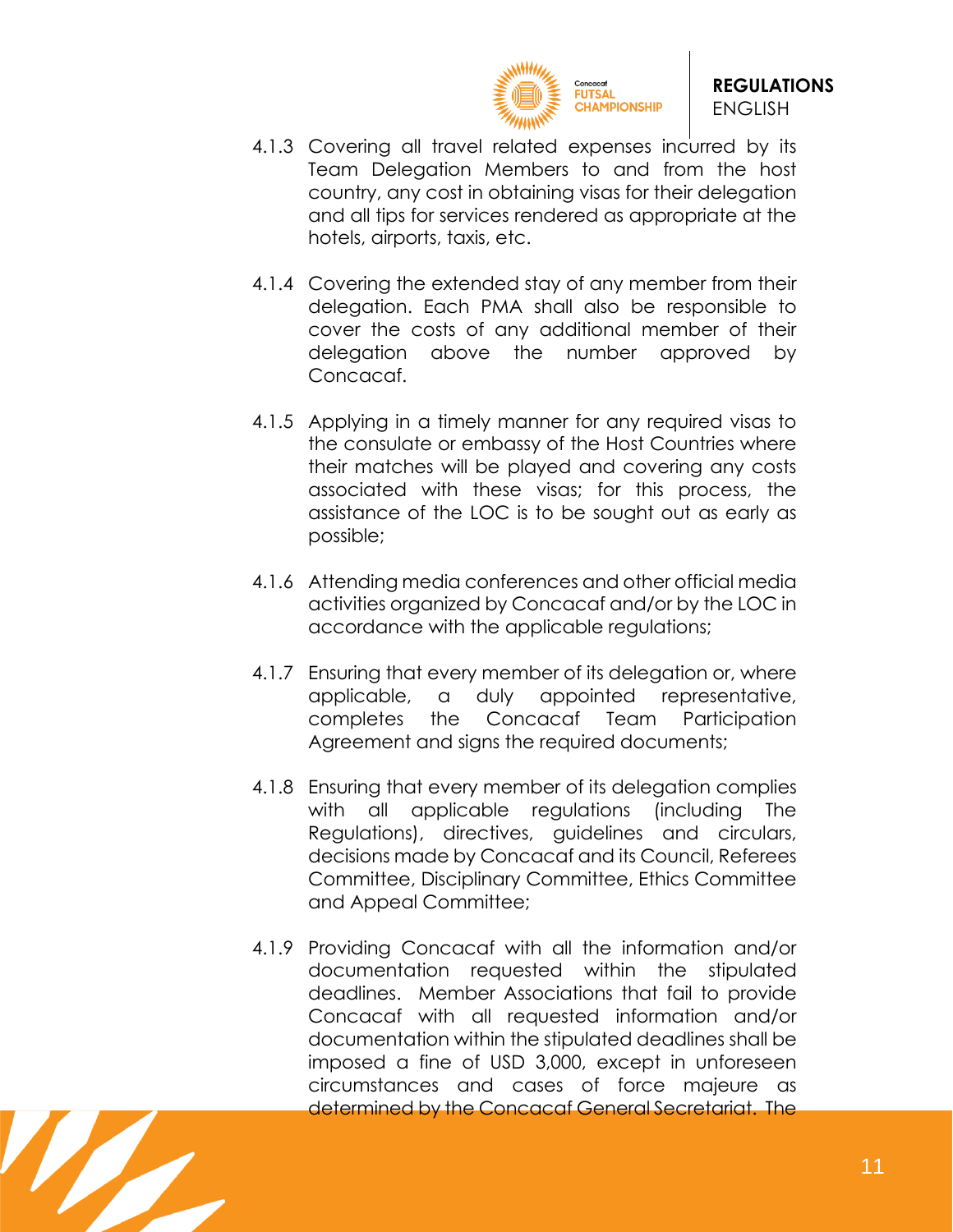

fine shall be increased by 50% for each time the offence is repeated

- 4.1.10 Allowing Concacaf to use its Association Marks for the promotion of The Competition as stipulated in the Commercial Regulations governing each phase of The Competition, for the sole purpose of promoting The Competition.
- 4.2 Member Associations and their players and officials participating in The Competition shall agree to fully respect and comply with:
	- 4.2.1 The Futsal Laws of the Game and the principles of Fair Play;
	- 4.2.2 The Concacaf Statutes and all Concacaf regulations, rules, codes, protocols, circulars, directives, guidelines and decisions (including The Regulations);
	- 4.2.3 All decisions and directives of the Concacaf Council;
	- 4.2.4 The FIFA Disciplinary Code and, upon its entry into force, the Concacaf Disciplinary Code;
	- 4.2.5 The Concacaf Code of Ethics and the Concacaf Code of Conduct;
	- 4.2.6 The FIFA Doping Control Regulations;
	- 4.2.7 All Concacaf protocols during matches and fully cooperate in their enforcement (e.g. Concacaf protocol for racist incidents during matches);
	- 4.2.8 All Concacaf anti-match manipulation and anti-racism stipulations;
	- 4.2.9 All Concacaf marketing and media requirements, as stipulated in the Commercial Regulations, including but not limited to, the Team Media Day in which individual and group photos and video will be taken of each team upon their arrival at the venue of their first match.

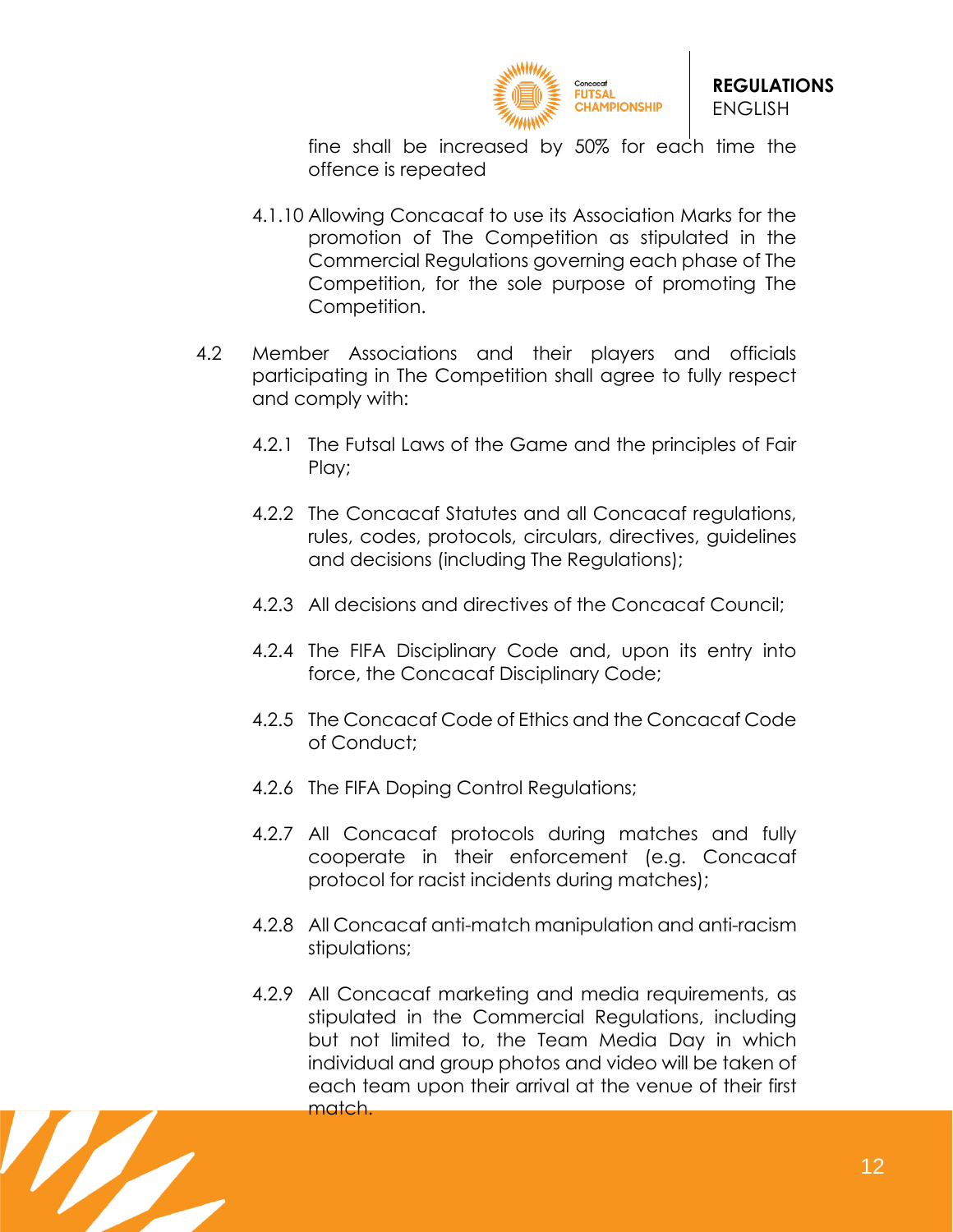

4.2.10 FIFA Regulations in relation to the eligibility of players.

- 4.3 Member Associations shall take all necessary actions for their players and officials to be bound by and comply with all the aforementioned statutes, regulations, rules, codes, protocols, circulars, directives, decisions, stipulations and requirements.
- 4.4 All PMA's shall indemnify, defend and hold Concacaf, the LOC, and all of their officers, directors, employees, representatives, agents, and all other auxiliary persons free and harmless against any and all liabilities, obligations, losses, damages, penalties, claims, actions, fines and expenses (including reasonable legal expenses) of whatsoever kind or nature resulting from, arising out of, or attributable to, any non-compliance with these Regulations by the PMA's, their Team Delegation Members, their affiliates and any third parties contracted to the PMA.

# <span id="page-12-0"></span>**5. ENTRIES FOR THE "COMPETITION"**

- 5.1 The National Futsal team of all Member Associations affiliated to Concacaf have the right to participate.
- 5.2 The Competition will serve to qualify Member Associations affiliated to Concacaf four places in the 2020 FIFA Futsal World Cup and shall be completed in the year of the FIFA Tournament.
- 5.3 Notwithstanding the aforementioned, all Member Associations from the qualifying stage may advance to the Final Championship. Should a non-affiliated Member Association finish in a position to advance to the 2020 FIFA Futsal World Cup, that Member Association would not be eligible to participate and be replaced by the next highest ranked affiliated Member Association in that same phase. Eliminated teams from the knockout stage will be ranked according to the tie breaker explained in section 12.5.
- 5.4 Each PMA is required to have in their Official Delegation the following roles: Head Coach, Team Manager, and Duly Licensed Medical Professional. All three of them mandatory.

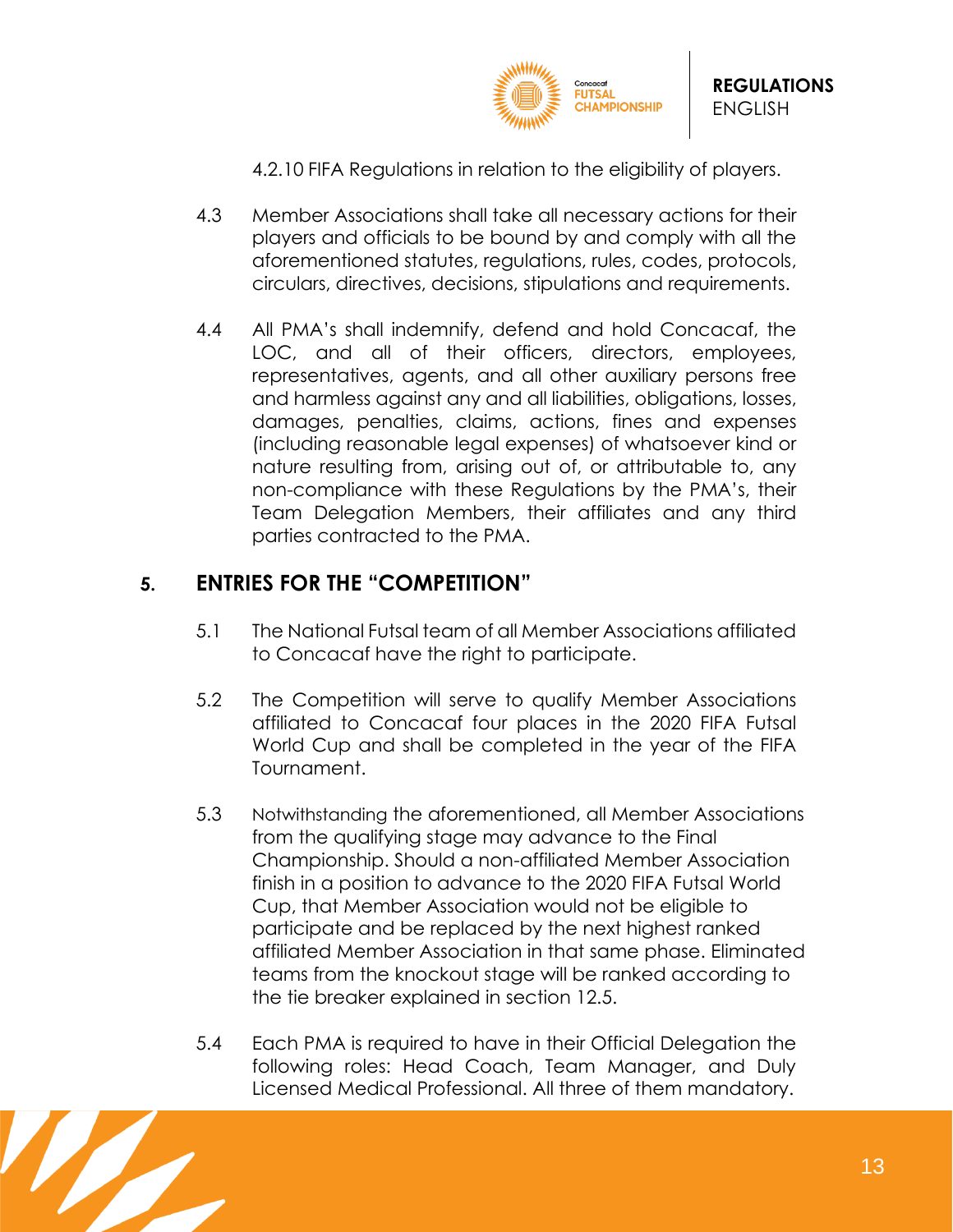

- 5.5 On entering The Competition; the PMA and their Team Delegation Members automatically undertake to:
	- 5.5.1 Participate and refer to their team as the best available team in all matches of The Competition in which their team is scheduled to take part;
	- 5.5.2 Accept Concacaf's right to use and/or Concacaf's right to sub-license the right to use on a non-exclusive basis, in perpetuity and free of any charge, any of their records, names, photographs and images (including any still and moving representation thereof), which may appear or be generated in connection with the participation of the Team Delegation Members of all PMA in The Competition in accordance with the relevant terms of the Concacaf Media and Marketing Regulations for The Competition (as applicable). To the extent that Concacaf's right to use and/or Concacaf's right to sub-license the right to use any of the records, names, photographs and images may fall in the ownership and/or control of a third party, the PMA's and their Team Delegation Members shall ensure that such third party waives, pledges and unconditionally assigns and/or transfers to Concacaf's with immediate effect, with full title guarantee in perpetuity and without any restriction, any such rights to ensure Concacaf's unfettered use as set out above;
	- 5.5.3 Observe the principles of fair play. Subject to any other decision by the Concacaf Council, the Member Associations shall complete and send the official Team Participation Agreement to the Concacaf General Secretariat in accordance with the deadline stipulated in the relevant Concacaf circular. Only the Team Participating Agreements sent to the Concacaf General Secretariat by the deadline set shall be valid and taken into consideration unless approved in writing by Concacaf.

#### <span id="page-13-0"></span>**6. LAWS OF THE GAME**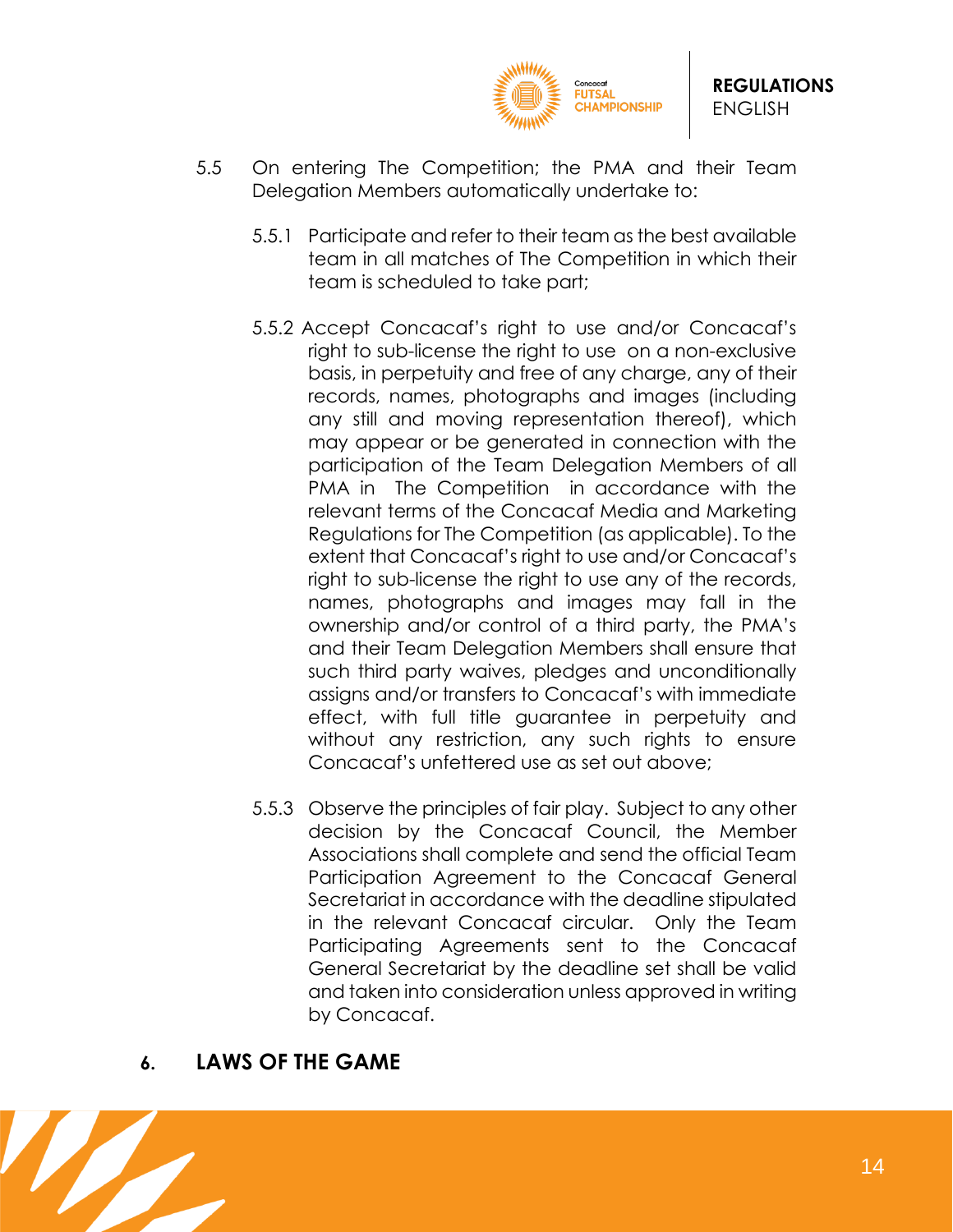

- 6.1 All matches shall be played in accordance with the Futsal Laws of the Game in force at the time of The Competition and as laid down by FIFA. In the case of any discrepancy in the interpretation of the Futsal Laws of the Game, the English version shall be authoritative.
- 6.2 Each match shall last forty (40) minutes, comprising of two periods of twenty minutes with an interval of fifteen (15) minutes in between.
- 6.3 If, in accordance with the provision of these Regulations, extra time is to be played as a result of a draw at the end of normal playing time, it shall always consist of two periods of five (5) minutes each, at the end of normal playing time teams will simply change halves of the pitch and the substitutes and team officials change technical areas.
- 6.4 If at the end of the ten (10) minutes of extra time, the teams are tied, penalty kicks shall be taken to determine the winner, in accordance with the kicks from the penalty mark procedure specified in the Futsal Laws of the Game published by FIFA.

# <span id="page-14-0"></span>**COMPETITION**

## <span id="page-14-1"></span>**7. WITHDRAWAL, UNPLAYED MATCHES AND ABANDONED MATCHES**

- 7.1 After the participation agreement is signed, all PMA's have the obligation to play all of their matches until eliminated from The Competition.
- 7.2 Any PMA that withdraws up to 30 days prior to the start of the Concacaf Futsal Championship is liable to a fine of at least USD 15,000. Any PMA that withdraws within 30 days before the start of the Concacaf Futsal Championship, or during the Concacaf Futsal Championship itself, shall be fined at least USD 20,000.
- 7.3 Depending on the circumstances of the withdrawal, the Concacaf Disciplinary Committee may impose sanctions in addition to those provided for in par. 7.2 above, including the expulsion of the Member Association concerned from

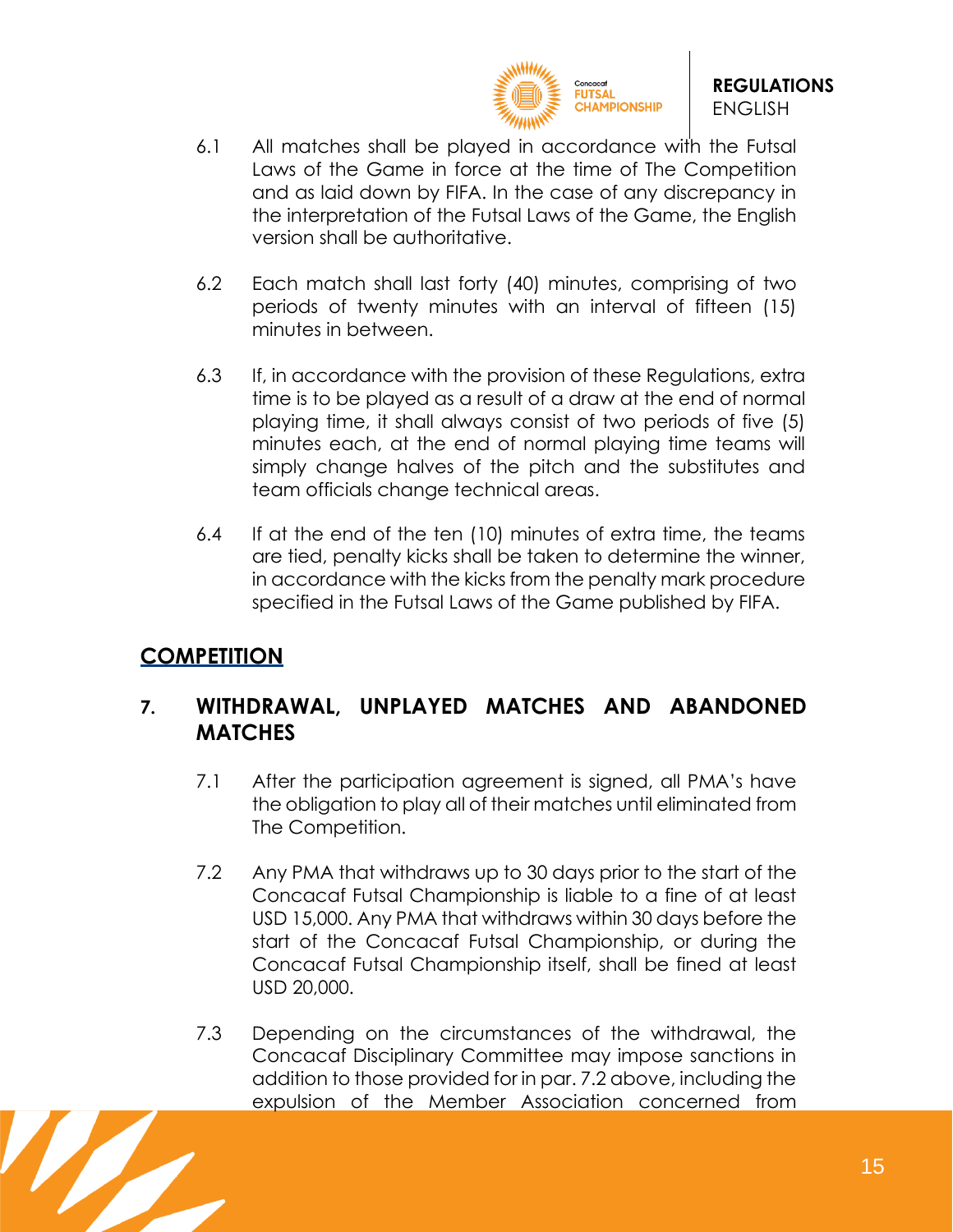

subsequent Concacaf competitions.

- 7.4 Any match which is not played, or which is abandoned except in cases of force majeure recognized by Concacaf – may lead to the imposition of sanctions against the relevant Member Associations by the Concacaf Disciplinary Committee in accordance with the FIFA Disciplinary Code and upon its entry into force, the Concacaf Disciplinary Code. In such cases, the Concacaf Disciplinary Committee may also order that the match be replayed.
- 7.5 Any PMA that withdraws or whose behavior is liable for a match not being played or being abandoned may be ordered to reimburse Concacaf, the opposing team, or any other PMA involved, any expenses incurred as a result of its behavior. In such cases, the Member Association concerned may also be ordered by Concacaf to pay compensation for any damages incurred by Concacaf or any other Member Association. The PMA in question will also forfeit any claim to financial remuneration from Concacaf.
- 7.6 If a PMA withdraws or a match cannot be played or is abandoned as a result of force majeure, Concacaf shall decide on the matter at its sole discretion and take whatever action is deemed necessary. If a match is not played or is abandoned as a result of force majeure, Concacaf may in particular, order a replay. If the circumstances of withdrawal are sufficiently serious, the Concacaf Disciplinary Committee may also take additional actions if necessary.
- 7.7 If a team does not report for a match, except in cases of force majeure, or refuses to continue to play, or leaves the pitch before the end of the match, the mentioned team shall be considered to have lost the match 5-0 and three points shall be awarded to its opponent. If in the case of an abandoned match, the winning team had already reached a higher score at the time the team in question left the pitch, then the higher score shall remain. The Concacaf Disciplinary Committee will decide if a team that has withdrawn will be excluded from further participation in The Competition and the results of those matches shall be considered to have lost them by a result of 5-0 and three points shall be awarded to those opponents. The results of

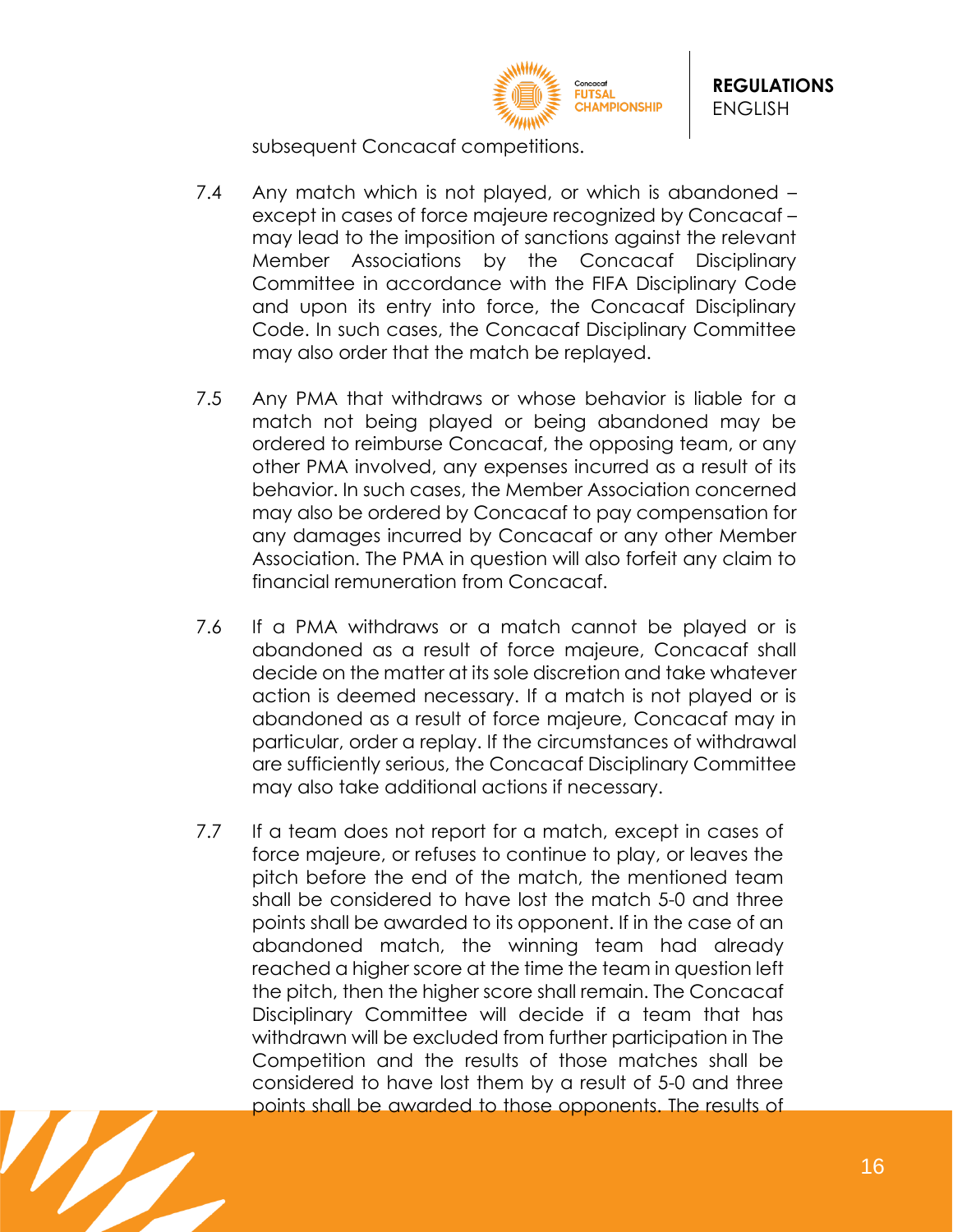

any matches played before by the team in question, those results will remain as the final result of the match.

- 7.8 Further to the above provision, in the case of a match being abandoned as a result of force majeure after it has already kicked off, the following principles will apply:
	- 7.8.1 The match shall recommence at the minute at which play was interrupted rather than being replayed in full and with the same score line;
	- 7.8.2 The match shall recommence with the same players on the pitch and substitutes available as when the match was abandoned;
	- 7.8.3 No additional substitutes may be added to the list of players on the team sheet;
	- 7.8.4 Players sent off during the abandoned match cannot be replaced;
	- 7.8.5 Any sanctions imposed before the match was abandoned remain valid for the remainder of the match;
	- 7.8.6 The match shall restart at the place where play was stopped when the match was abandoned (i.e. with a free kick, kick-in, goal kick, corner kick, penalty kick, etc.). If the match was abandoned while the ball was still in play, it shall restart with a dropped ball from the position of the ball when play was stopped.
	- 7.8.7 The kick-off time, date (which shall be foreseen for the following day) and location shall be decided by Concacaf.
	- 7.8.8 Any matters requiring a further decision shall be handled by Concacaf.

# <span id="page-16-0"></span>**8. REPLACEMENTS**

8.1 If any PMA withdraws or is excluded from The Competition, the Concacaf Council shall decide whether to replace the Member Association in question with another Member Association.

# <span id="page-16-1"></span>**9. ELIGIBILITY OF PLAYERS**

9.1 Each PMA must ensure the following, when selecting its representative team, for The Competition:

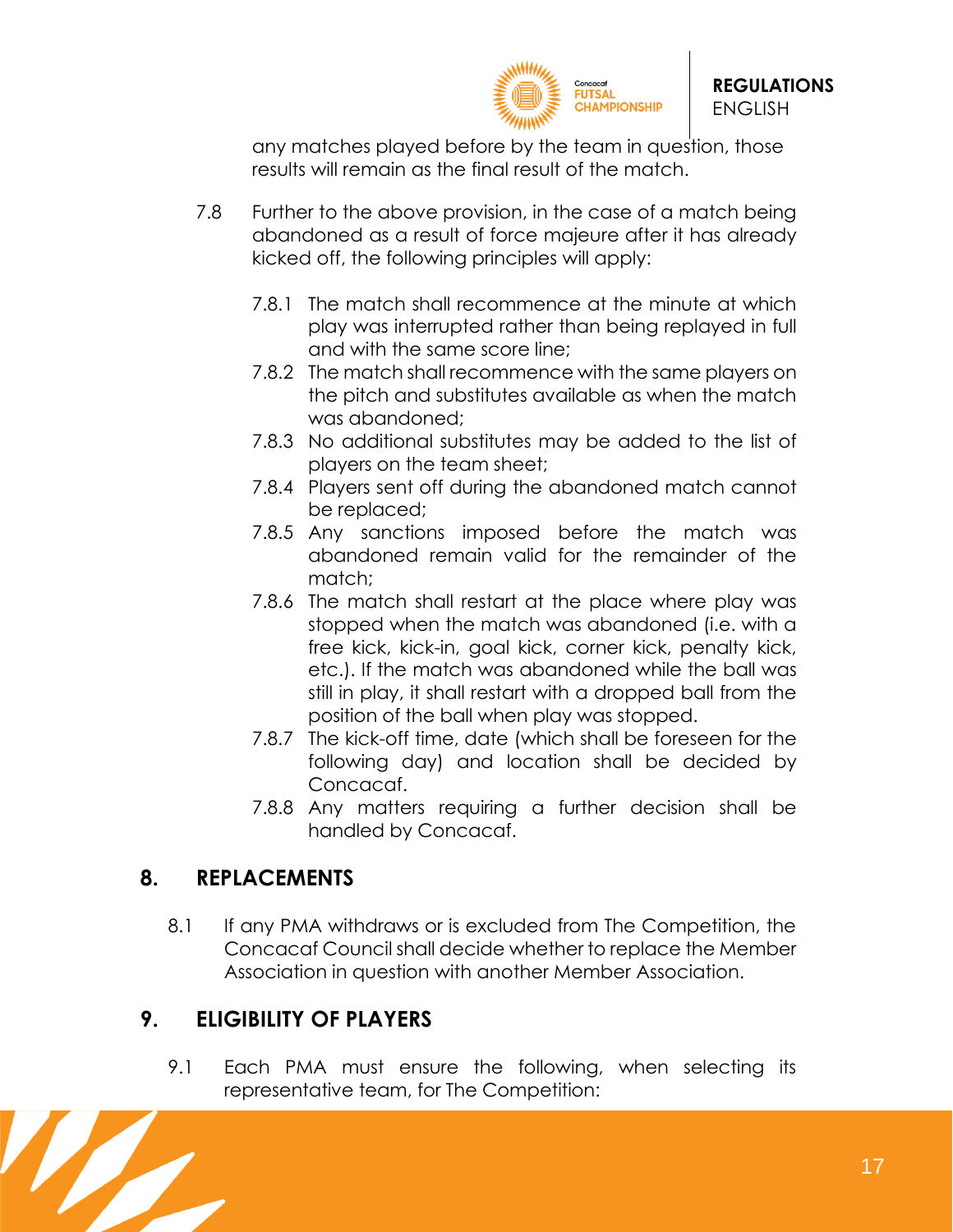

- 9.1.1 all players shall hold the nationality of its country and be subject to its jurisdiction;
- 9.1.2 all players shall be eligible for selection in accordance with the FIFA Statutes, the Regulations Governing the Application of the FIFA Statutes and other relevant FIFA rules and regulations.
- 9.2 Protests regarding the eligibility of players shall be decided by the Concacaf Disciplinary Committee in accordance with the FIFA Disciplinary Code and upon its entry into force, the Concacaf Disciplinary Code.
- 9.3 The Member Associations shall be responsible for fielding only eligible players. Failure to do so shall lead to the consequences stipulated in the FIFA Disciplinary Code and upon its entry into force the Concacaf Disciplinary Code.
- 9.4 If Concacaf believes a player's eligibility is in question, Concacaf reserves the right to consider the said player ineligible to participate in any stage of The Competition until the player's eligibility status is confirmed by Concacaf in accordance with the applicable regulations.

# <span id="page-17-0"></span>**10. PLAYERS' LISTS**

- 10.1 Each Member Association participating in Concacaf Futsal Championship must provide Concacaf with a provisional list up to 25 players (3 must be goalkeepers) no later than 30 days prior to the start of the opening match, which Concacaf will provide specifics by way of a circular. This list shall reflect each player's last name, first name, date of birth and passport number as specifically noted in their International Passport. In addition to any other information requested by Concacaf. This information must be submitted through the Comet platform.
- 10.2 Each PMA participating in the Concacaf Futsal Championship shall submit to Concacaf its final list of up to 14 players (2 must be goalkeepers), no later than 10 days prior to the opening match, which Concacaf will provide specifics by a way of a circular. The Final List of Players must come from the latest

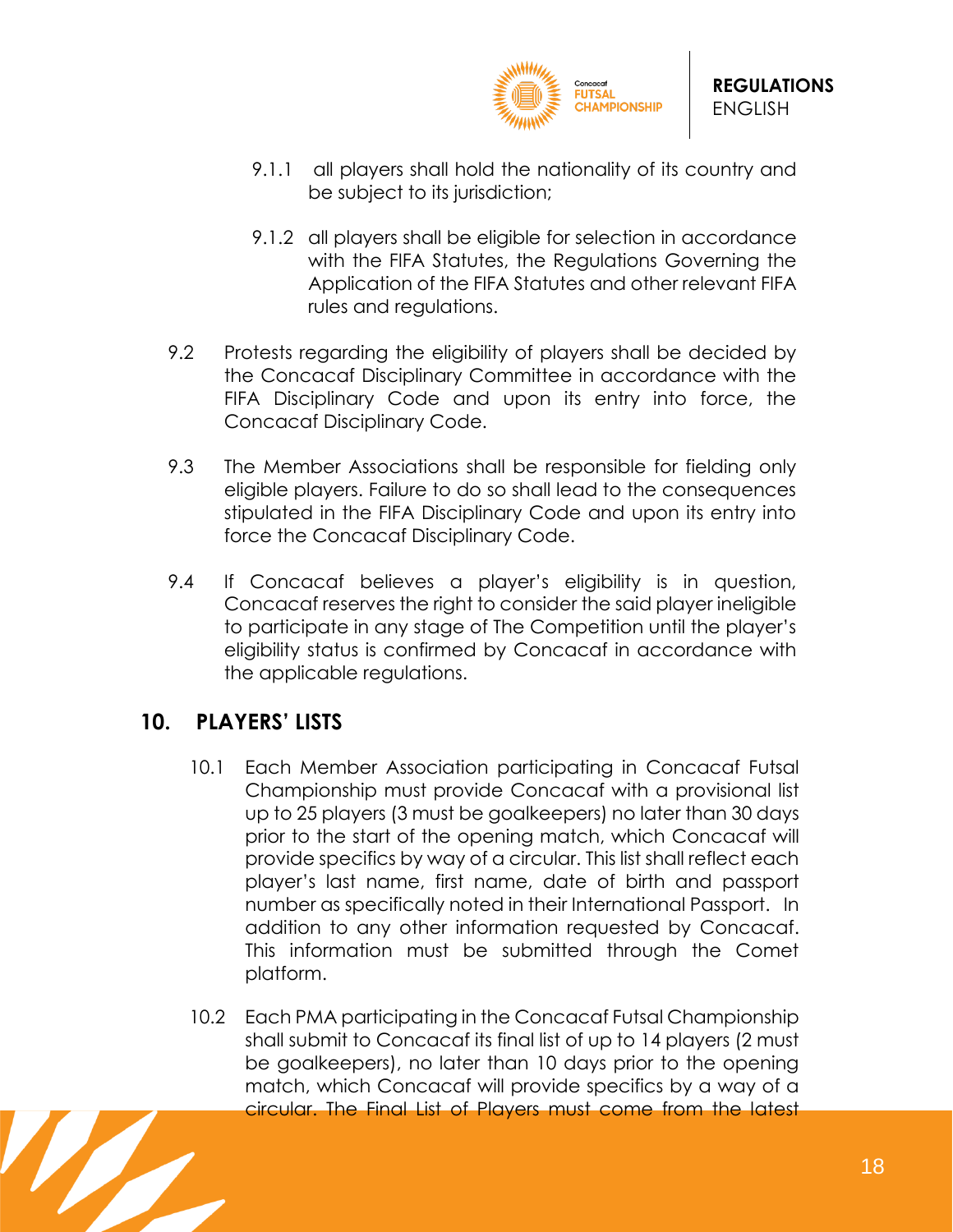

submitted Provisional List which becomes binding 10 days prior to the opening match. This information must be submitted through the Comet platform.

- 10.3 A player listed on the final list may only be replaced during The Competition in the event of serious injury up until 24 hours before the kick-off of his team's first match and must come from the provisional list. Such replacements must be approved in writing by Concacaf or the Medical Committee upon receipt and acceptance of a written detailed medical assessment with doctor's stamp or valid letterhead in one of the four official Concacaf languages. Concacaf or the Medical Committee shall approve the request if the injury is sufficiently serious to prevent the player from taking part in The Competition. Upon approval, the Association shall immediately nominate a replacement and inform the Concacaf General Secretariat accordingly. The replacement player must be assigned the shirt number of the injured player being replaced.
- 10.4 The only document considered to be valid proof of a player's identity and nationality shall be a passport that explicitly states the player's day, month and year of birth. Identity cards or other supporting official documents shall not be accepted as a valid means of identification. The PMA's shall present each player's valid national passport for the country of the PMA to the Venue Coordinator on the day before the match. A player without a valid passport shall not be entitled to play.
	- 10.4.1 Concacaf reserves the right to request additional information from the player to confirm eligibility, such as birth certificate from the player, his parents or grandparents.

## <span id="page-18-0"></span>**11. START LIST AND SUBSITITUES ON THE BENCH**

- 11.1 Up to 14 players may be entered on the start list (5 starters and 9 substitutes). The start list shall be signed by the head coach.
- 11.2 The numbers on the players' shirts must correspond with the numbers indicated on the start list (allowed numbers are 1-14 only). All goalkeepers and the captain must be identified as such, number 1 shirt must be reserved for one of the

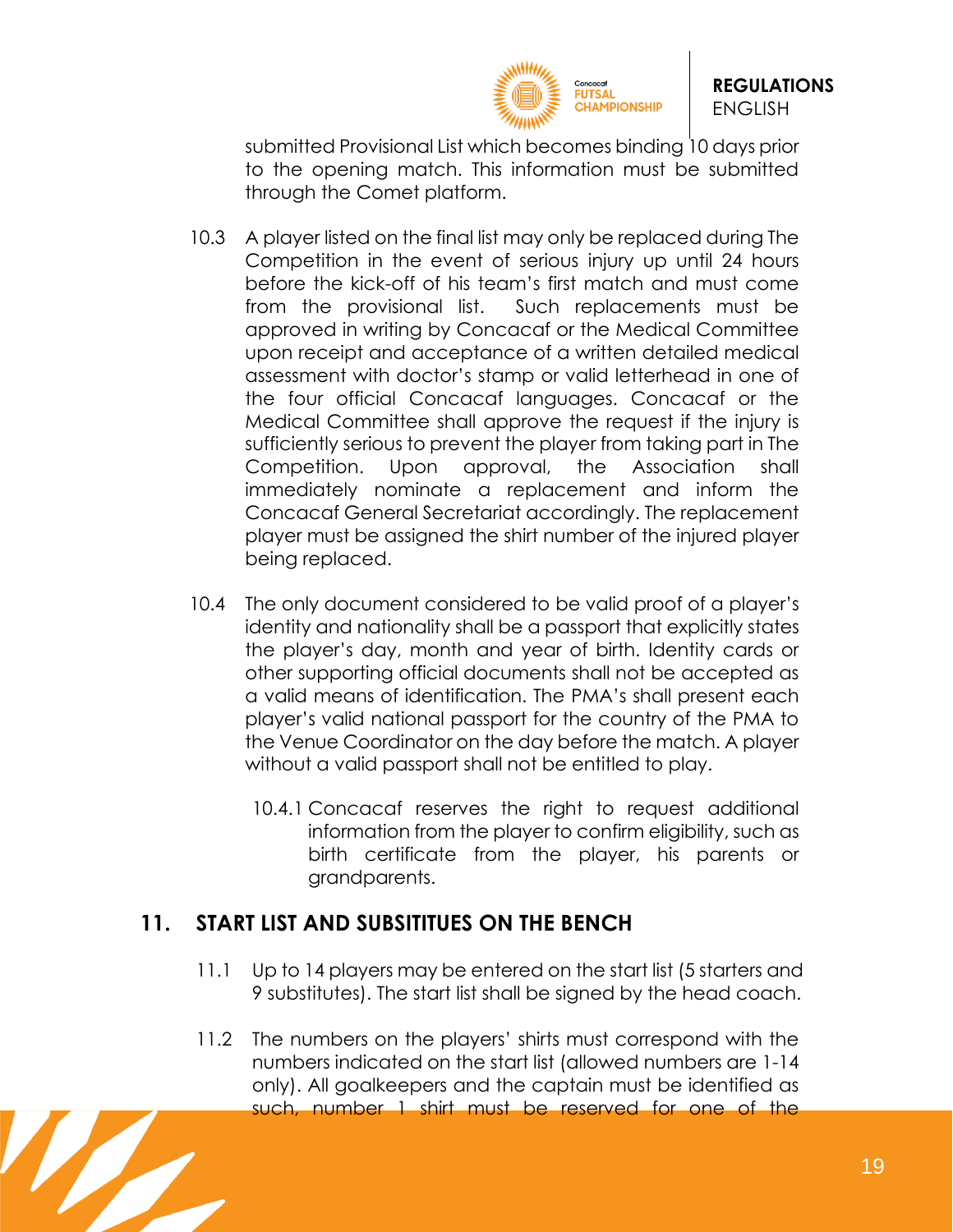

goalkeepers.

- 11.3 Teams must arrive to the stadium at latest 75 minutes prior to kick-off and return their start list to the Match Coordinator at the latest 75 minutes prior to kick-off. Teams will receive a copy of the start list 65 minutes prior to kick off.
- 11.4 After the start lists have been completed, signed by the head coach and returned to the Venue Coordinator and if the match has not yet kicked off, the following instructions apply:
	- 11.4.1 If any of the starting 5 players listed on the start list are not able to start the match for any reason, they may be replaced by any of the 9 substitutes. The replaced player(s) may no longer take part in the match, and the quota of substitute players shall be reduced accordingly.
	- 11.4.2 If any of the 9 substitutes listed on the start list are not able to be fielded for any reason, the player(s) concerned may not be replaced on the bench by an additional player, which means that the quota of substitutes shall be reduced accordingly.
- 11.5 Although no longer eligible to play as a substitute, the injured or ill player who was removed from the start list may be seated on the substitutes' bench, and if so, would then also be eligible for doping control selection.
- 11.6 No more than 15 people (6 officials and 9 substitutes) shall be allowed to sit on the substitutes' bench. The names of these officials must be indicated on the "Officials on the Substitutes' Bench" form to be provided to the Concacaf Match Coordinator. A suspended player or official will not be allowed in The Competitions area (i.e. locker room and/or tunnel), pitch or sit on the substitutes' bench.
- 11.7 Team officials and substitutes shall remain within the technical area during the match except in special circumstances, e.g. a physiotherapist/doctor entering the pitch, with referee's permission, to asses an injured player. Team officials and substitutes who fail to abide by the aforementioned provision can be sanctioned and reported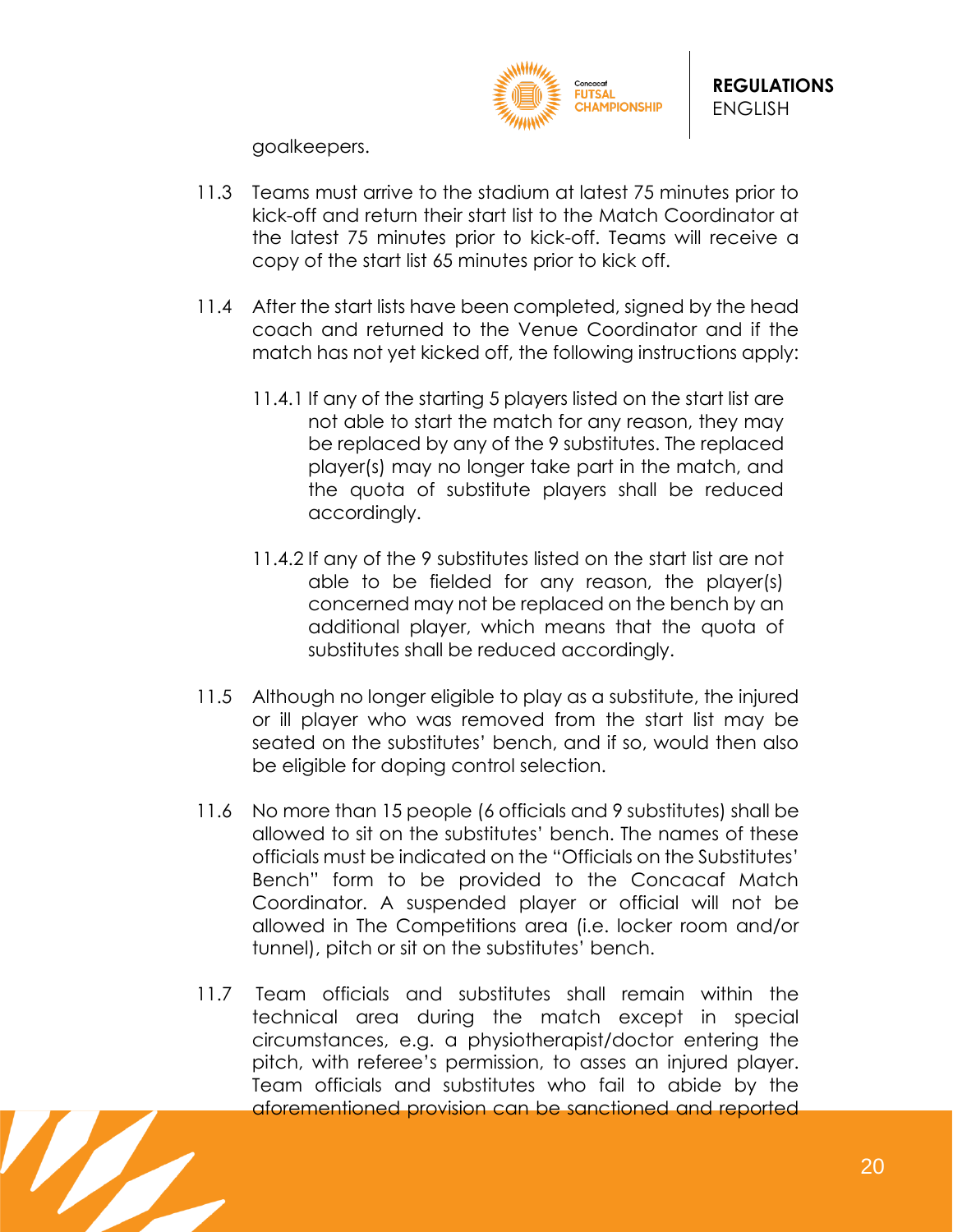

to the Disciplinary Committee.

- 11.8 The Local Organizing Committee (LOC) shall issue each of the official Team Delegation Members with an accreditation during The Competition.
- 11.9 Injured players who are replaced up until 24 hours before the kick-off of their team's first match must return their accreditation to Concacaf. Accordingly, players who have returned their accreditation shall no longer be considered members of the Official Team Delegation list.
- 11.10 The PMA's shall ensure that all accreditation data required by Concacaf is submitted by the deadline stipulated by Concacaf. Further details including accreditations and other particular items will be outlined in the relevant Concacaf circular letter.

# <span id="page-20-0"></span>**12. FORMAT AND STRUCTURE OF THE COMPETITION**

- 12.1 Concacaf retains the right to determine the structure, format of play and match calendar for The Competition.
- 12.2 The Concacaf Futsal Championship will be played in a format which features a qualifying stage, group stage and knockout stage.
- 12.3 For the qualifying stage four (4) play in series, consisting of two (2) match each will be played in the same venue of the championship, with the eight lower ranked teams as follows:
	- 12.3.1 1v8 2v7 3v6 and 4v5
	- 12.3.2 The winners of each of the four series will qualify to the group stage.
	- 12.3.3 If the match is level at the end of the second leg match, extra time shall be played. Extra time shall consist of two (2) periods of five (5) minutes each. If the score is still level at the end of extra time, kicks from the penalty mark shall be taken to determine the winner, in accordance with the procedure specified in the Futsal Laws of the game.

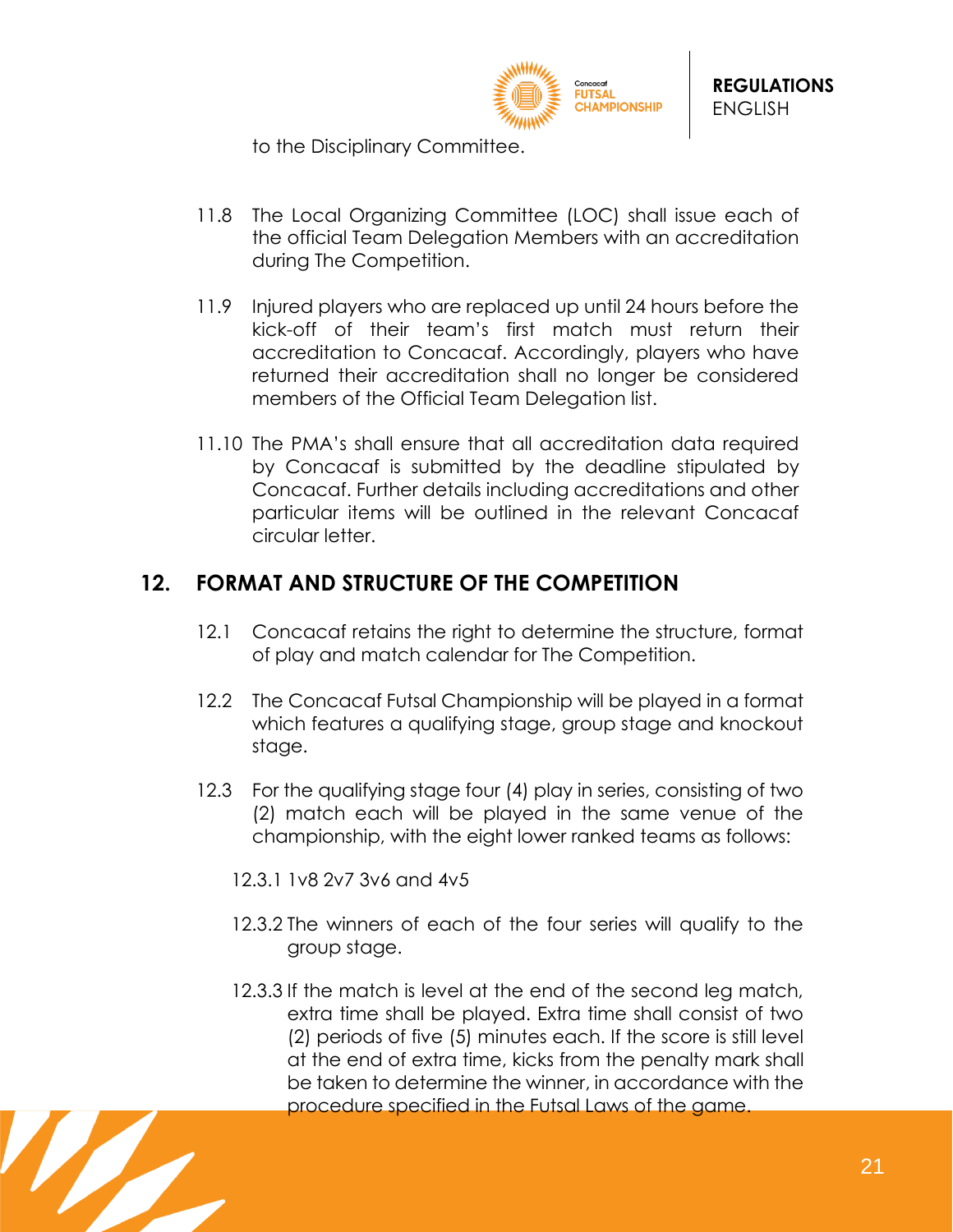

12.4 The group stage will consist of four (4) groups among sixteen (16) teams (4 groups of 4 teams per group). The MA's that participate in the Concacaf Futsal Championship would include all eligible Concacaf MAs. The decisions of the Concacaf Council are final and not subject to appeal.

| A1 | B1  | C.L            | DI             |  |
|----|-----|----------------|----------------|--|
| A2 | B2. | C2             | D <sub>2</sub> |  |
| A3 | B3  | C3.            | D <sub>3</sub> |  |
| A4 | B4  | C <sub>4</sub> | $\Box$ 4       |  |

- 12.5 Only eligible Member Associations affiliated to FIFA can qualify for the FIFA Futsal World Cup.
- 12.6 The matches in the groups shall be played in a round robin format, each team playing one match against each of the other teams in the same group, team will receive three (3) points for a win, one (1) point for a draw, and no points for a defeat.
- 12.7 At the conclusion of each group in the Concacaf Futsal Championship, PMA's shall be ranked according to the following criteria:
	- 12.7.1 greatest number of points obtained in all matches;
	- 12.7.2 greatest goal difference in all groups matches;
	- 12.7.3 greatest number of goals scored in all group matches;

If two (2) or more teams are equal on the basis of the above criteria, their rankings shall be determined as follows:

- 12.7.4 greater number of points scored in matches between the tied teams;
- 12.7.5 greater goal difference in matches between the tied teams (if more than two teams finish equal on points);
- 12.7.6 Greater number of goals scored in the matches among the tied teams (if more than two teams finish

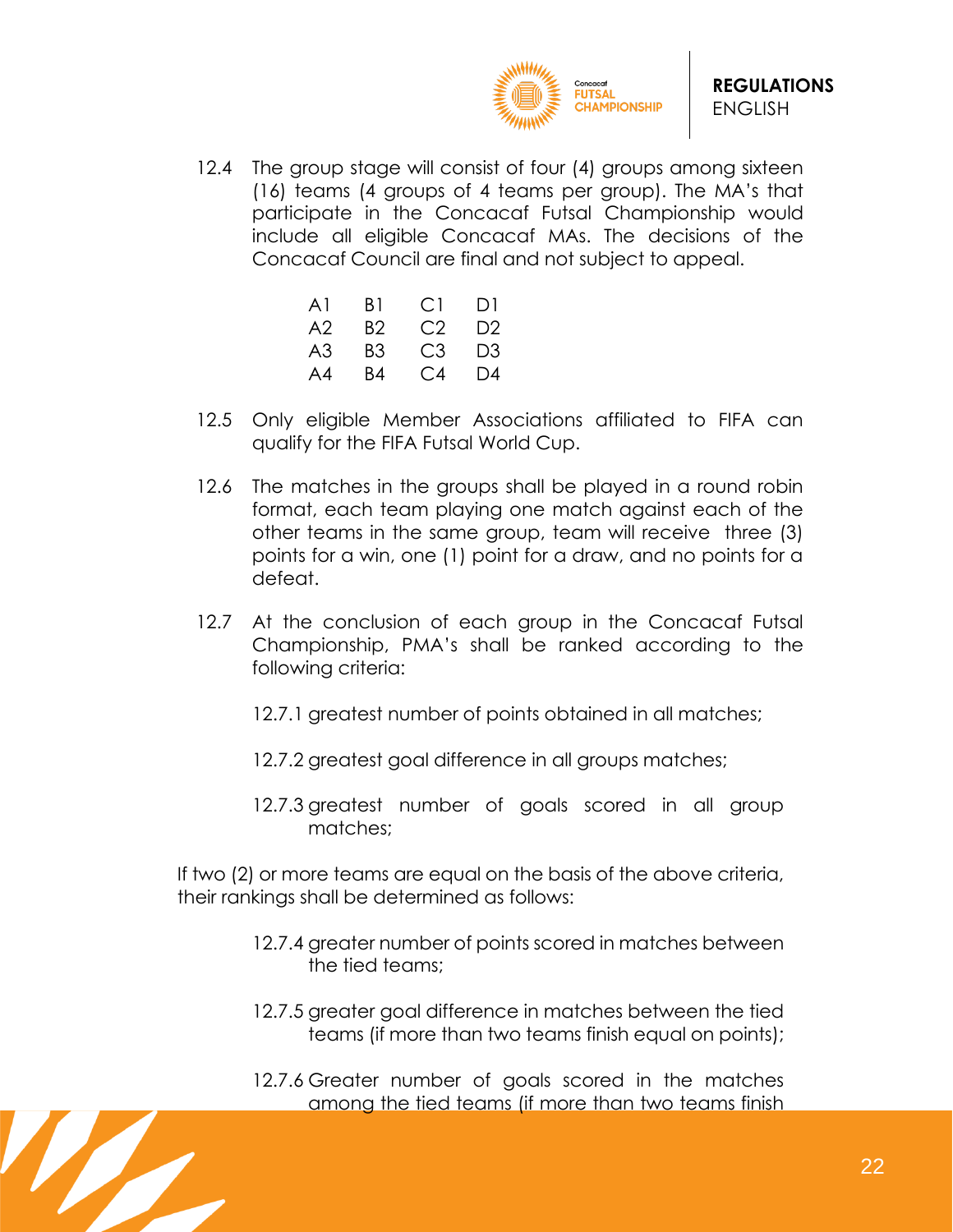

equal on points)

- 12.7.7 The lowest number of points based on the number of yellow and red cards in all group matches is considered according to the following additions:
	- first yellow card: plus 1 point
	- second yellow card/indirect red card:plus 3 points
	- direct red card: plus 4 points
	- yellow card and direct red card: plus 5 points;

12.7.8 Drawing of lots by Concacaf

12.8 The top two (2) teams from each group shall advance to the knockout stage consisting of quarterfinals, semifinals, third place and championship match. The eight (8) teams that qualify from the Group Stage will contest in the Quarterfinals as follows:

Winner A vs Second D (1A vs 2D) = Winner 1 Winner B vs Second C (1B vs 2C) = Winner 2 Winner C vs Second B (1C vs 2B) = Winner 3 Winner D vs Second A (1D vs 2A) = Winner 4

12.9 The 4 teams that qualify from the Quarterfinals will contest the semifinals as follows:

Winner 2 vs Winner 3 = SF1 Winner 1 vs Winner 4 = SF2

- 12.10 The winner of SF1 will play against the winner of SF2 in the championship match. The losing teams from SF1 will play the losing team from SF2 in the third-place match.
- 12.11 The four semifinal teams will automatically qualify for the FIFA Futsal World Cup 2020.
- 12.12 Should any team already qualified for the FIFA Futsal World Cup or ineligible to participate in FIFA competitions finish in the top four (4) in the Championship, such team shall be replaced by the next highest placed team that is eligible to participate in FIFA competitions.

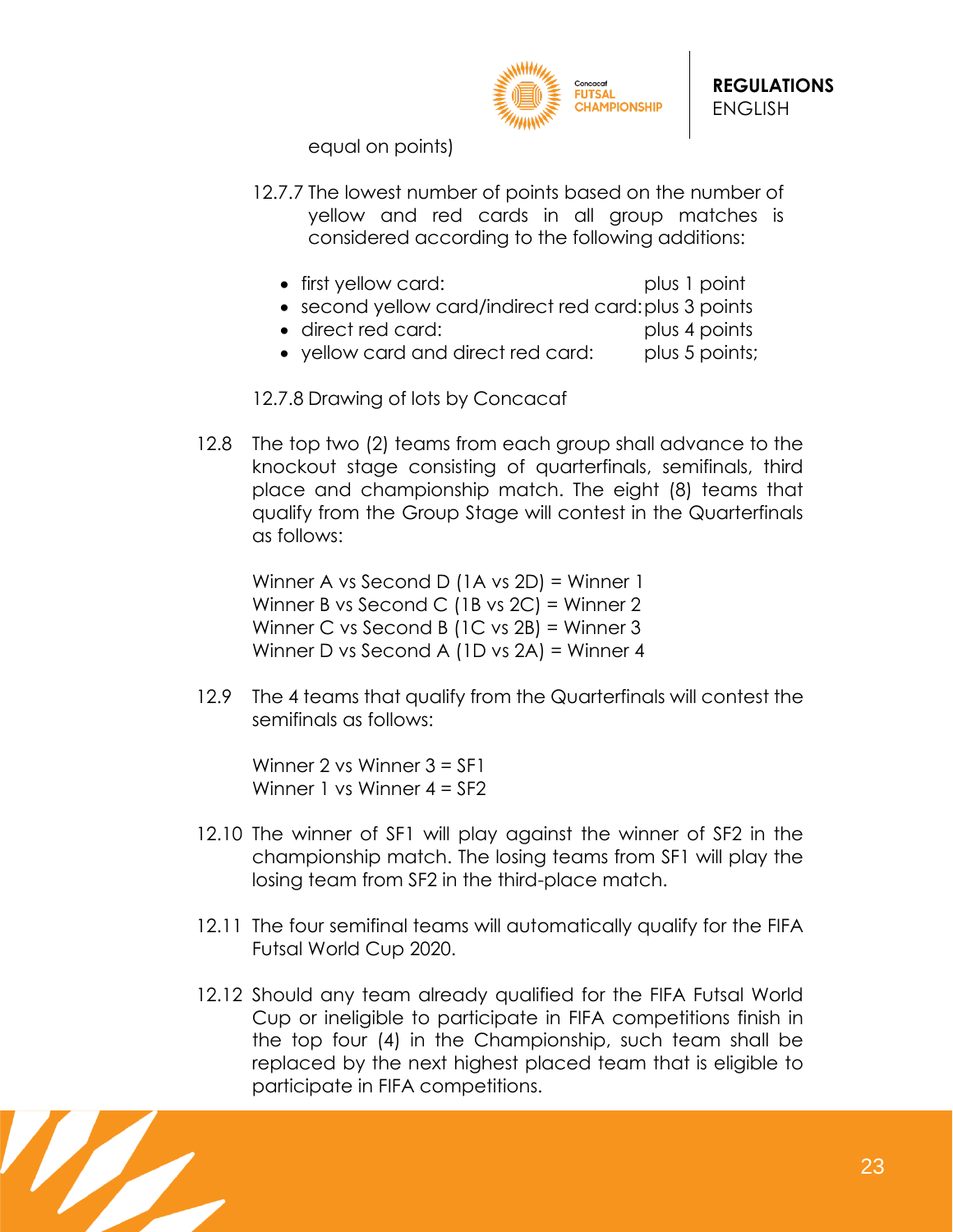

12.13 The decisions of Concacaf on the structure and format of The Competition are final. In the event of any withdrawals, Concacaf may change the structure and format in accordance with the provisions.

## <span id="page-23-0"></span>**13. VENUES, KICK-OFF TIMES AND TRAINING SESSIONS**

- 13.1 The venues of the matches shall be submitted to Concacaf by the Local Organizing Committee concerned and the matches may only be played in arenas that have been inspected and approved by Concacaf.
- 13.2 The venue of the match shall have sufficient high-standard hotels to accommodate the home team, the visiting teams and Concacaf delegation.
- 13.3 On the day before the first match of The Competition, teams are entitled to have one training session, 60 minutes in the arena where the match is due to take place. Training times will be determined by Concacaf.
- 13.4 The matches must be played only in venues with floodlighting installations. Floodlight installations must meet the minimum lighting requirements laid down by Concacaf, i.e. that the whole pitch shall be evenly lit, with a recommended lighting level of at least 1,000 lux or as specified per tournament. An emergency power generator must also be available which, in the event of a power failure, guarantees at least two-thirds of the aforementioned intensity of light for the whole pitch. Concacaf is entitled to grant exceptions.
- 13.5 All matches in The Competition must be identified, promoted and advertised matches in accordance with Concacaf's relevant Commercial, Media and Marketing Regulations and qualifying competition branding guidelines.
- 13.6 Whenever possible, the teams will be entitled to a warm up on the pitch before each match. Concacaf may designate a new warm-up area or limit the area on the pitch for the warm-up, shorten or cancel the warm-up session.

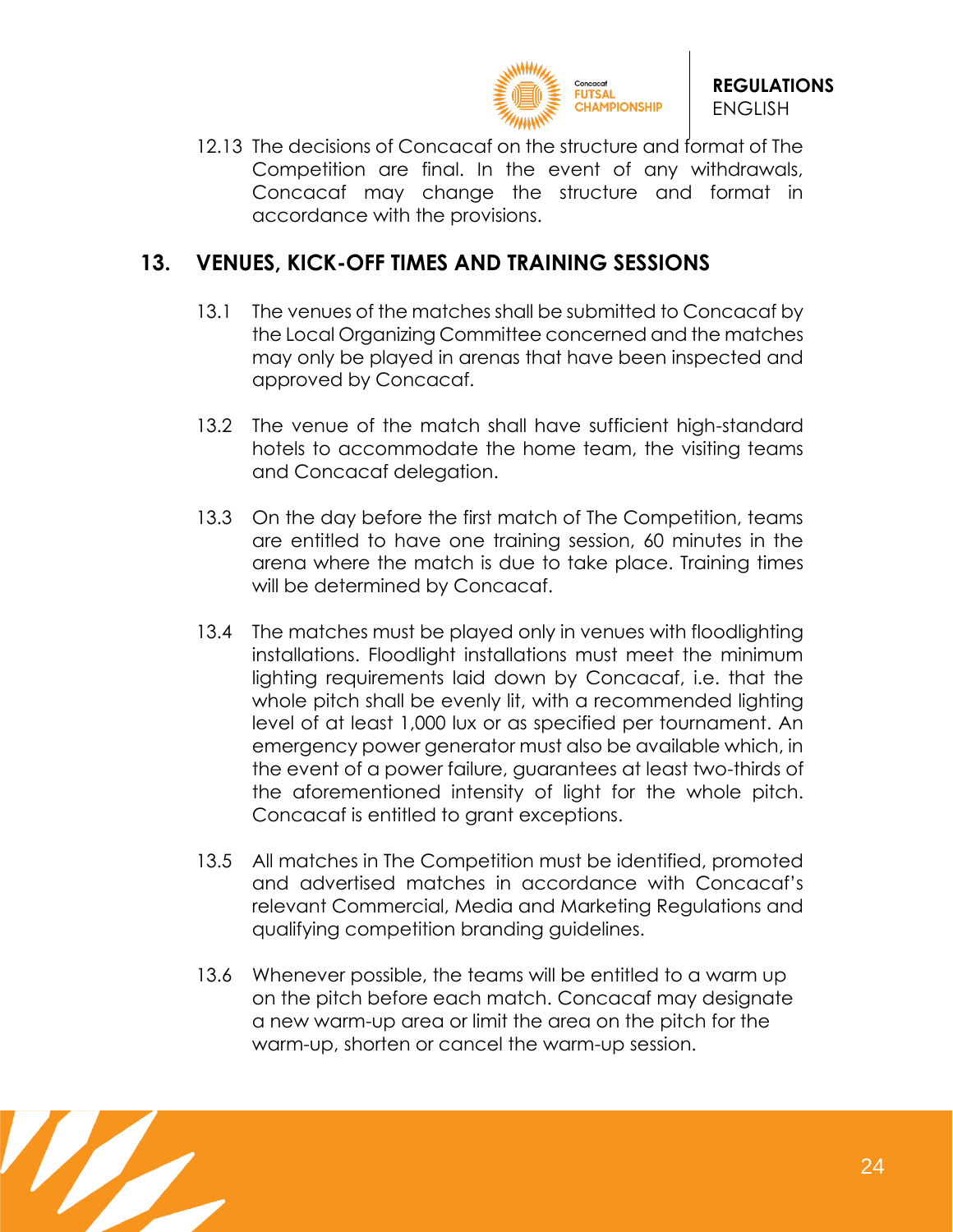

## <span id="page-24-0"></span>**14. VENUES, DATES, ARRIVALS AT THE VENUES AND OFFICIAL TEAM HOTELS**

- 14.1 Concacaf retains the right to set the match dates and confirm the venues of all matches in The Competition.
- 14.2 The PMA shall arrange for their representative teams to arrive at the venue no later than 2 days before the PMA's first match of The Competition and depart the day after the last game of their respective Group Stage. After the group stage, teams must book their flights to depart the day after their last game when eliminated from the competition. Concacaf and the Local Organizing Committee shall be informed of the travel itinerary of the visiting Association no later than 10 days prior to each match at 18:00 EST and the visiting Associations shall have made provisions for obtaining the visas, if applicable.
- 14.3 During The Competition, only official team hotels under contract with Concacaf or Concacaf's designated service company shall be used for the official teams' accommodation. Concacaf will provide further details about accommodation policies, and in particular about the use of venue-specific team hotels, in a circular letter.

## <span id="page-24-1"></span>**15. ARENA INFRASTRUCTURE AND EQUIPMENT**

- 15.1 The LOC organizing matches in The Competition must ensure that the arenas and facilities in which the matches take place fulfill the requirements described in the Football Stadiums Technical Recommendations and Requirements publication and comply with the safety and security standards and other Concacaf and FIFA regulations, guidelines and instructions for international matches. The pitch, accessory equipment and facilities must be in optimum condition and comply with the Futsal Laws of the Game and all other relevant regulations (including the international dimensions of the pitch per FIFA Futsal Laws of the Game). Each stadium must be equipped with a minimum of 2 goalposts and white goal nets and a minimum of 2 spare goals, and 2 spare nets in close proximity to the pitch for contingency purposes.
- 15.2 Periodic safety checks for the benefit of spectators, players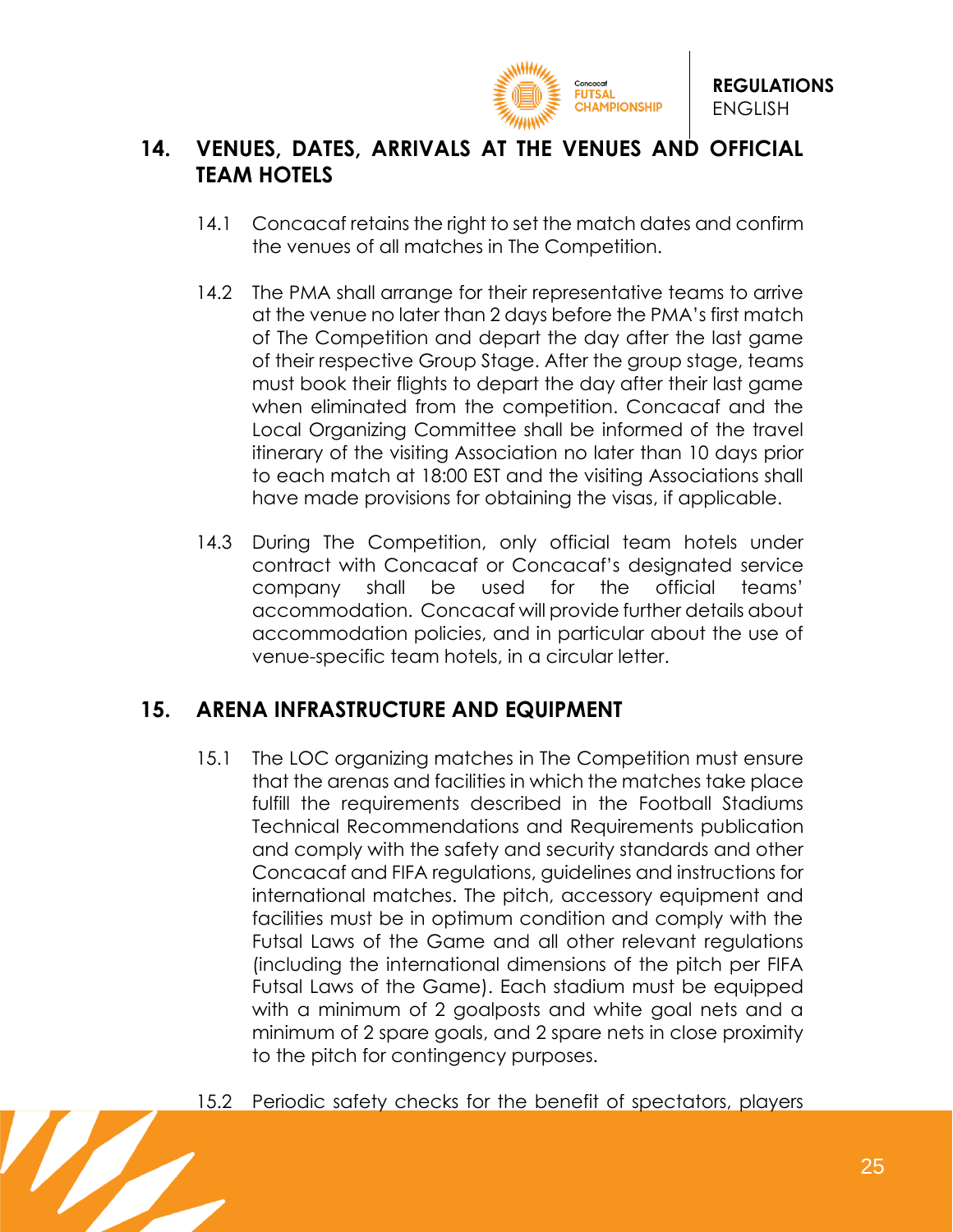

and officials must be carried out on the arenas selected for matches in The Competition by the authorities responsible. If requested, the associations shall provide Concacaf with a copy of the relevant safety certificate, which shall not be more than one year old.

- 15.3 Only arenas that have been inspected and approved by Concacaf may be selected for The Competition. Should a arena no longer comply with Concacaf standards, Concacaf may reject the selection of the arena concerned. Brand-new arenas are to be inspected prior to use; the application for the final inspection and subsequent use of the facilities must be filed with the confederation at least six (6) months prior to the match concerned. Refurbished or renovated arenas are to be inspected prior to use; the application for the final inspection and the subsequent use of the facilities shall be filed with Concacaf at least four (4) months prior to the match concerned.
- 15.4 As a general rule, matches may only be played in all-seater arenas. If arenas with both seating and standing areas are available, the standing space shall remain vacant. Regarding the spectator areas, the FIFA Stadium Safety and Security Regulations apply.
- 15.5 The pitch, accessory equipment and all facilities for each match of The Competition shall be in optimum condition and comply with the Futsal Laws of the Game and all other relevant regulations.
- 15.6 Matches must be played on flat, smooth and non-abrasive surfaces, preferably made of wood or artificial materials. The pitch must be rectangular and marker with lines. These lines belong to the areas of which they are boundaries and must be clearly distinguishable from the color of the pitch. All marking must be in accordance to the FIFA Futsal Laws of the Game.
- 15.7 Each arena shall have sufficient space for warm-up during the match, ideally behind their bench. A maximum of five (5) players shall warm up at the same time (with a maximum of one (1) official). Only the goalkeeper may warm up with a ball.

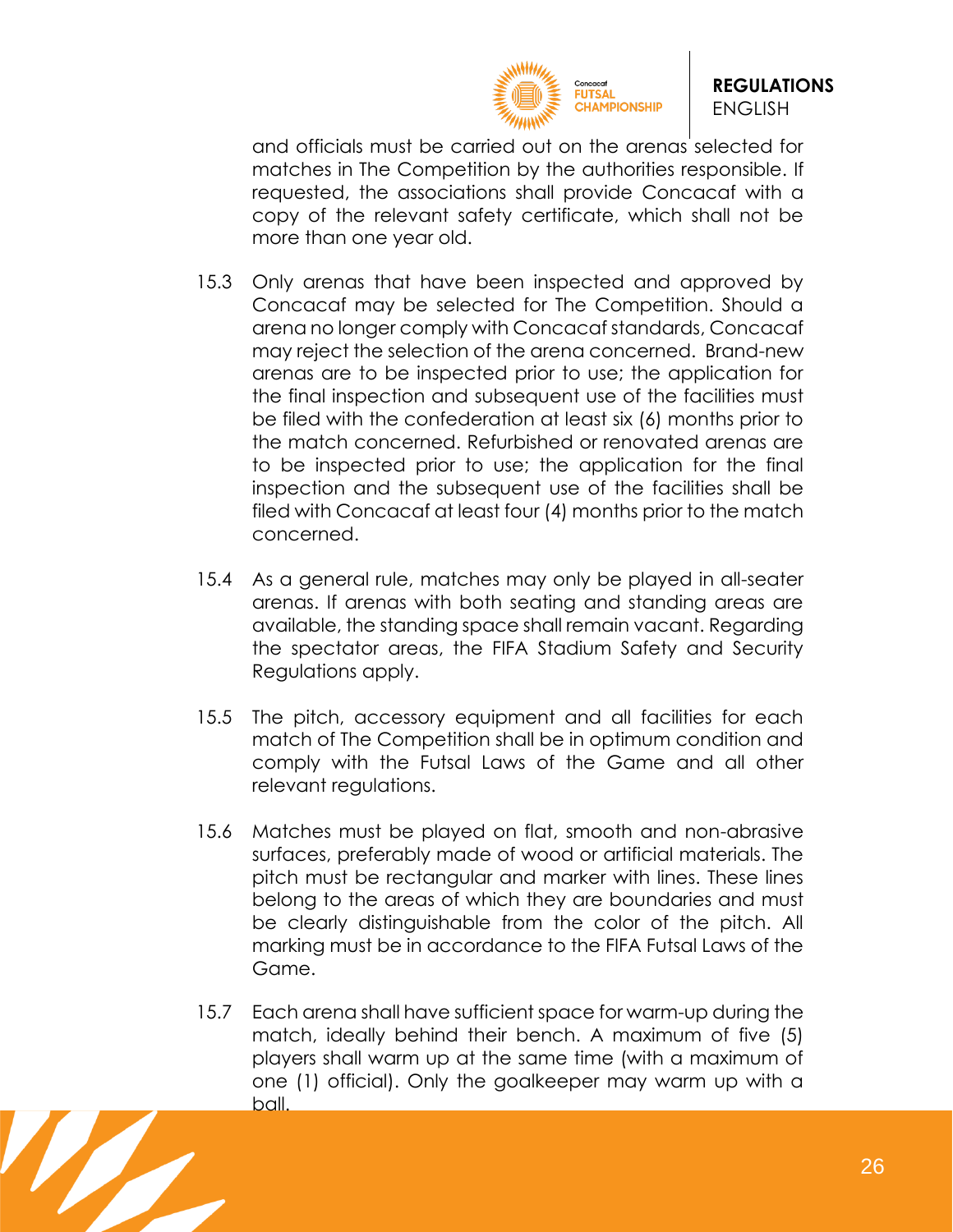

- 15.8 15.8 The arenas shall have a clock with precise timekeeping connected with the timekeeper (4th referee) table, a device to time the two-minute expulsion of four players simultaneously and to monitor the accumulation of fouls by each team during each period of play, according to art. 6 of the Futsal Laws of the Game. The half-time interval shall be 15 minutes.
	- 15.9 The use of giant screens must comply with the relevant Concacaf instructions.
	- 15.10 Smoking is not permitted in the technical area or in the vicinity of the pitch or within competition areas such as the dressing rooms.
	- 15.11 The arenas must be made available to Concacaf for its exclusive use and must be free of any and all commercial activities and identifications not previously approved by Concacaf, e.g. boards and signage other than those of Concacaf's Commercial Affiliates, from at least five (5) days prior to the match and up to two (2) days after the match.

## <span id="page-26-0"></span>**16. TEAM EQUIPMENT**

- 16.1 The participating Member Associations shall comply with the FIFA Equipment Regulations in force. The display of political, religious or personal messages or slogans in any language or form by players and officials on their playing or team kits, equipment (including kit bags, beverage containers, medical bags, etc.) or body is prohibited. The similar display of commercial messages and slogans in any language or form by players and officials is not allowed for the duration of their time at any official activity organized by Concacaf (including in the arenas for official matches and official training sessions, as well as during official press conferences and mixed-zone activities).
- 16.2 Each team shall provide Concacaf of a minimum of two different and contrasting colors (one predominately dark and one predominately light kit) for its official and reserve team kit (shirt, shorts, socks, all three goalkeeper's kits, gloves, caps, wristbands and headbands etc.). In addition, each team shall

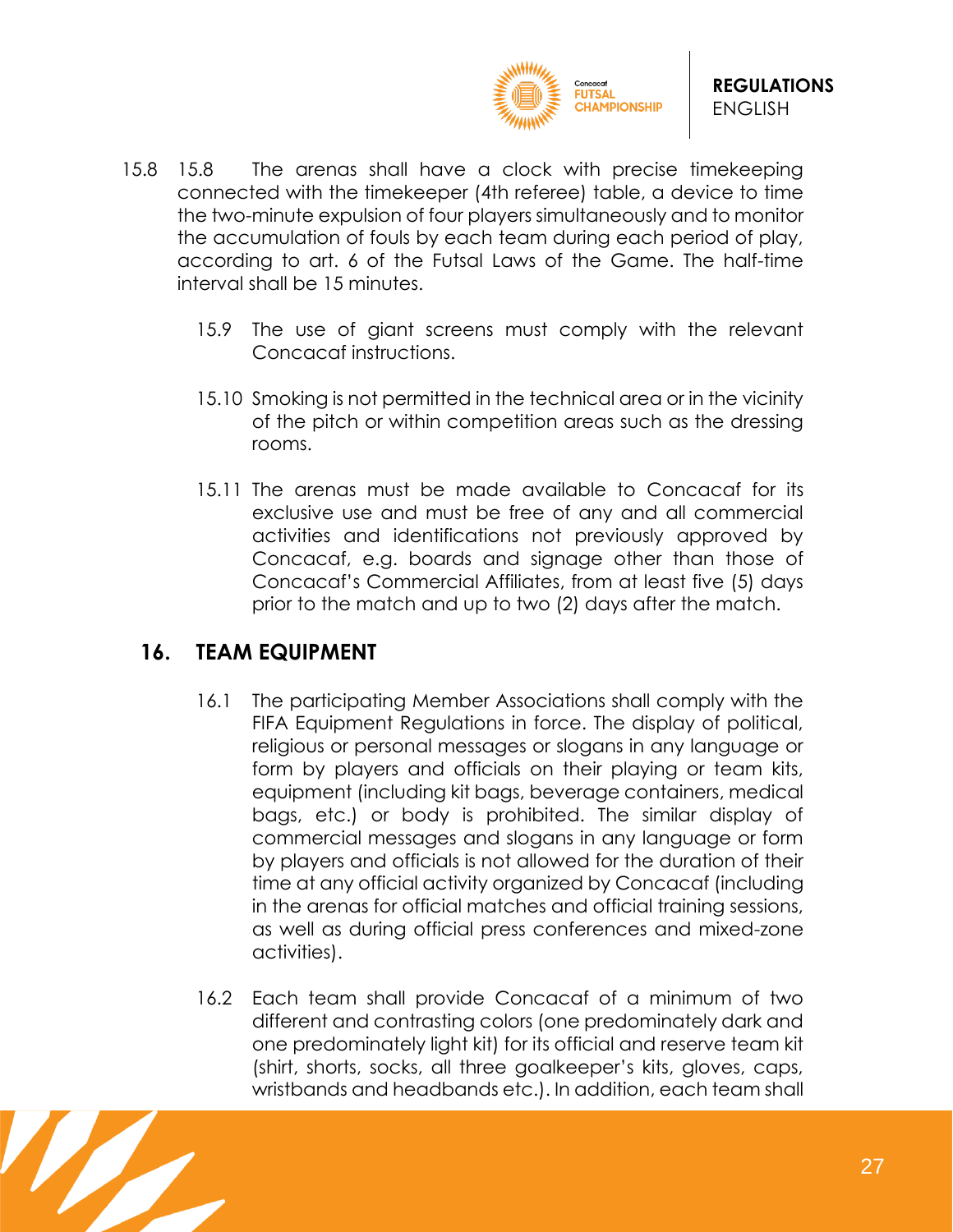

provide three contrasting colors for the goalkeepers. These three goalkeeper kits must be distinctly different and contrasting from each other as well as different and contrasting from the official and reserve team kits. Pictures of the kits must be sent to Concacaf 60 days prior to their first match of The Competition for Concacaf approval. Only these colors may be worn at the matches. Any requests to change these kits must be submitted to Concacaf for approval ten (10) days prior to the match in question.

- 16.3 Each team shall supply a set of goalkeeper shirts without names or numbers. These shirts will only be used in those circumstances in which an outfield player takes the position of goalkeeper during a match or in the case that a goalkeeper will be used as an attacker. This extra set of goalkeeper shirts must be provided in the same colors as the regular goalkeeper shirts.
- 16.4 Concacaf strives to assign each team their full official or reserve kits. However, in some cases this may not be possible. In these situations, one team will be assigned a predominantly dark kit and the other team will be assigned a predominantly light kit. Only uniforms approved and designated by Concacaf may be used for all matches. Concacaf reserves the right to make changes to these designations based on the contrast of the uniforms, any changes will be notified by Concacaf.
- 16.5 Each player shall wear a number between 1 and 14 (number 1 being reserved exclusively for one of the goalkeepers) on the front and back of his team shirt and on his playing shorts. The color of the numbers must contrast clearly with the main color of the shirts and shorts (light on dark or vice versa) and be legible from a distance for spectators in the stadium and television viewers in accordance with the FIFA equipment regulations. It is not compulsory for the name of the player to appear on his shirt during The Competition.
- 16.6 Concacaf shall supply each team with 50 sleeve patches (tournament patches) for the Concacaf Championship phase with the official competition logo, which shall be affixed on the right-hand sleeve of each shirt as stipulated by Concacaf before The Competition. Concacaf shall also issue

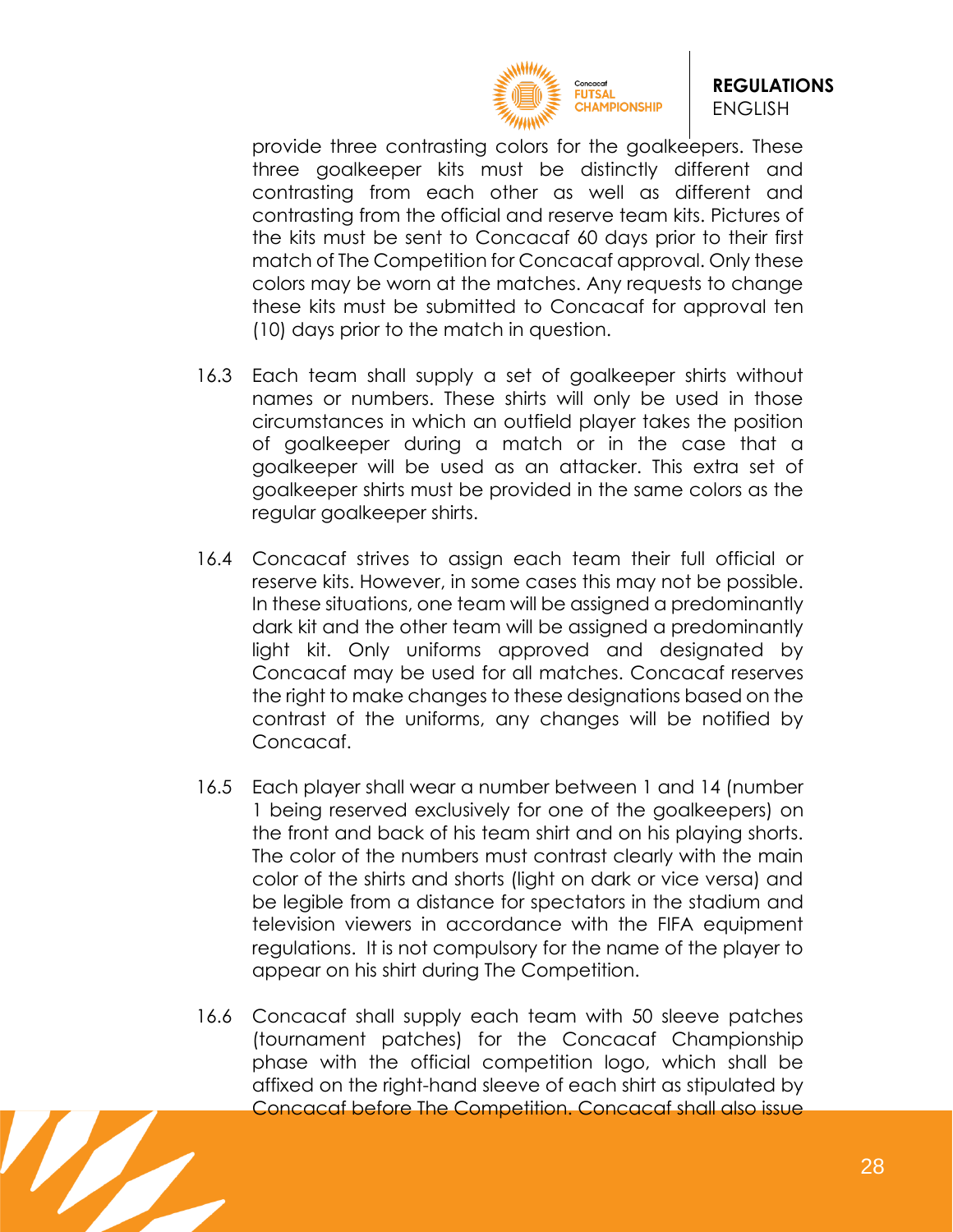

the PMA's with guidelines for the use of official terminology and graphics which also contain instructions for the use of the players' sleeve badges per the marketing regulations.

- 16.7 Each player shall wear the number allotted to them on the final list in accordance with the Equipment Regulations.
- 16.8 The official and reserve team kits and all goalkeeper kits (including the goalkeeper shirts without names and numbers) shall be taken to every match.
- 16.9 Only warm-up bibs provided by Concacaf may be used during official training sessions held at the stadium/venue and for the pre-match warm-up and the warm-up of substitute players during the match.

## <span id="page-28-0"></span>**17. MATCH BALLS**

- 17.1 Concacaf must supply the match balls to be used in all matches during The Competition. Moreover, Concacaf must provide the teams with a total of ten (10) match balls that will only be used for training purposes.
- 17.2 Concacaf must supply for each match a minimum of ten (10) match balls in good conditions that meet FIFA Quality Mark standard (FIFA Quality, FIFA Quality Pro, International Match Standard)
- 17.3 The match balls shall be selected and supplied by Concacaf.

## <span id="page-28-1"></span>**18. FLAGS AND ANTHEMS**

18.1 During The Competition, the Concacaf flag, and the national flags of the PMA's shall be flown inside the arena at every match. In addition, a ceremonial procession of flags onto the pitch will take place, followed by the entry of the teams as the music selected by Concacaf is being played, according to Concacaf's pre-match protocol. The national anthems of the two PMA's (maximum 90 seconds each, no lyrics permitted) shall be played after the teams have lined up.

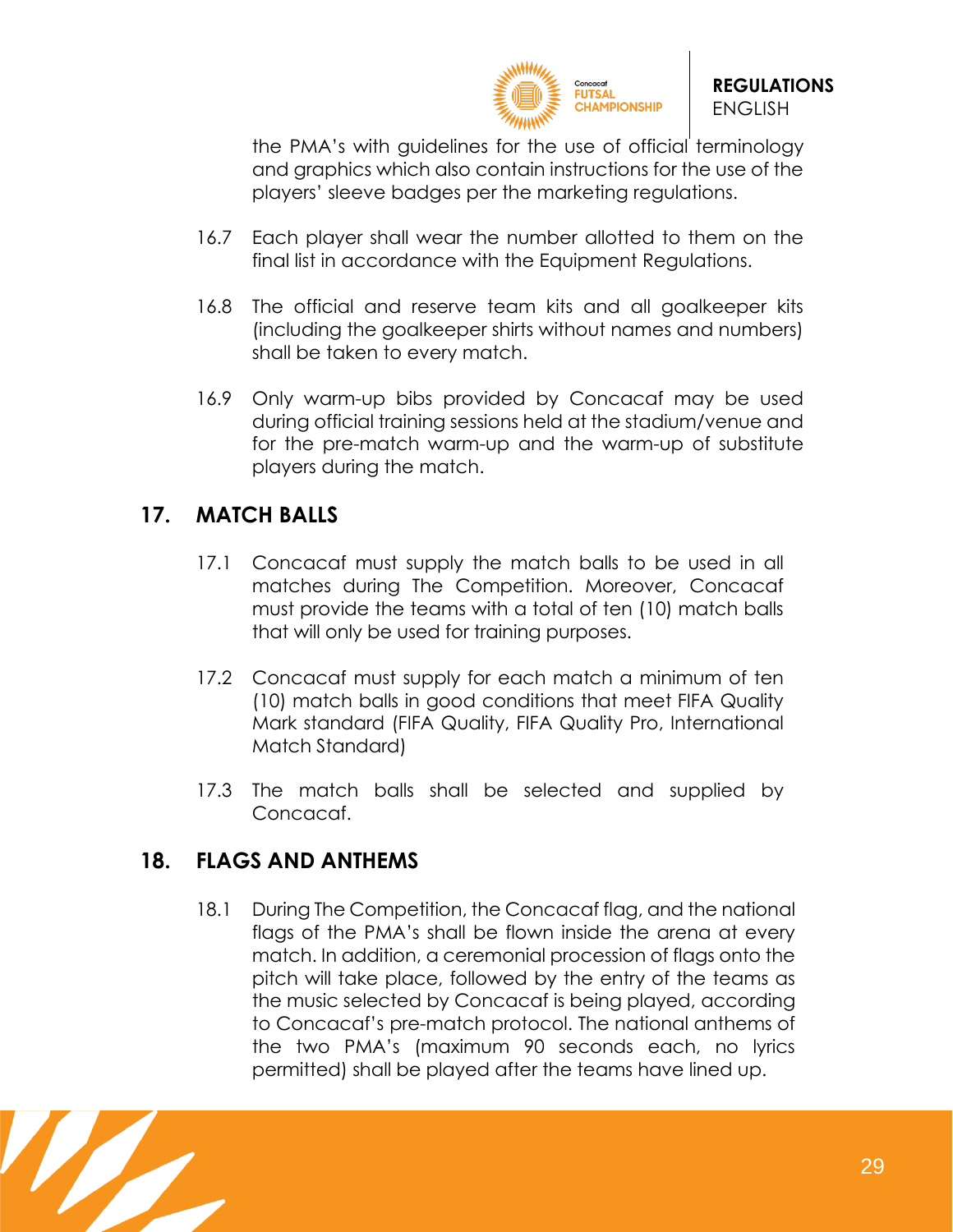

# <span id="page-29-0"></span>**19. TICKETING**

- 19.1 The LOC is responsible for all match ticketing during The Competition and shall manage the ticketing operations in a manner that meets all applicable security and safety standards. It shall set aside a minimum of 20 Category A complimentary tickets – any additional tickets to be fixed by mutual agreement and in writing – of complimentary and purchasable tickets for the visiting associations. At least two (2) representatives from the visiting Associations shall be seated in the VIP tribune for their match. The visiting Association shall inform Concacaf and the LOC in writing no later than 15 days before the match of the total number of tickets requested for the match. If there is failure to submit request before the deadline, the LOC will not be held responsible to grant additional request.
- 19.2 The LOC shall agree to provide to Concacaf, upon request and free of charge, the amount of complementary tickets and suites (where applicable) as stipulated in the Commercial Regulations or Host Responsibility Agreement ten business days prior any home match.
- 19.3 All ticket designs must be pre-approved by Concacaf. The Association must work with Concacaf to make sure their ticketing systems comply with this requirement and must inform Concacaf if there are any potential issues as soon as these are identified.
- 19.4 At least 5% of the total stadium capacity must be available exclusively for visiting supporters in a secured, segregated area of the stadium. Pitch-side seating is NOT permitted and all non-permanently fixed seating must be approved by Concacaf.
- 19.5 Concacaf reserves the right to require terms and conditions to be included in the match tickets in addition to the terms and conditions by the LOC, during The Competition.

## <span id="page-29-1"></span>**20. TROPHY, AWARDS AND MEDALS**

20.1 The winner of the Concacaf Futsal Championship will be

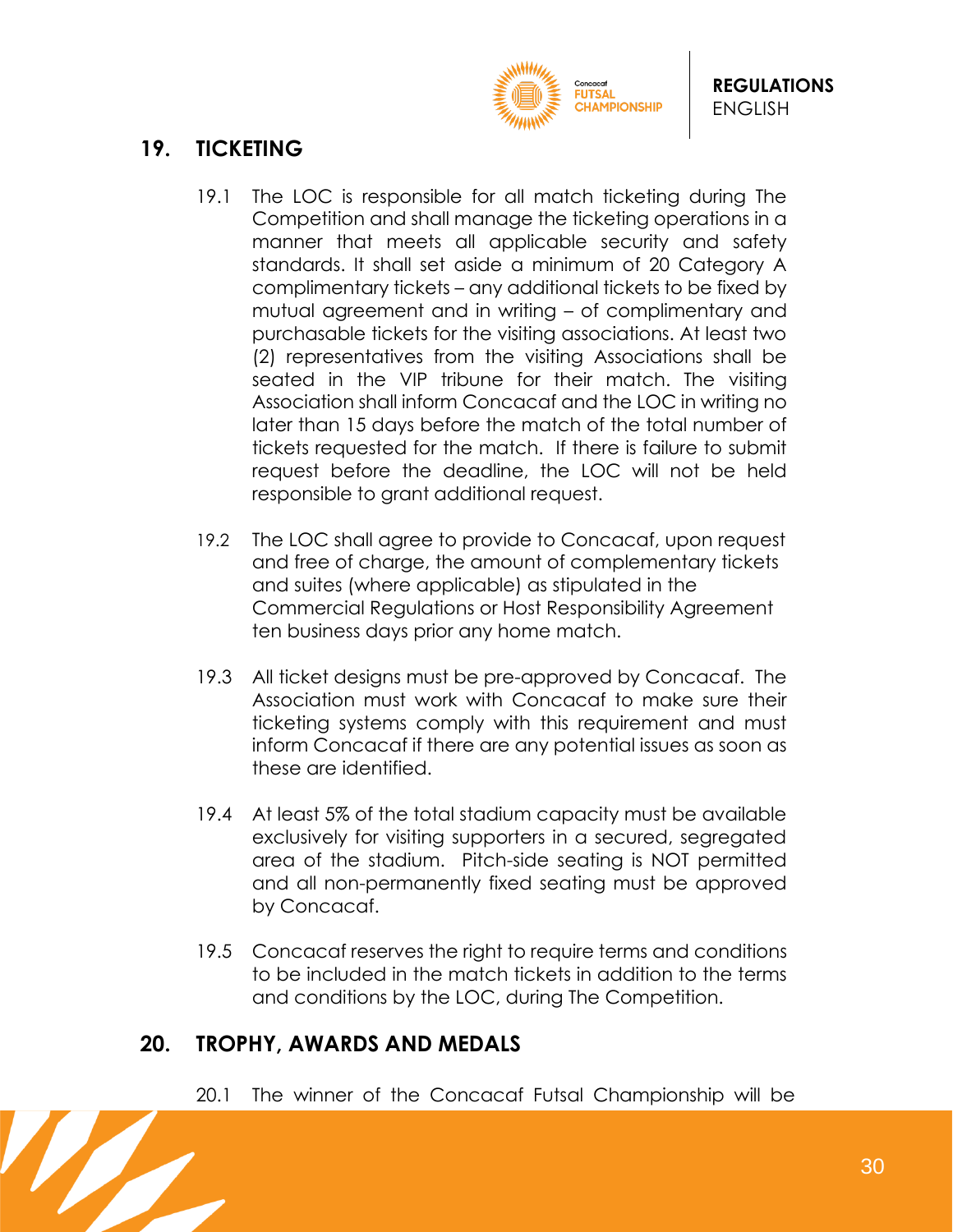

presented with the Championship Trophy (hereinafter: The Trophy). The winning team will be provided with the Trophy during a ceremony immediately following the final whistle of the final match.

- 20.2 Twenty (20) medals will be presented to each of the top teams in the Concacaf Futsal Championship, i.e. gold medals to the winners, silver medals to the runners-up and bronze medals to the team ranked third (if applicable).
- 20.3 Medals will be presented to each of the officials who officiate the final.
- 20.4 A fair play contest will be held during Concacaf Futsal Championship, for which Concacaf will draw up special regulations. Concacaf shall determine the ranking at the end of the Championship.
- 20.5 At the conclusion of the Championship, the following special awards will be presented:

#### **Fair Play trophy**

The team with the best Fair Play performance (Fair Play Award). The Fair Play Award shall be awarded to the team, which has shown the best sporting spirit and fair play during the tournament as determined by the Concacaf Technical Study Group.

#### **Golden Boot**

The Golden Boot will be awarded to the player who scored the most goals throughout the Championship. If two or more players score the same number of goals, the number of assists (as determined by members of the Concacaf Technical Study Group) shall be decisive. If two or more players are still equal after taking into account the number of assists, the total minutes played during the competitions will be taken into account, with the player playing fewer minutes ranked first.

#### **Golden Ball**

The Golden Ball will be awarded to the best player throughout the Championship, determined by the Concacaf Technical Study Group present.

#### **Golden Glove**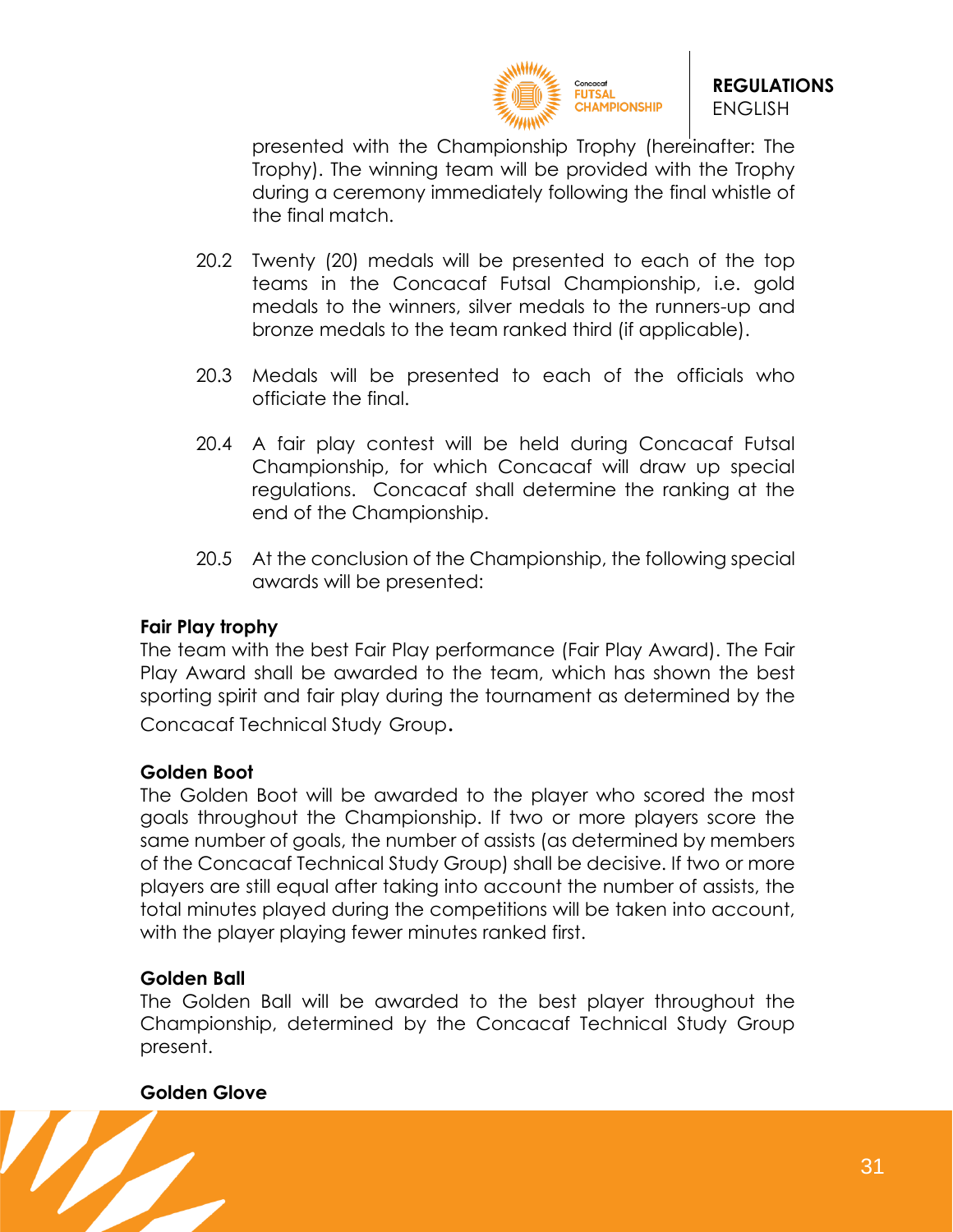

The Golden Glove will be awarded to the best goalkeeper throughout the Championship on the basis of a ranking compiled by the Concacaf Technical Study Group.

20.6 There are no official awards other than those listed above, unless otherwise decided by Concacaf.

## <span id="page-31-0"></span>**21. REFEREEING**

- 21.1 The referees, assistant referees, third referee and timekeeper (hereinafter referred to collectively as Match Officials) for The Competition must be appointed for each match by the Concacaf Referee Committee and shall be neutral. The decisions of the Concacaf Referee Committee are final and not subject to appeal.
- 21.2 The Match Officials shall receive their official refereeing kit and equipment from Concacaf. They shall wear and use only this kit and equipment on match days.
- 21.3 Match Officials shall be given the opportunity to use training facilities.
- 21.4 If the referee is prevented from carrying out his/her duties during a match, such referee shall be replaced by the third referee. If one of the assistant referees is prevented from carrying out his/her duties during a match, such assistant referee shall be replaced by the third referee or by the reserve assistant referee (when appointed).
- 21.5 After each match, the referee shall complete and sign the official match report form. He/she shall hand it over to the Match Commissioner when applicable at the arena/venue immediately after the match and to the Match Coordinator in The Championship. On the report form, the referee shall note all occurrences, such as misconduct of players leading to caution or expulsion, unsporting behavior by supporters and/or by officials or any other person acting on behalf of an Association at the match and any other incident happening before, during and after the match in as much detail as possible.

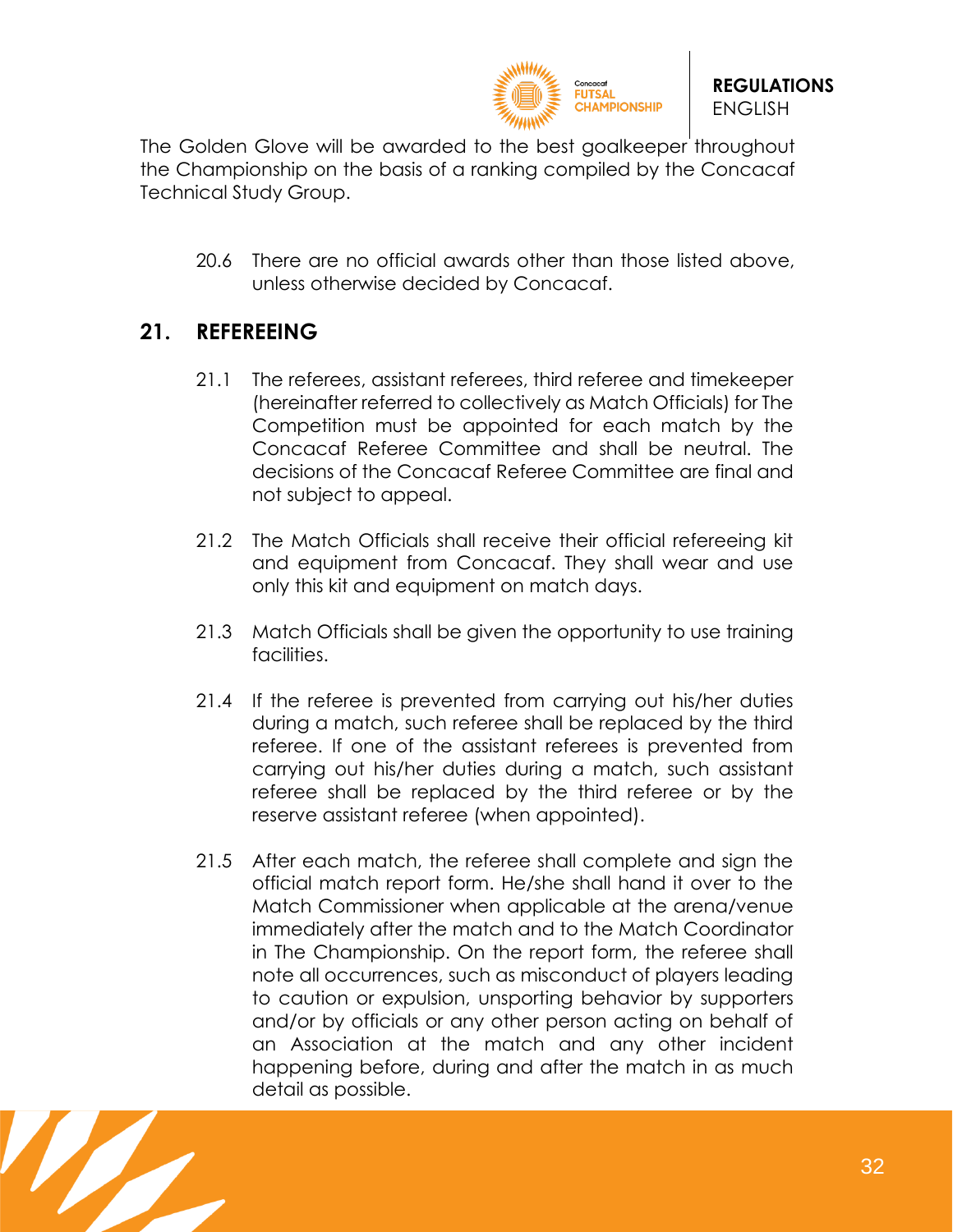

#### <span id="page-32-0"></span>**DISCIPLINARY MATTERS**

#### <span id="page-32-1"></span>**22. DISICIPLINARY COMMITTEE**

- 22.1 The Concacaf Disciplinary Committee is responsible for enforcing the Regulations. The Concacaf Disciplinary Committee may apply the FIFA Disciplinary Code until the entry into force of the Concacaf Disciplinary Code (when it will apply subsidiarily). In particular, the Concacaf Disciplinary Committee may apply the sanctions described in the Regulations, the Concacaf and FIFA Statutes and all other Concacaf rules, circulars, guidelines and regulations as well as the FIFA Disciplinary Code (and, upon its enforcement, in the Concacaf Disciplinary Code).
- 22.2 The players agree in particular to:
	- 22.2.1 Respect the spirit of fair play, non-violence and the authority of the Match Officials;
	- 22.2.2 Behave accordingly;
	- 22.2.3 Refrain from doping as defined by the FIFA Anti-Doping Regulations as well as to accept all other relevant FIFA regulations, circulars and directive.
- 22.3 The PMA and their Team Delegation Members shall comply with Concacaf and FIFA Statutes, the FIFA Disciplinary Code (until the entree into force of the Concacaf Disciplinary Code) and the Concacaf Code of Ethics, in particular in matters regarding the fight against discrimination, racism and match-fixing activities.
- 22.4 In cases of infringement of these and all applicable regulations or unsporting behavior on the part of the participating national teams, their players and/or officials, or in any kind of incident, the Concacaf Disciplinary Committee shall be empowered to:
	- 22.4.1 Admonish, sanction, fine, suspend and/or disqualify the National Teams, their players and/or officials.

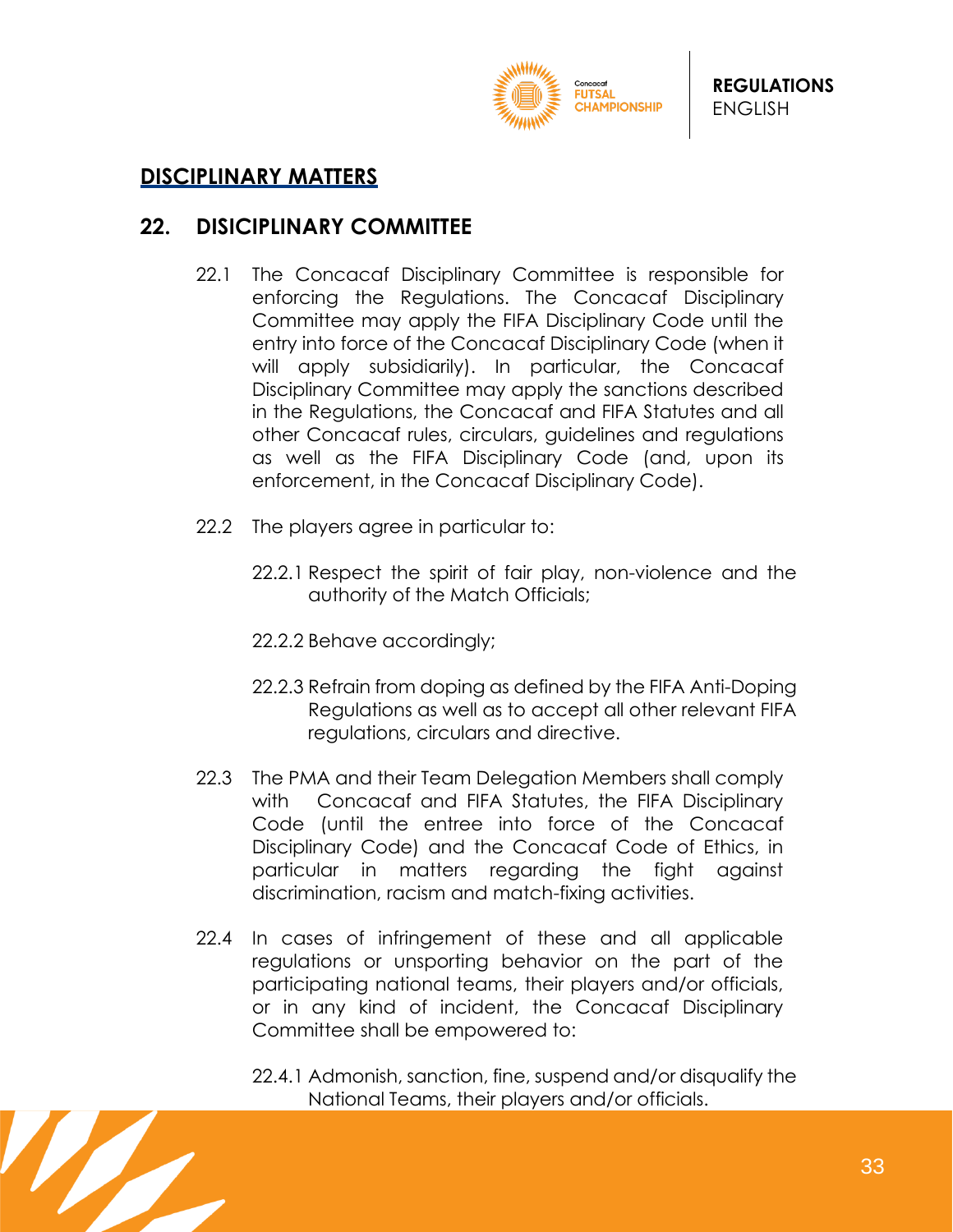

- 22.4.2 Take action against any person(s) or PMA's which may violate these Regulations, the Futsal Laws of the Game or the rules of Fair Play.
- 22.4.3 Prohibit violators from participating in a specific number of the Concacaf-organized tournaments in which they might otherwise have participated.
- 22.5 The Concacaf Disciplinary Committee may refer to the Concacaf Council any matter relating to an infringement of these Regulations as it sees fit whether for further sanction or any other reason.
- 22.6 The Concacaf Disciplinary Committee decisions may be based upon written record or by conducting a hearing.
	- 22.6.1 When making a decision, the Concacaf Disciplinary Committee may refer to the reports made by the referee, assistant referee, third referee, time keeper match commissioners, referee Assessor, venue coordinator, technical delegate, security officer, diversity officer and/or any other Concacaf staff or officials present. Additional reports include declarations from the parties and witnesses, material evidence, expert opinions, audio or video recordings. Such reports may be used as evidence but only in so far as the disciplinary aspects of the case being dealt with are concerned and shall not affect a referee's decision regarding facts connected with play.
	- 22.6.2 At its discretion, the Concacaf Disciplinary Committee may convene a personal hearing and will decide any procedures to be followed. Decisions of such hearings shall only be valid if at least three members of the Concacaf Disciplinary Committee are present.

The following decisions of the Disciplinary Committee shall not be subject to appeal:

• Cautions and censures imposed on Member Associations, players, officials and other persons.

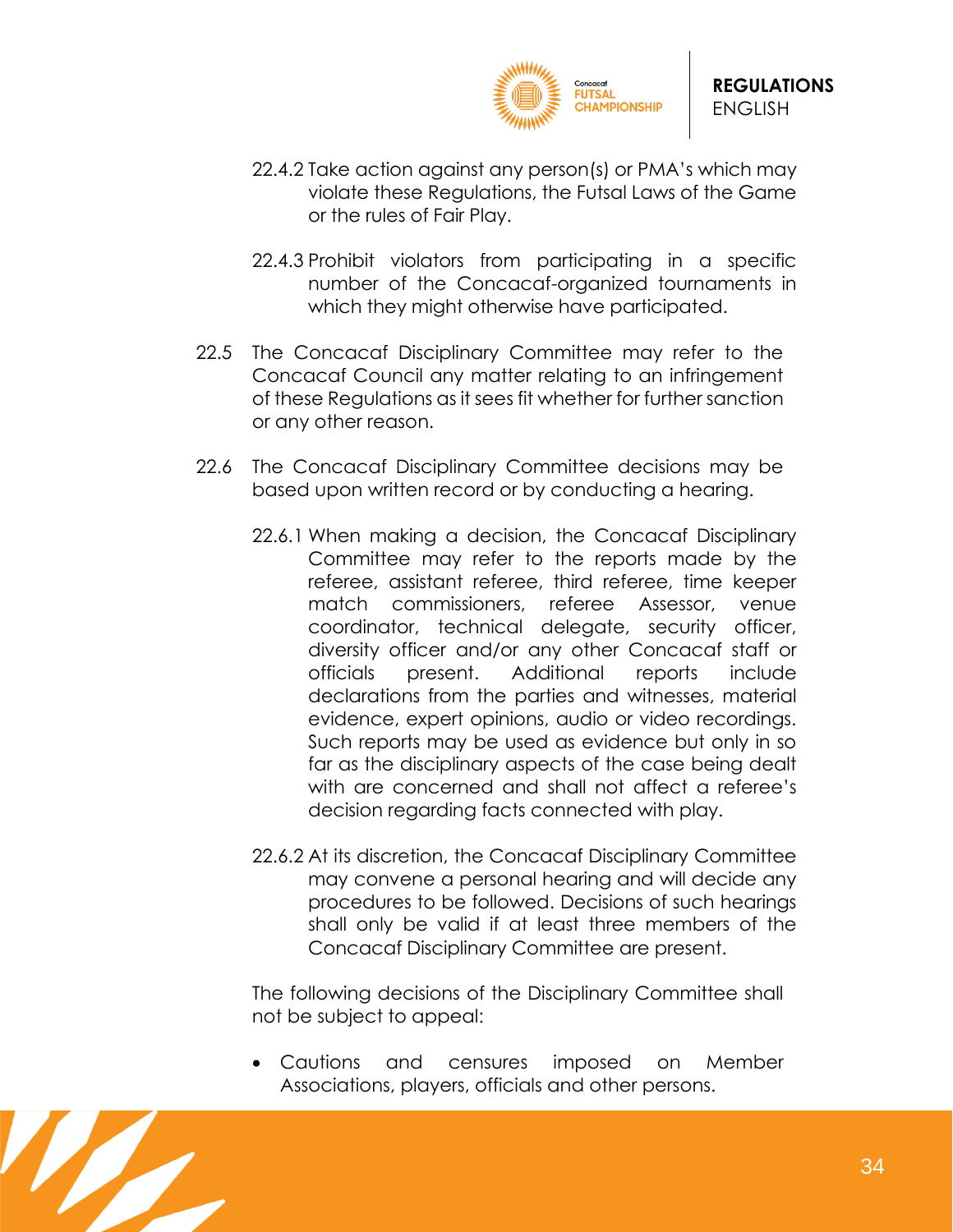

- Suspensions of up to two matches, or of up to two months, imposed on Member Associations, players, officials or any other persons.
- Fines imposed on Member Associations (not exceeding USD 10,000) or on players, officials or any other persons (not exceeding USD 3,500).
- 22.7 All imposed economic penalties must be paid by the appropriate Member Association no later than sixty (60) days after notification thereof.
- 22.8 Cautions and suspensions:
	- 22.8.1 Cautions received during any other competition are not carried over to The Competition.
	- 22.8.2 Pending match suspensions (in relation to the direct red card or an indirect red card) will be carried over to the Championship.
	- 22.8.3 Single yellow cards will get eliminated at the end of group stage.
	- 22.8.4 Two (2) cautions received in different games during the Championship shall result in automatic suspension for the next game in The Competition.
	- 22.8.5 Red card (direct or indirect) suspensions shall be served regardless of the stage of The Competition.
	- 22.8.6 Unserved suspensions outstanding at the end of a team's participation in The Competition will be carried over to the representative team's next official match per the FIFA Disciplinary Code and, upon its entry into force, the Concacaf Disciplinary Code. Including the first match(es) of the FIFA Futsal World Cup for the teams that qualify.
- 22.9 The appropriate Association under the provisions of its own Regulations shall punish any other offenses that may be committed during the course of the Competition by team officers, technicians or other personnel. For this purpose,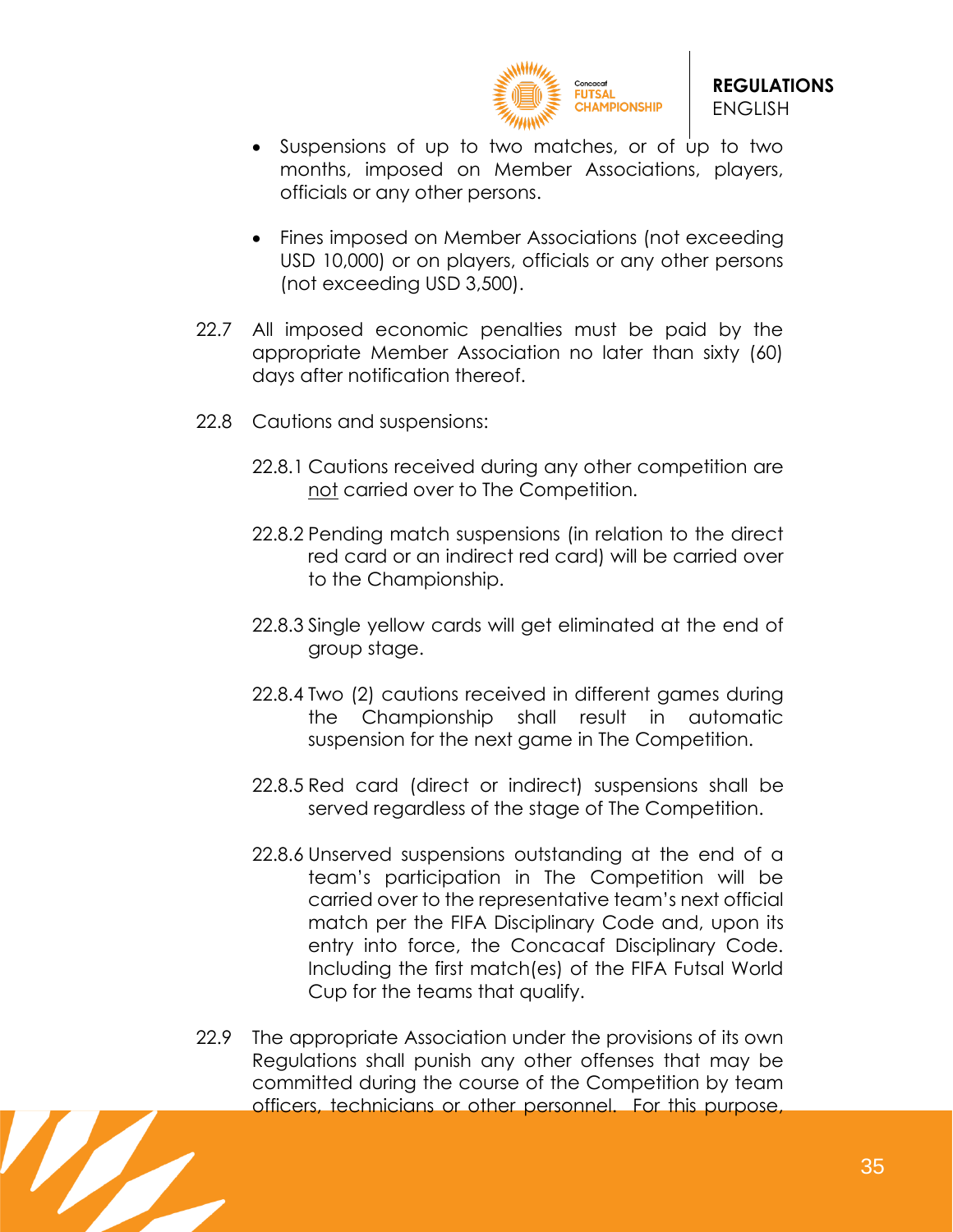

the Disciplinary Committee shall refer to the referee's report of the match in question to the appropriate Association. The Association will, in turn, report back to the Disciplinary Committee on the resolution of the matter and any disciplinary action taken.

- 22.10 If a game is suspended due to withdrawal, the team(s) refusing to complete the match shall be ineligible to participate in the next two editions of The Competition.
- 22.11 Any other infringement of these Regulations, whether by players, referees, officials, coaches or officers that are punishable by economic sanctions shall be reported to the Concacaf General Secretariat for consideration by the Concacaf Council.

#### <span id="page-35-0"></span>**23. APPEALS COMMITTEE**

- 23.1 The Concacaf Appeals Committee shall hear appeals eligible to be lodged against decisions taken by the Disciplinary Committee.
- 23.2 The Concacaf Appeals Committee will apply the FIFA Disciplinary Code until the entree into force of the Concacaf Disciplinary Code (when it will apply subsidiarily). In particular, the Concacaf Appeals Committee will conduct any appeals procedures in accordance with the FIFA Disciplinary Code.
- 23.3 The Concacaf Appeals Committee shall reach its decisions on the basis of the documents and other means of evidence contained in the Disciplinary Committee's file. The Concacaf Appeals Committee may additionally, at its sole discretion, also consider additional evidence, including television and video recordings, which it considers relevant.
- 23.4 Decisions pronounced by the Appeals Committee are final and binding.

## <span id="page-35-1"></span>**24. PROTESTS**

24.1 For the purpose of these Regulations, protests are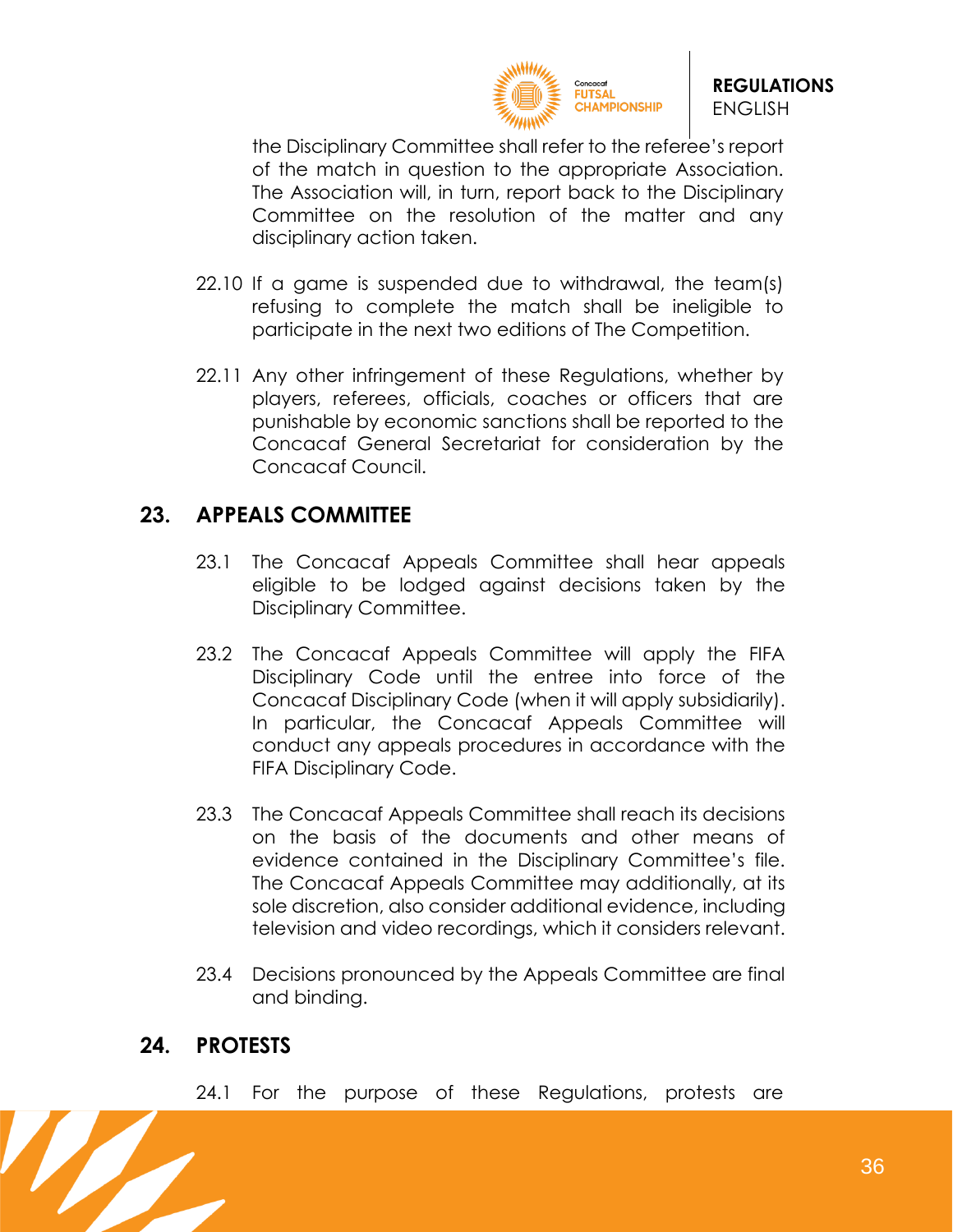

objections of any kind related to events or matters that have a direct effect on matches organized in The Competition, including but not limited to the state of and markings on the pitch, accessory match equipment, eligibility of players, arena installations and match balls.

- 24.2 Unless otherwise stipulated in this section, protests shall be submitted in writing to the Match Coordinator or Concacaf representative in the venue no later than two hours after the match in question and followed up within the next 24 hours with a full written report, including a copy of the original protest, to be sent in writing by scan and e-mailed to the Concacaf General Secretariat, otherwise they shall be disregarded. Such protests must be accompanied by a check in the amount of five hundred dollars (USD 500) payable to Concacaf.
- 24.3 Protests regarding the eligibility of players nominated for matches in The Competition shall be submitted in writing to the Concacaf General Secretariat by scan and e-mailed no later than two hours after the match in question. Such protests must be accompanied by a check in the amount of five hundred dollars (USD 500) payable to Concacaf, this check can be given to the Venue Coordinator or Concacaf representative in venue.
- 24.4 Protests regarding the state of the pitch, its surroundings, markings or accessory equipment (e.g. goals, flag posts or match balls) shall be made in writing to the referee before the start of the match by the head of delegation of the team lodging the protest. If the pitch's playing surface becomes unplayable during a match, the captain of the protesting team shall immediately lodge a protest with the referee in the presence of the captain of the opposing team. The protests shall be confirmed in writing to the Match Coordinator or Concacaf representative in the venue by the head of the team delegation no later than two hours after the match in question. Such protest must be accompanied by a check in the amount of five hundred dollars (USD 500) payable to Concacaf.
- 24.5 Protests against any incidents that occur during the course of a match shall be made to the referee by the team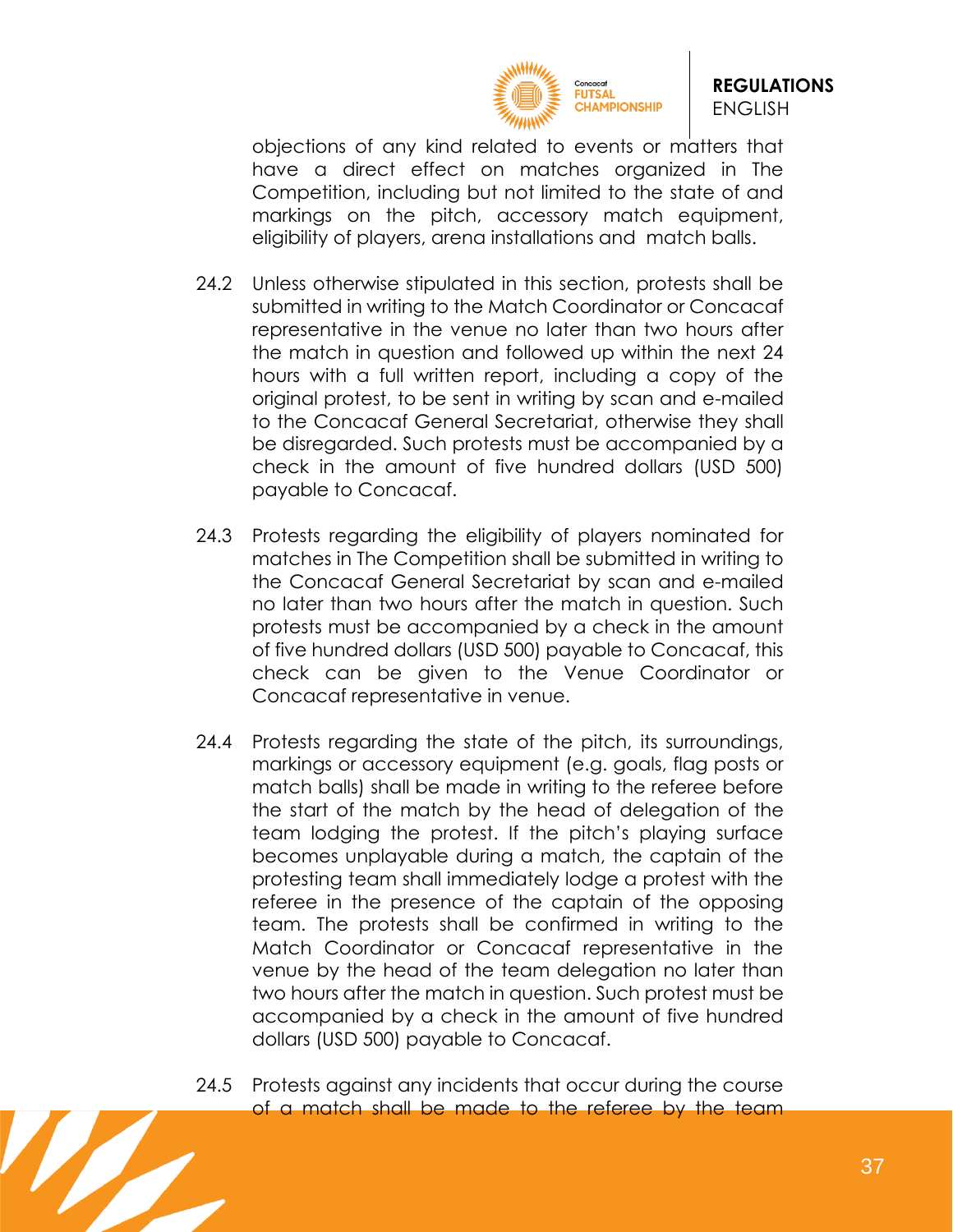

captain immediately after the disputed incident and before play has resumed, in the presence of the captain of the opposing team. The protest shall be confirmed in writing to the Match Coordinator or Concacaf representative in the venue by the head of the team delegation no later than two hours after the match in question. Such protests must be accompanied by a check in the amount of five hundred dollars (USD 500) payable to Concacaf.

- 24.6 No protests may be made about the referee's decisions regarding facts connected with play. Such decisions are final and not subject to appeal.
- 24.7 Member Associations may not bring disputes with Concacaf before a Court of Justice. They shall undertake to submit any disputes without reservation to the jurisdiction of the competent authority of Concacaf and FIFA.
- 24.8 If an unfounded or irresponsible protest is lodged, Concacaf may impose a fine.
- 24.9 The expenses, which arise from a protest, shall be charged by Concacaf, either wholly or in part, to the losing party.
- 24.10 If any of the formal conditions of a protest as set out in these Regulations are not met, such protest shall be disregarded by the competent body. Once the final match of The Competition has ended, any protests described in this article or complaints about the sports procedure followed during The Competition shall be disregarded.
- 24.11 Concacaf shall pass decisions on any protests lodged, subject to the exceptions stipulated in these Regulations, the Concacaf or FIFA Statutes or any other Concacaf or FIFA regulations.
- 24.12 Once the winning team of The Competition has been proclaimed, any protest or complaint about the sports procedure followed during The Competition shall be disregarded.

## <span id="page-37-0"></span>**25. FINANCIAL PROVISIONS**

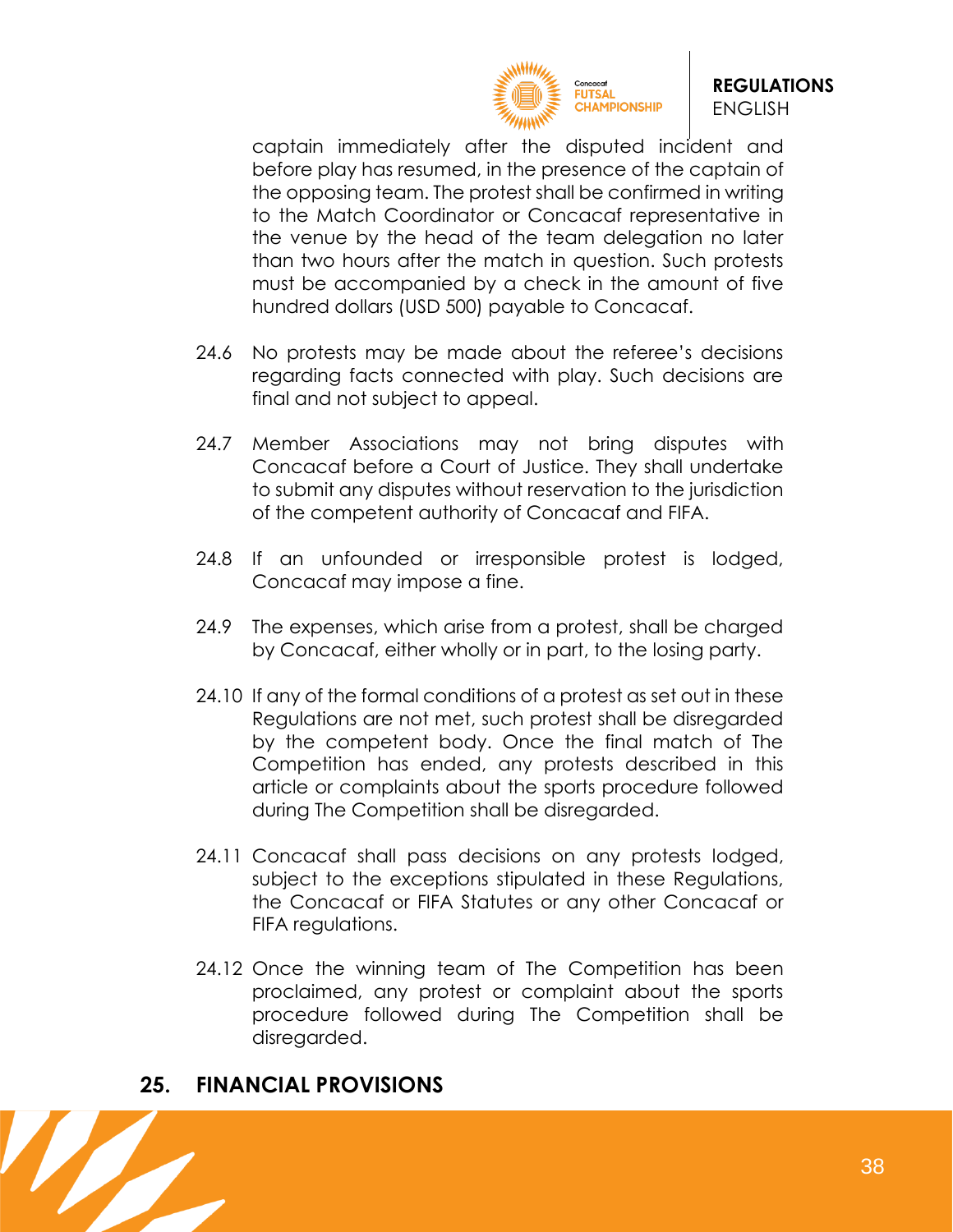

- 25.1 For the matches in The Competition, the LOC is responsible for the operations and cost of:
	- 25.1.1 Operational cost of the arenas for the matches and official use during The Competition;
	- 25.1.2 Training facilities approved by Concacaf for the PMA's to use during The Competition;
	- 25.1.3 Volunteers and staff to assist with the operations of The Competition.
	- 25.2 The following expenditure may be deducted from the gross receipts:
		- 25.2.1 the levy due to the Confederation in accordance with the Confederation's statutes and regulations after deduction of the taxes mentioned under;
		- 25.2.2 The levies due to the Confederation shall be paid within 60 days of the match at the official rate of exchange on the day the payment is due;
		- 25.2.3 state, provincial and municipal taxes as well as the hire of the ground, not exceeding 30% (cf. Regulations Governing the Application of the FIFA Statutes).
	- 25.3 The teams shall not be permitted to stay at the same hotel or at the hotel chosen for the Concacaf delegation unless written approval by Concacaf has been provided.
	- 25.4 If the financial outcome of a match is insufficient to cover the expenses mentioned under par. 25.1 above, the Host Association shall bear the deficit.
	- 25.5 Concacaf shall bear the costs of:

Transportation for:

- Referees
- Referee Assessor
- Match Commissioner
- Venue Coordinator (when applicable)
- Match Coordinator (when applicable)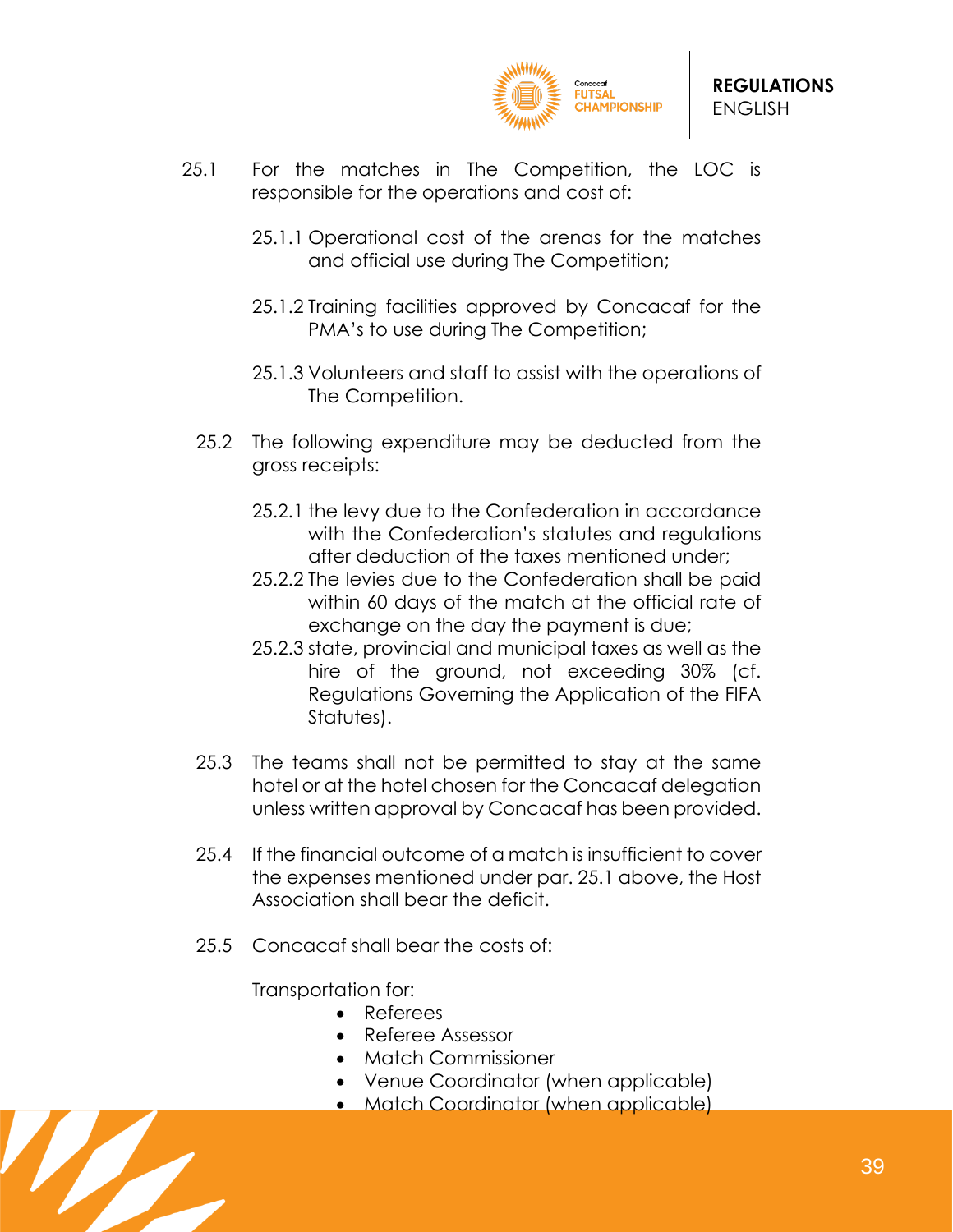

- Security Officer (when applicable)
- Bus for the Participating Member Associations (PMA) for their official movements
- Equipment truck (if requested in writing 24 hours in advance to Concacaf) for the PMA for their arrival/departure;
- 25.5.1 international travel and the daily allowances for the respective Concacaf delegation members, as fixed by Concacaf;
- 25.5.2 board and lodging in a high-standard hotel in the host country for the Match Officials, the Match Commissioner, the Referee Assessor, any other Concacaf officials (i.e. security officer, media officer etc.) and Participating Member Associations in each group during The Competition;
- 25.5.3 prize money for the participating Member Associations, the amounts of which shall be determined by Concacaf (if applicable);
- 25.5.4 doping expenses;
- 25.5.5 the costs of insurance taken out by Concacaf to cover its own risks.
- 25.6 The PMAs shall be responsible for and bear the costs of the following:
	- 25.6.1 adequate insurance to cover their Team Delegation Members and any other persons carrying out duties on their behalf against all risks, including but not limited to injury, accident, disease and travel in consideration of the applicable FIFA and Concacaf rules or regulations.
	- 25.6.2 International travel, visas and the daily allowances for the respective delegation members;
	- 25.6.3 Any additional cost for lodging and meals for the additional staff traveling outside the official

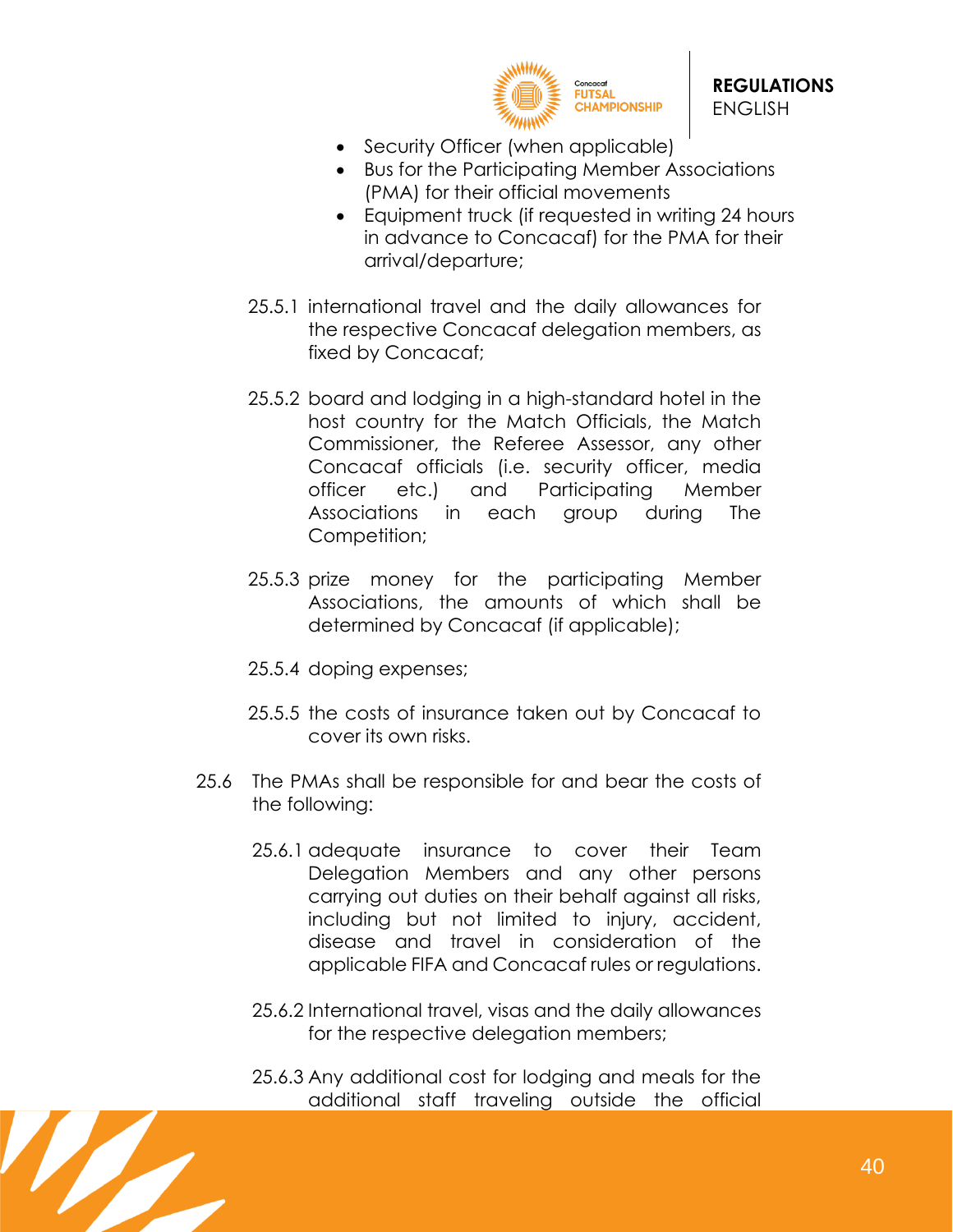

delegation from the PMA.

- 25.7 Any disputes arising from financial provisions shall be resolved amongst the Associations concerned but may be submitted to Concacaf for a final decision to be taken.
- 25.8 Any expenses and costs incurred by a PMA other than those mentioned in these Regulations shall be borne by the PMA concerned.

## <span id="page-40-0"></span>**26. MEDICAL/DOPING**

- 26.1 In order to protect players' health as well as to prevent players from experiencing sudden cardiac death during matches at The Competition, each PMA shall ensure and confirm to Concacaf that its players and officials undergo a pre-competition medical assessment (PCMA) prior to the start of The Competition. The PCMA will include a full medical assessment as well as an EKG to identify any cardiac abnormality. If the EKG is abnormal, and echocardiogram must be obtained and be normal before a player can be released to play. The medical assessment must be carried out between 270 days and 10 days prior to the start of each match during The Competition. Concacaf will provide a PCMA form to all PMA's.
- 26.2 The duly licensed medical representative of each PMA (i.e. national team doctor) will be required to sign the PCMA declaration form certifying the accuracy of the results and confirming that the players and officials have passed the pre-competition medical assessment. The medical assessment form shall also include the signatures of the President and General Secretary of the PMA and shall be received by the Concacaf General Secretariat at the latest ten (10) days prior to the start of The Competition.
- 26.3 Further to the above, each PMA is required to have a duly licensed medical professional (i.e., a doctor) as part of their official delegation. Such doctor must be fully

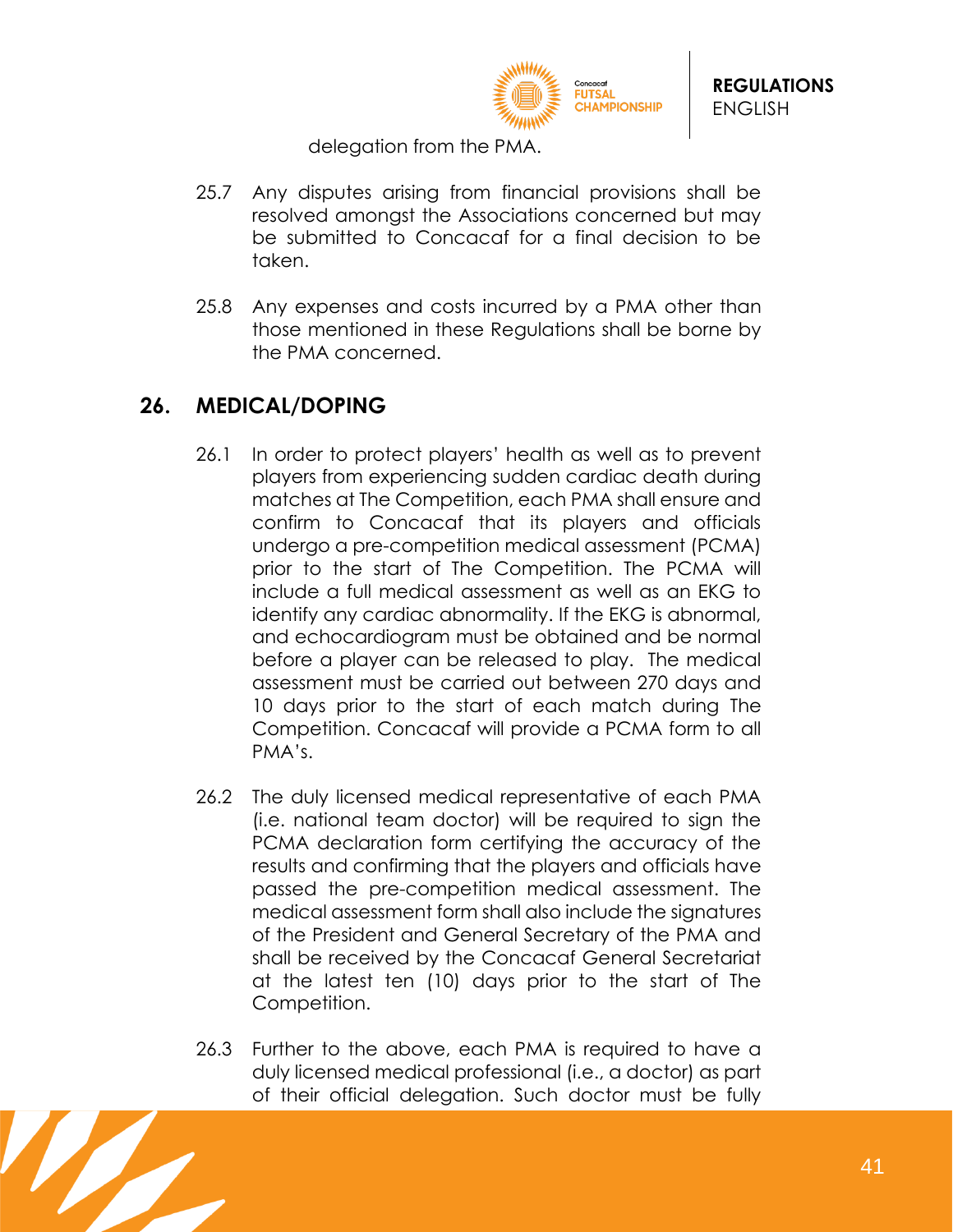

integrated and familiar with all medical aspects of the delegation and must remain with the delegation throughout the entire official period of The Competition. The Match Officials (the Referees) will refer to such team doctor in all cases as required and necessary.

- 26.4 Concacaf shall not be held liable for any injury sustained by any participating player or official. Equally, Concacaf shall not be held liable for any incident (including death) linked to any injury or health problem(s) of any participating player or official.
- 26.5 As stated in these Regulations, each PMA shall be responsible throughout The Competition for providing health, travel and accident insurance cover for all the members of its delegation throughout The Competition. In addition, and in accordance with the FIFA Regulations on the Status and Transfer of Players the PMA with which any participating player is registered shall be responsible for player's insurance coverage against illness and accident during the entire period of the player's release.
- 26.6 Failure to comply with the aforementioned provision shall be sanctioned by the Concacaf Disciplinary Committee.
- 26.7 Regarding non-traumatic loss of consciousness during a game, the referee will assume sudden cardiac failure until proven otherwise. The hand signal is the right-hand fist against the chest. Such signal will indicate to the team doctor and the medical emergency team (stretcher team) to immediately institute comprehensive resuscitation that includes the use of a defibrillator (AED) and CPR. It is the responsibility of the LOC to ensure that there is a properly functioning AED immediately at hand and that there is an ambulance with an access and egress plan.
- 26.8 During the match if there is a traumatic head injury and concussion to a player, and the player remains on the pitch, the referee shall stop play for as much as three minutes as injury time. The hand signal is the right fist on the top of the head. Such signal will indicate to the team doctor to enter the pitch to assess and manage the

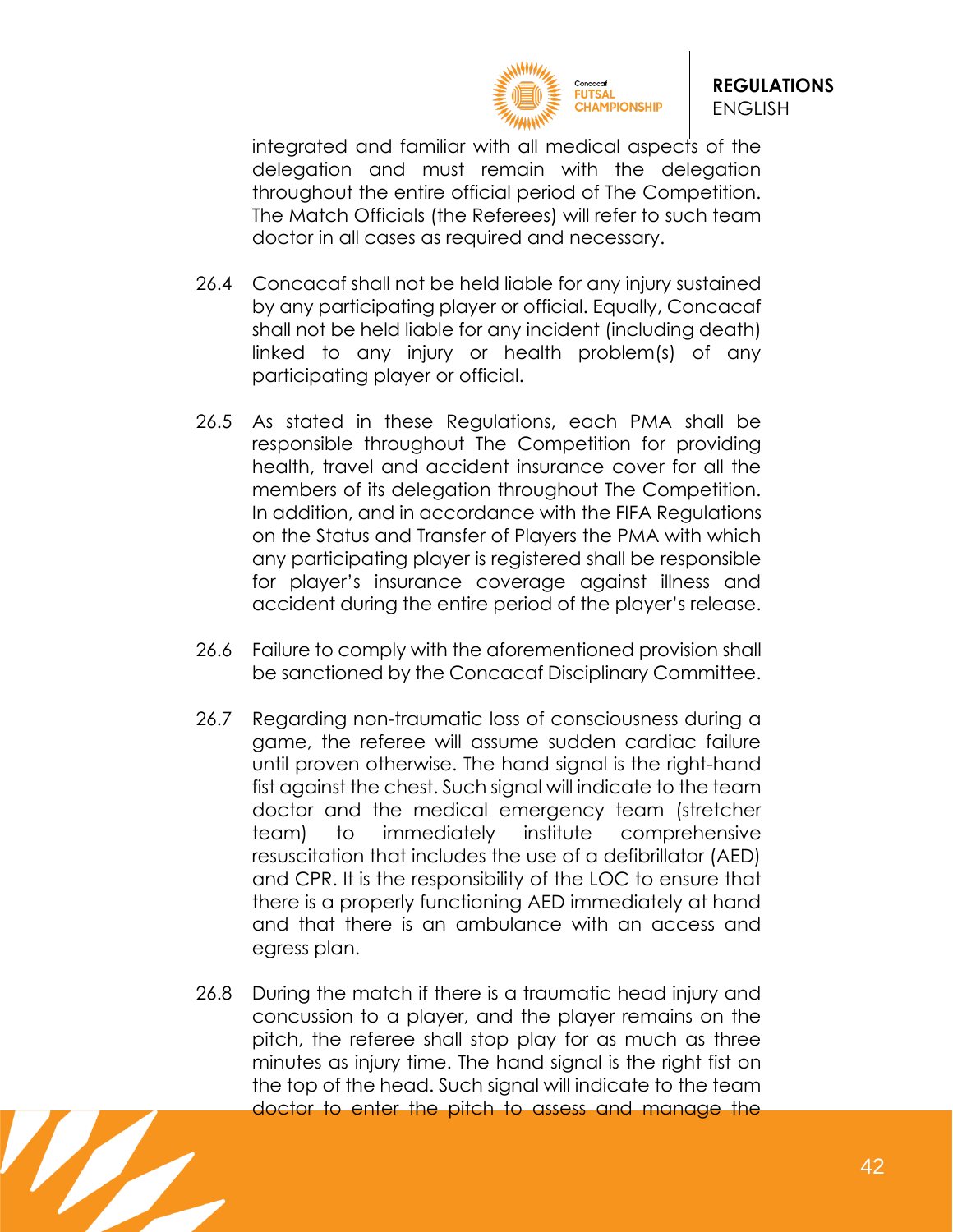

player. At this time, a Sideline Concussion Assessment Test (SCAT) will be administered. At the end of the three minutes, at the discretion of the team doctor, the player may be ready to return to play or immobilized appropriately and transported off the pitch using the standard protocol.

- 26.9 Further to the above, in regard to traumatic head injury and concussion, full return to play after a previous concussion must include no signs or symptoms of the previous head injury as well as an acceptable Sideline Concussion Assessment Test (SCAT) assessment.
- 26.10 Doping is the use of certain substances or methods capable of artificially enhancing the physical and/or mental performance of a player, with a view to improving athletic and/or mental performance. If there is medical need as defined by the player's doctor, then a Therapeutic Use Exemption (TUE) application must be filed 21 days prior to competition for chronic conditions and as soon as possible for acute situations. The TUE approval system includes a designated administrative and functional committee that will review applications and certify the exemption as the committee defines.
- 26.11 Doping is strictly prohibited. The FIFA Anti-Doping Regulations, the FIFA Disciplinary Code and all other relevant FIFA as well as Concacaf Regulations, circulars and directives shall apply to all Concacaf competitions.
- 26.12 Every player may be subject to in-competition testing at the matches in which he competes and to out-ofcompetition testing at any time and place. Furthermore, reference is made to the FIFA Anti-Doping Control Regulations and the list of prohibited substances and methods per the World Anti-Doping Agency (WADA).
- 26.13 If, in accordance with the FIFA Anti-Doping Control Regulations, a player tests positive for the use of banned substances, the player shall be immediately declared ineligible from further participation in The Competition and shall be subject to further sanctions from the Concacaf Disciplinary Committee.

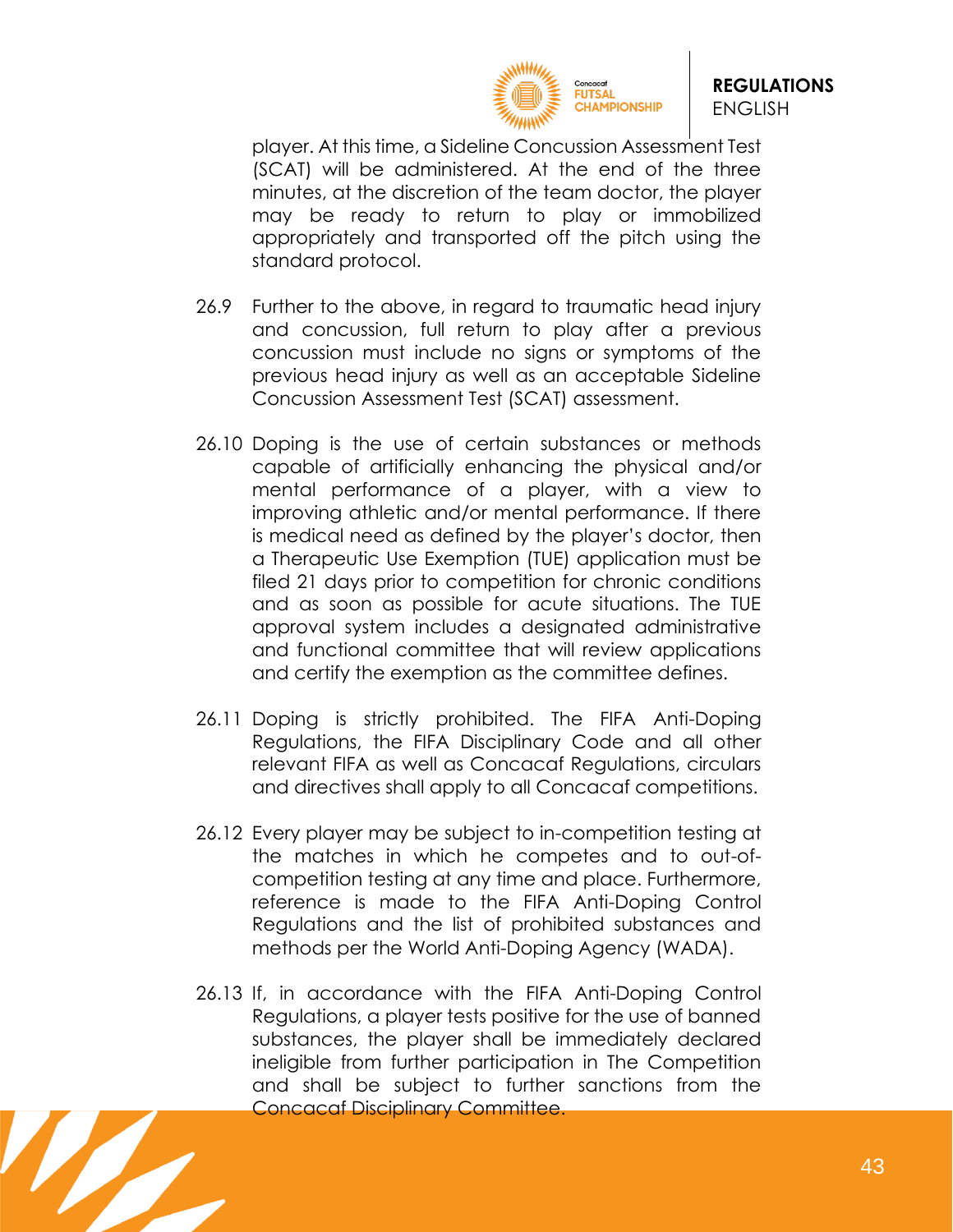

# <span id="page-43-0"></span>**27. COMMERCIAL RIGHTS**

- 27.1 Concacaf is the original owner of all of the rights emanating from The Competition as a collective whole and any other related events coming under its jurisdiction, without any restrictions as to content, time, place and law. These rights include, among others, all kinds of financial rights, audiovisual and radio recording, reproduction and broadcasting rights, multimedia rights, marketing and promotional rights and incorporeal rights (such as those pertaining to emblems) as well as rights arising under copyright law whether currently existing or created in the future subject to any provision as set forth in specific regulations.
- 27.2 Concacaf will issue separate, Commercial, Media and Marketing Regulations for The Competition specifying these commercial and intellectual property rights. All Concacaf members must comply with the Commercial Regulations for The Competition and must ensure that their members, officials, players, delegates and other affiliates also comply with these regulations.
- 27.3 For more details please refer to Commercialization Regulations.

## <span id="page-43-1"></span>**28. MEDIA**

- 28.1 Concacaf will issue separate Competition Media Regulations for The Competition. All Associations must comply with the Media Regulations for The Competition and must ensure that their member, officials, players, delegates and other affiliates also comply with the regulations.
- 28.2 Media Officer Assignment: A Competition Media Officer shall be appointed at a reasonable time before the start of each tournament, to facilitate cooperation between the Associations, Concacaf and the media in accordance with the Media Regulations.

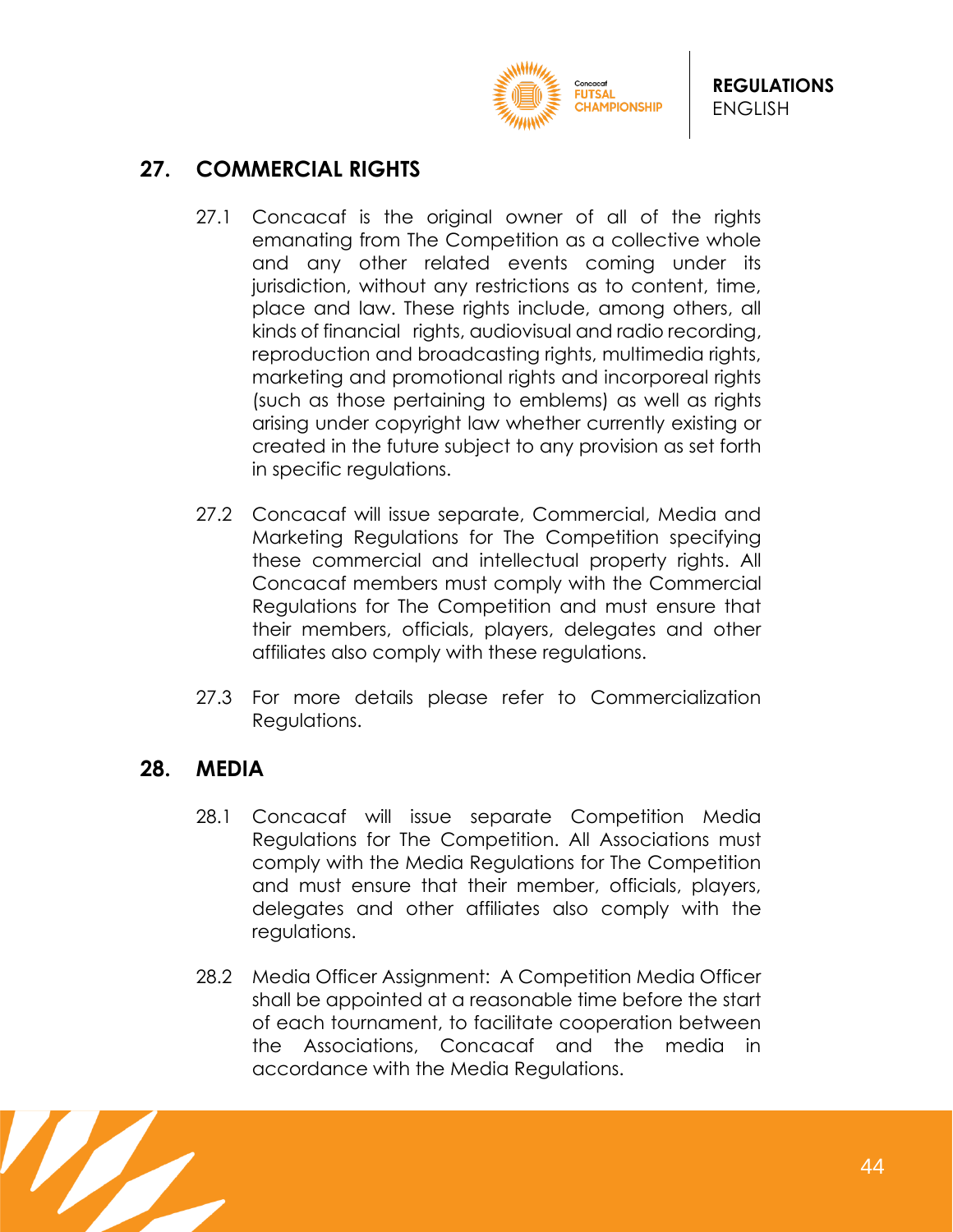

- 28.3 Media Activities: On the day before each match and on each match day Associations shall participate in all media activities listed in the Competition Media Regulations.
- 28.4 Media Access to Official Training: Association shall follow the Competition Media Regulations regarding access to the media for a required period Open training session shall be open to all media members, regardless of national origin or other incidentals.
- 28.5 Media Infrastructure: The LOC shall be responsible for providing the necessary technical infrastructure and services at each media activity, according to the requirements delineated in the Competition Media Regulation. Including instances in which the arena utilized is under the control of a third party.
- 28.6 Access Prohibitions: The Association locker rooms and other competitions areas, as delineated in the Competition Media Regulations, shall be off limits to representatives of the media before, during and after the matches. No media representatives shall be allowed to go on to the field of play, field tunnels and dressing rooms during, before or after the match. A limited number of photographers, and cameramen/production staff of the host broadcaster and TV Rights Holders – equipped with appropriate field-access accreditation – shall be allowed to work in the field of play areas listed in the Media Regulations.
- 28.7 General Communication Requirements: Associations shall make specific attempts in their communications with the public and the media to respect The Competition regulations and guidelines in terms of branding and communications. Additionally, Association officials, staff, players and other designees shall refrain from comments to the media which could be construed as negative regarding the organization or execution of The Competition, including but not limited to refereeing and logistical matters. Any intentional act in official media areas by players, coaches, and/or Association staff that could be considered disrespectful

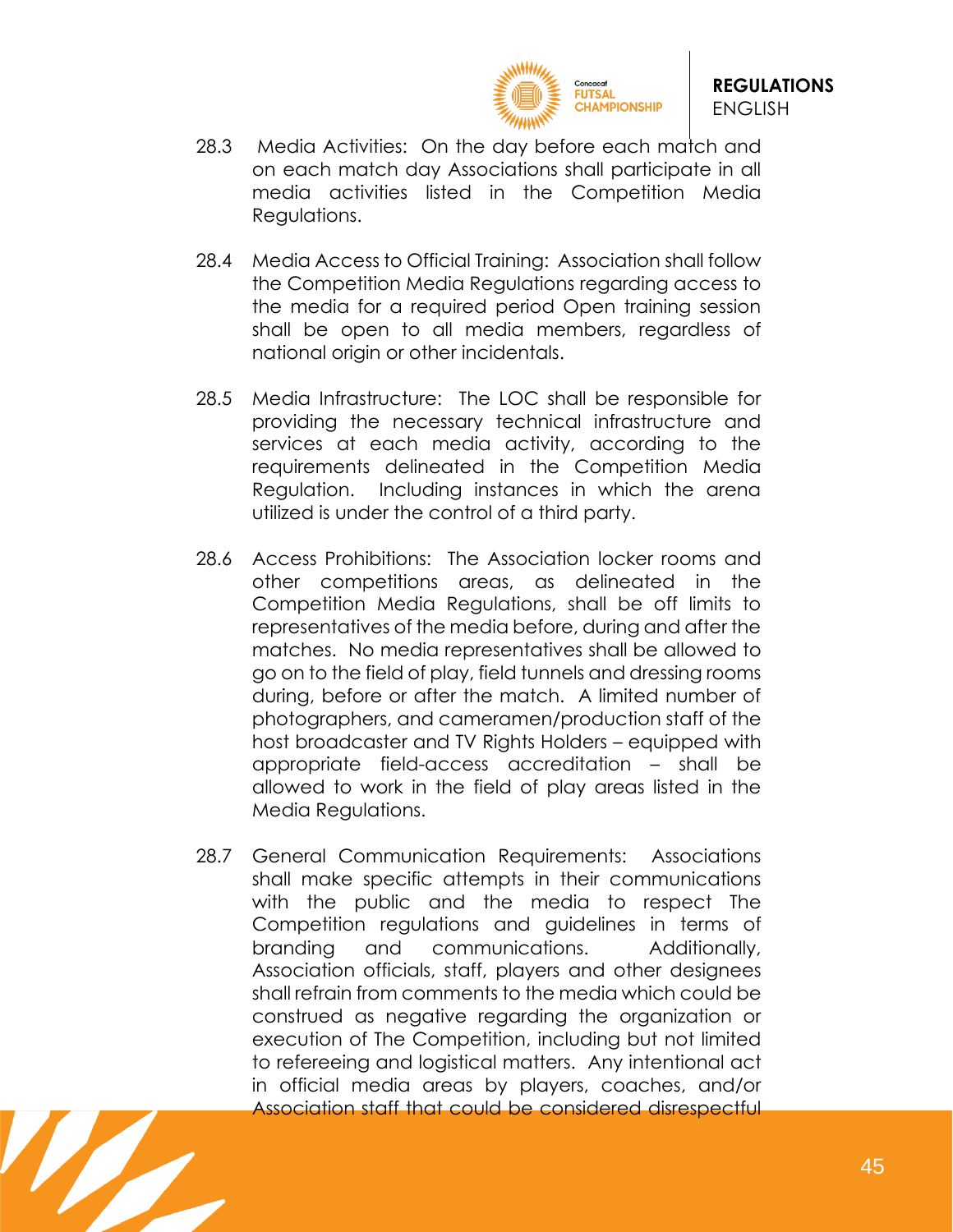

toward media members shall be strictly prohibited.

- 28.8 Technical Filming: Each Association shall be permitted to use one designated camera to make a technical copy of their match. The technical filming shall take place from a position pre-determined by Concacaf. Technical filming must follow the rules and conform to the usage outlined in the Competition Media Regulations. Any other match day video recording by the Associations, including the use of cellphones, drones, or internetbased transmission from inside the arena, including but not limited to video for social media and/or streaming via social media, shall be strictly prohibited.
- 28.9 Incorporation of Competition Media Regulations: The Competition Media Regulations, published and distributed separately, form an integral part of these Regulations. Upon notification to the participating Associations, Concacaf may amend the Media Regulations at any time and at its own discretion. Concacaf, at any time prior/during The Competition and at its own discretion, remains entitled to publish guidelines and circulars specifying these media regulations or parts hereof.

# <span id="page-45-0"></span>**FINAL PROVISIONS**

# <span id="page-45-1"></span>**29. LIABILITY**

The Local Organizing Committee of The Competition shall be exclusively responsible for the organization of the matches and shall discharge Concacaf from all responsibility and relinquish any claim against Concacaf and the members of its delegation for any damages resulting from any claims relating to such matches.

# <span id="page-45-2"></span>**30. SPECIAL CIRCUMSTANCES**

Concacaf shall, issue any instructions necessitated by special circumstances that may arise related to The Competition. These provisions and/or instructions shall form an integral part of these Regulations.